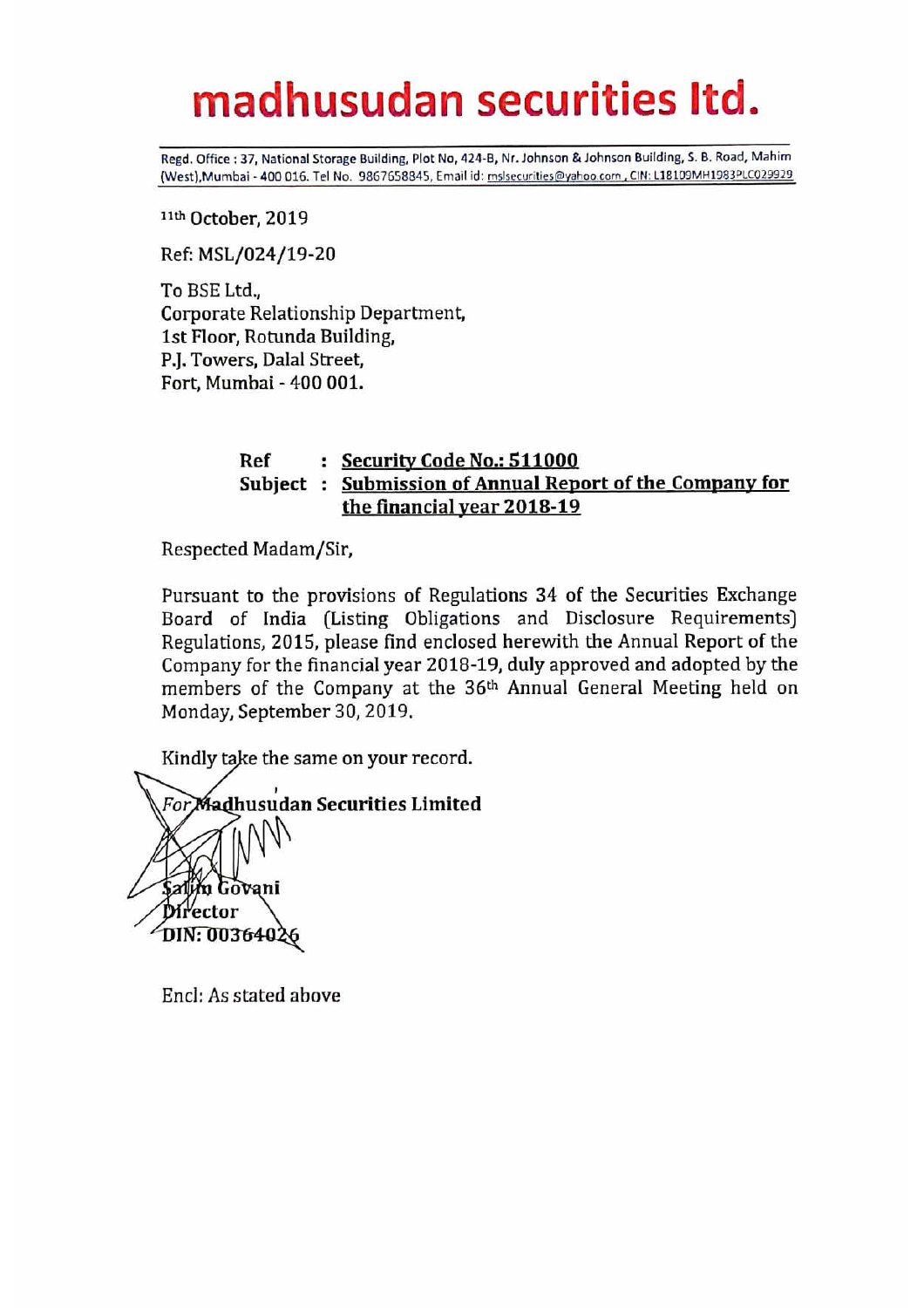## MADHUSUDAN SECURITIES LIMITED

## 36th ANNUAL REPORT

**2018-2019**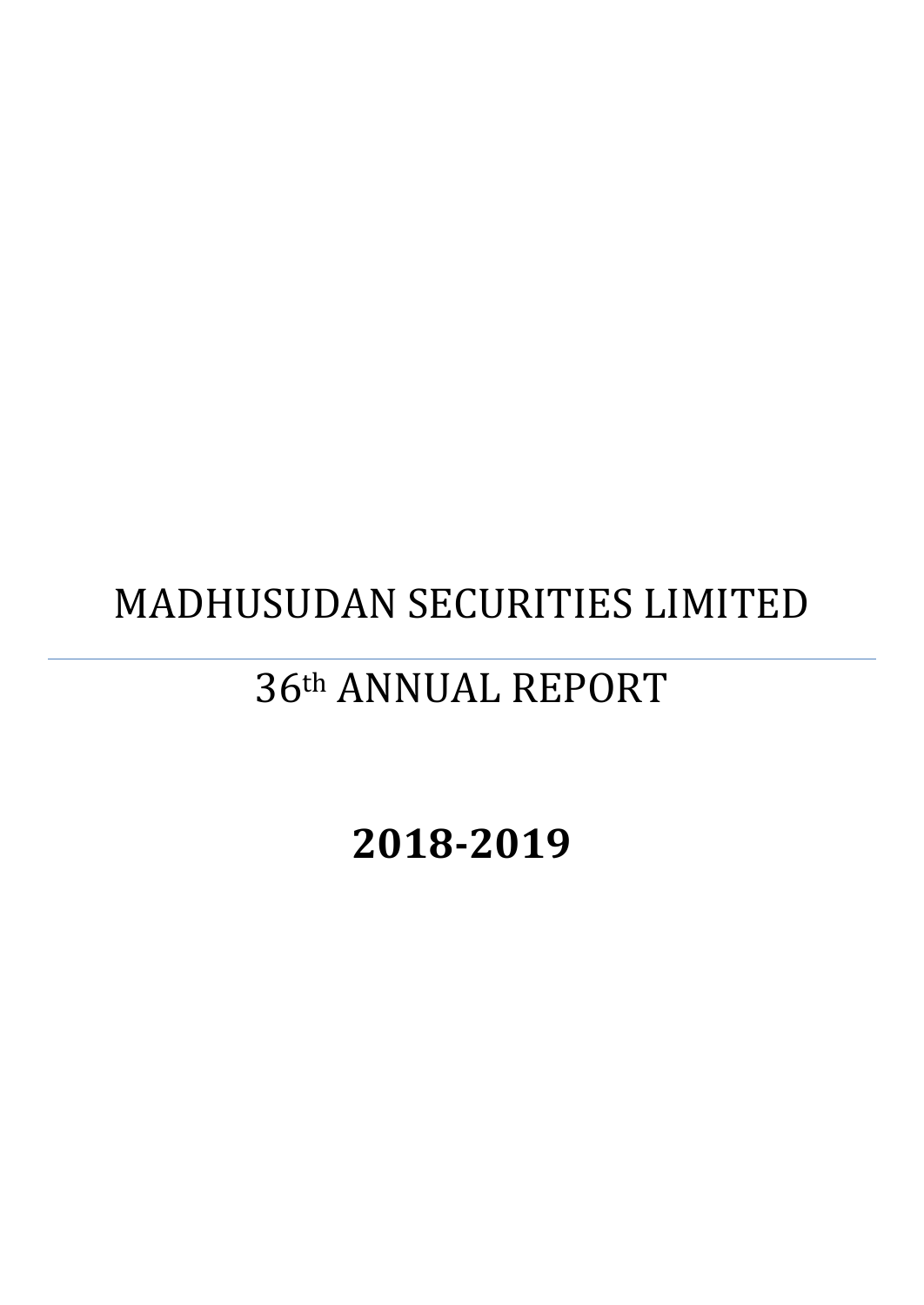#### 36th ANNUAL REPORT AND ACCOUNTS 2018-2019

## BOARD OF DIRECTORS

Mr. Salim P Govani - Chairman - Chairman - Chairman - Chairman - Chairman - Chairman - Chairman - Chairman - Chairman - Chairman - Chairman - Chairman - Chairman - Chairman - Chairman - Chairman - Chairman - Chairman - Cha Mrs. Sausan Bukhari<br>Mr. Harsh Javeri Mr. Harsh Javeri - Independent Director

## REGISTERED OFFICE

37, National Storage Building, Plot No, 424-B, Nr. Johnson & Johnson Building, S. B. Road, Mahim (West), Mumbai - 400 016. Email[: mslsecurities@yahoo.com](mailto:mslsecurities@yahoo.com) 

#### BANKERS

Axis Bank

#### AUDITORS

M/s. S.V. Bhat & Co. Chartered Accountants, Mumbai,

#### SHARE TRANSFER DEPARTMENT

M/s Link Intime India Private Limited C 101, 247 Park, L.B.S.Marg, Vikhroli (West), Mumbai – 400083 Email[: mumbai@linkintime.co.in](mailto:mumbai@linkintime.co.in)  Tel No: 022 49186000

- 
- 
- 
- Independent Director

| Contents                                       | Page No |
|------------------------------------------------|---------|
|                                                |         |
| Notice                                         | 02      |
| Directors' Report                              | 06      |
| Management Discussion and Analysis Report      | 13      |
| Report on Corporate Governance                 | 14      |
| CEO / CFO Certificate                          | 17      |
| Practicing Company Secretary's Certificate on- |         |
| -Corporate governance                          | 18      |
| Auditors' Report                               | 21      |
| <b>Balance Sheet</b>                           | 28      |
| <b>Profit and Loss Account</b>                 | 29      |
| Cash Flow Statement                            | 30      |
| <b>Statement of Changes in Equity</b>          | 31      |
| Notes Forming Part of the Financial Statement  | 32      |
| Notes to Profit & Loss                         | 37      |
| Other Disclosure                               | 39      |
|                                                |         |

<u>21 - Animal Alexandria de Animal de Animal de Animal de Animal de Animal de Animal de Animal de Animal de Ani</u>

## 36th ANNUAL GENERAL MEETING

*Date*: 30th September 2019

*Day:* Monday

*Time*: 10.30 A.M.

*Venue*:

37, National Storage Building, Plot No, 424-B, Nr. Johnson & Johnson Building, S. B. Road, Mahim (West), Mumbai - 400 016.

BSE Code No. 511000

SIN No. INE856D01011 (CDSL)

SHAREHOLDERS ARE REQUESTED TO BRING THEIR COPIES OF ANNUAL REPORT ALONG WITH THEM AT THE ANNUAL GENERAL MEETING.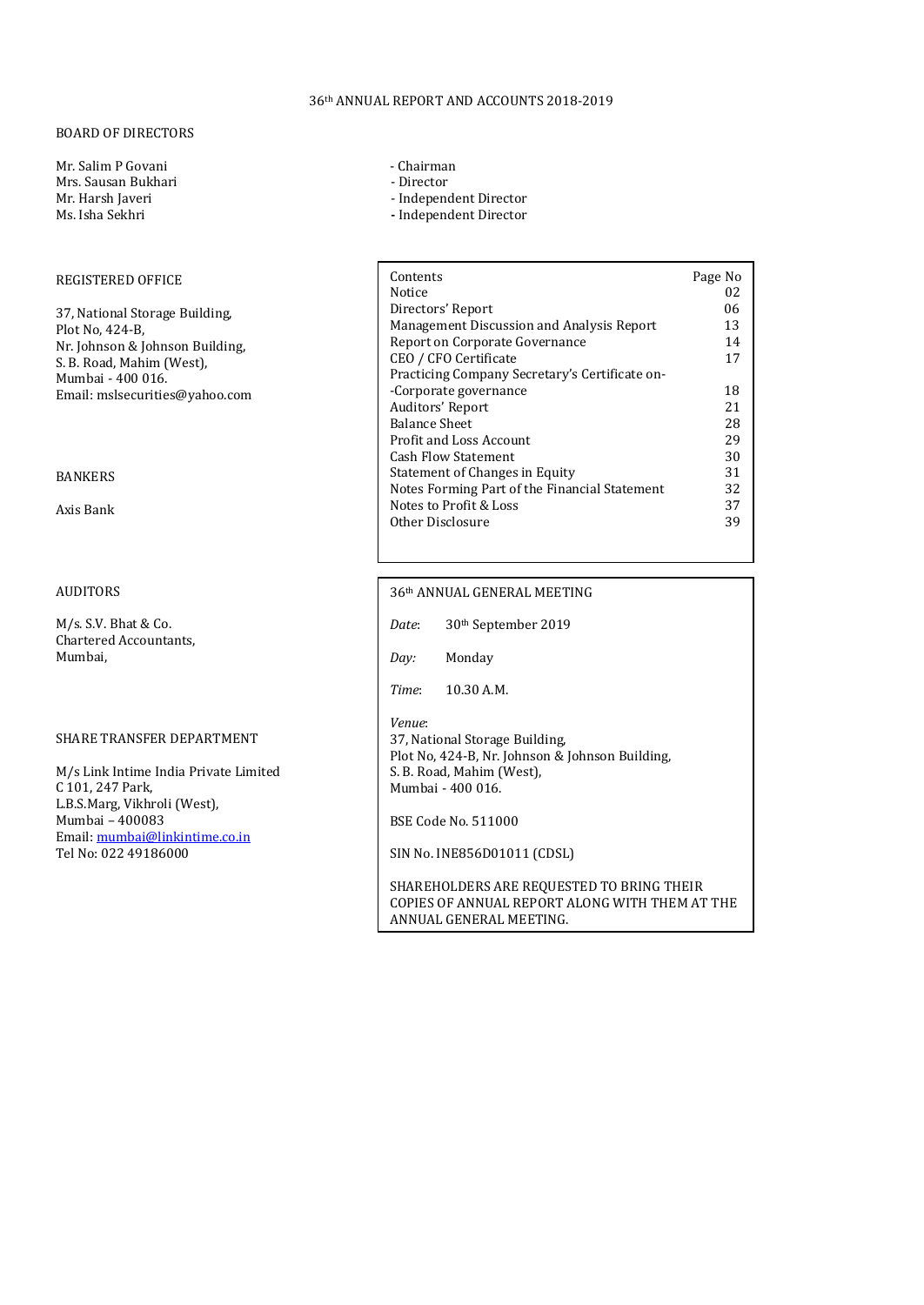## **NOTICE TO MEMBERS**

NOTICE is hereby given that the 36th Annual General Meeting of the Members of **MADHUSUDAN SECURITIES LIMITED** will be held on 30th September, 2019, at 37, National Storage Building, Plot No, 424-B, Nr. Johnson & Johnson Building, S. B. Road, Mahim (West), Mumbai - 400 016 at 10.30 am to transact the following business

#### ORDINARY BUSINESS:

٦

- 1. Adoption of Directors' Report and Annual Accounts: To receive, consider and adopt the Balance Sheet as at 31st March 2019 and the Statement of Profit & Loss for the year ended on that date and the Reports of the Directors and Auditors thereon.
- 2. To ratify the appointment of the auditors and to fix their remuneration and in this regard pass with or without modification(s), the following resolution as an ordinary resolution;

"RESOLVED THAT pursuant to the provisions of section 139, 142 and other applicable provisions, if any, of the Companies Act, 2013, read with the Companies (Audit and Auditors) Rules, 2014 (including any statutory modification (s) or re-enactment (s) thereof, for the time being in force, M/s. S. V. Bhat & Co., Chartered Accountants, FRNo.: 101298W be and is hereby ratified as auditors of the Company for a term of 3 (Three) consecutive years from the conclusion of this Annual General Meeting till the conclusion of the fifth Annual General Meeting from this Annual General Meeting, at such remuneration as shall be fixed by the Board of Directors of the Company."

SPECIAL BUSINESS:

3. Any other matter with the permission of the Chairman.

 By order of the Board of Directors MADHUSUDAN SECURITIES LIMITED

PLACE: Mumbai DATED: August 08, 2019 CHAIRMAN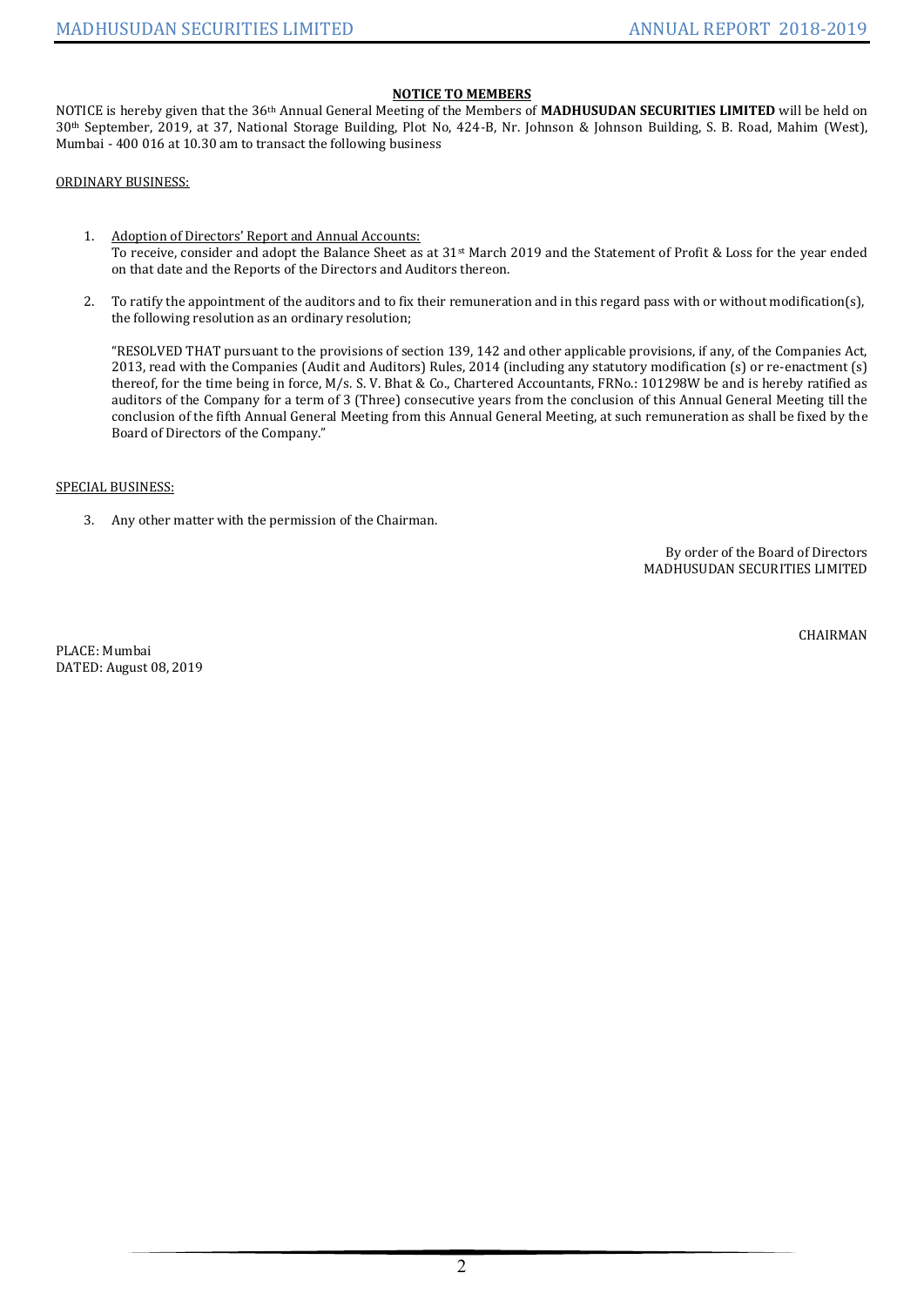## **NOTES**

٦

- 1. The explanatory statement pursuant to Section 102(1) of the Companies Act, 2013 in respect of Special Business under item nos. 4 to 7 as stated above is annexed hereto.
- 2. MEMBER ENTITLED TO ATTEND AND VOTE AT THE MEETING IS ENTITLED TO APPOINT ONE OR MORE PROXIES TO ATTEND AND VOTE INSTEAD OF HIMSELF AND SUCH PROXY NEED NOT BE A MEMBER OF THE COMPANY.
- 3. Proxies, in order to be effective, must be lodged at the registered office of the Company not less than 48 hours before the Annual General Meeting.
- 4. Members desiring any information about accounts at the meeting are requested to write to the Company not less than 48 hours before the Annual General Meeting, so as to enable the management to keep the information ready.
- 5. Members are requested to:
	- a) Immediately intimate change of address, if any, to the Company.
	- b) Produce the Attendance Slip, duly filled, at the entrance of the Meeting Venue.
	- c) Bring their copies of the Annual Report to the venue of the  $36<sup>th</sup>$  Annual General Meeting.
	- d) Register their Email addresses for receiving all communications including Annual Report, Notices, circulars etc. from the Company electronically.
	- e) Members can avail the facility of nominations by submitting the Form with the Company at its Registered Office.
- 6. Members register shall remain close for transfer of shares from 24.09.2019 to 30.09.2019 (Both days inclusive).

By order of the Board of Directors For MADHUSUDAN SECURITIES LIMITED

DIRECTORS

PLACE: Mumbai DATED: *August 08, 2019*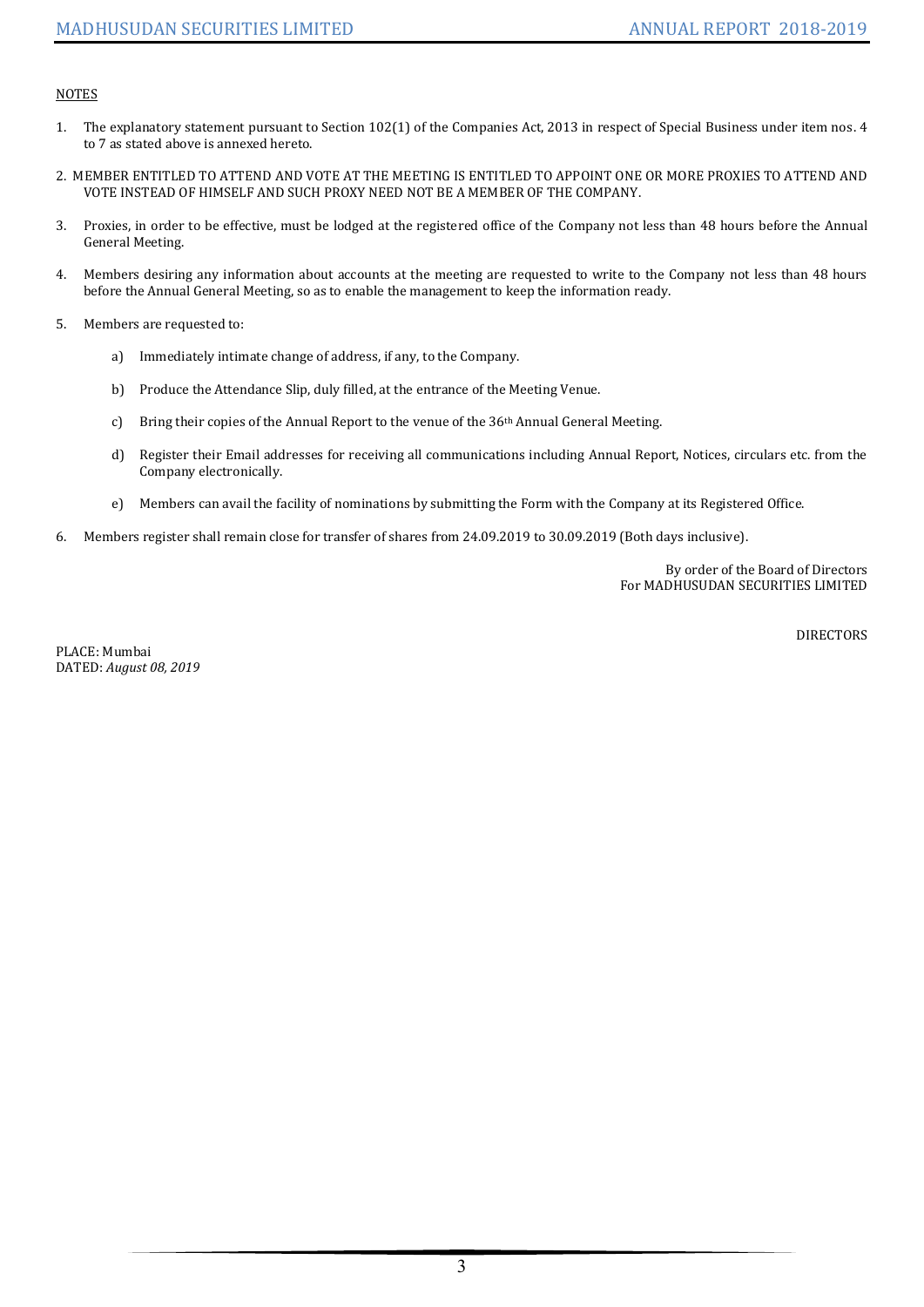#### **Instructions for the Voting through electronics means:**

I) In compliance with provisions of Section 108 of the Companies Act, 2013, Rule 20 of the Companies (Management and Administration) Rules, 2014, as amended by the Companies (Management and Administration) Amendment Rules, 2015, and Regulation 44 of the Listing Regulations, the Company is pleased to provide members facility to exercise their right to vote on resolutions proposed to be considered at the ensuing Annual General Meeting (AGM) by electronic means and the business may be transacted through e-Voting Services. The facility of casting the votes by the members using an electronic voting system from a place other than MADHUSUDAN SECURITIES LIMITED (CIN NO.: L18109MH1983PLC029929) venue of the AGM ("remote-e-voting") will be provided by National Securities Depository Limited. (NSDL).

II) The Facility for voting through ballot paper shall be made available at the AGM and the members attending the meeting who have not cast their vote by remote e- voting shall be able to exercise their right at the meeting through ballot paper.

III) The Members who have cast their vote by remote e-voting prior to the AGM may also attend the AGM but shall not be entitled to cast their vote again.

IV) The remote e-voting period commences on 27th Sept. 2019 (9.00 am) and ends on 29th Sept. 2019 (5.00 pm). During this period members of the Company, holding shares either in physical form or in dematerialized form, as on the cut-off date of 23rd Sept. 2019, may cast their vote by remote e-voting. The remote e-voting module shall be disabled by NSDL for voting thereafter. Once the vote on a resolution is cast by the member, the member shall not be allowed to change it subsequently.

V) The process of the manner for remote e-voting is as under:

A) In case a Member receives an email from NSDL (for members whose email IDs are registered with the Company/Depository Participants):

i) Open email and open PDF file viz; "remote e-voting.pdf" with your Client ID or Folio No. as password. The said PDF file contains your user ID and password/PIN for remote e-voting. Please note that the password is an initial password.

ii) Launch internet browser by typing the following URL:https://www.evoting.nsdl.com/

iii) Click on Shareholder – Login.

iv) Put the user ID and password as initial password/PIN noted in step (i) above. Click Login.

v) Password change menu appears. Change the password/PIN with new password of your choice with minimum 8 digits/characters or combination thereof. Note new password. It is strongly recommended not to share your password with any other person and take utmost care to keep your password confidential.

vi) Home page of remote e-voting opens. Click on remote e-voting: Active Voting Cycles.

vii) Select "EVEN" of "MADHUSUDAN SECURTIES LTD."

viii) Now you are ready for remote e-voting as Cast Vote page opens.

ix) Cast your vote by selecting appropriate option and click on "Submit" and also "Confirm" when prompted.

x) Upon confirmation, the message "Vote cast successfully" will be displayed.

xi) Once you have voted on the resolution, you will not be allowed to modify your vote.

xii) Institutional Shareholders (i.e. other than individuals, HUF, NRI etc.) are required to send scanned copy (PDF/JPG format) of the relevant Board Resolution/Authority letter etc. together with attested specimen signature of the duly authorized signatory (ies) who are authorized to vote, to the scrutinizer through e-mail to doshi.jenish@yahoo.com with a copy marked to evoting@nsdl.co.in.

B) In case of a member(s) receives a physical copy of notice of AGM for member(s) whose email ID is not registered with the Company/Depository Participants(s) may obtain a login ID and password for casting his /her vote by remote e-voting by sending a request at evoting@nsdl.co.in or by contacting NSDL at the toll free no.: 1800-222-990.

VI) In case of any queries, you may refer the frequently asked questions (FAQs) for Members and remote e-voting user manual for Members available at the downloads section of [www.evoting.nsdl.com o](http://www.evoting.nsdl.com/)r call on toll free no.: 1800-222-990.

VII) If you are already registered with NSDL for remote e-voting then you can use your existing user ID and password/PIN for casting your vote.

*NOTE: Shareholders who forgot the User Details/Password can use "[Forgot User Details/Password?](https://www.evoting.nsdl.com/eVotingWeb/commonhtmls/NewUser.jsp)" or "[Physical User Reset](https://www.evoting.nsdl.com/eVotingWeb/commonhtmls/PhysicalUser.jsp)  [Password?](https://www.evoting.nsdl.com/eVotingWeb/commonhtmls/PhysicalUser.jsp)" option available on [www.evoting.nsdl.com](http://www.evoting.nsdl.com/). In case Shareholders are holding shares in demat mode, USER-ID is the combination of (DPID + Client ID). In case Shareholders are holding shares in physical mode, USER-ID is the combination of (Even No + Folio No).*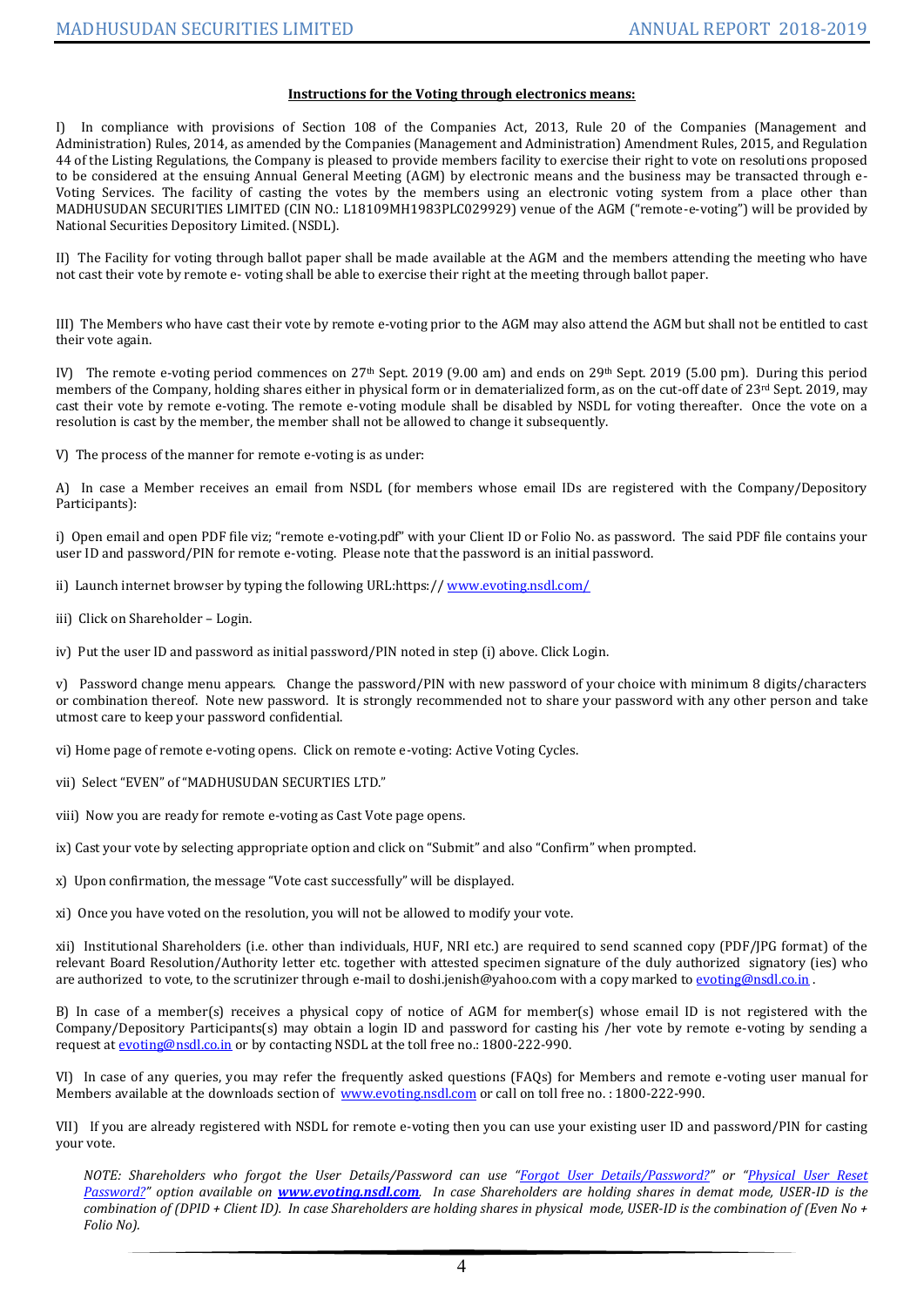VIII) You can also update your mobile number and e-mail id in the user profile details of the folio which may be used for sending future communication(s).

IX) The voting rights of members shall be in proportion to their shares of the paid up equity share capital of the Company as on the cutoff date of 23rd Sept. 2019.

X) Any person, who acquires share of the Company and become member of the Company after dispatch of the notice and holding shares as of the cut-off date i.e. 23<sup>rd</sup> Sept, 2019, may obtain the login ID and password by sending a request at *evoting@nsdl.co.in* or RTA.

However, if you are already registered with NSDL for remote -e-voting then you can use your existing user ID and password for casting your vote. If you forgot your password, you can reset your password by using *"[Forgot User Details/Password?](https://www.evoting.nsdl.com/eVotingWeb/commonhtmls/NewUser.jsp)" or "[Physical User Reset](https://www.evoting.nsdl.com/eVotingWeb/commonhtmls/PhysicalUser.jsp)  [Password?](https://www.evoting.nsdl.com/eVotingWeb/commonhtmls/PhysicalUser.jsp)*option available o[n www.evoting.nsdl.com o](http://www.evoting.nsdl.com/)r contact NSDL at the following toll free no. : 1800-222-990.

XI) A person whose name is recorded in the register of members or in the register of beneficial owners maintained by the depositories as on the cut-off date only shall be entitled to avail the facility of remote e-voting/voting at the AGM through ballot paper.

XII) Mr. Jenish Doshi, Practicing Company Secretary (ACS No. 50447) has been appointed as the Scrutinizer for providing facility to the members of the Company to scrutinize the voting at the AGM and remote e-voting process in a fair and transparent manner.

XIII) The Chairman shall, at the AGM, at the end of the discussion on the resolution on which voting is to be held, allow voting with the assistance of scrutinizer, by use of "Ballot Paper"/ "Poling Paper" for all those members who are present at the AGM, but have not cast their votes by availing the remote e-voting facility.

XIV) The Scrutinizer shall after the conclusion of voting at the Annual General Meeting, will first count the votes cast at the meeting and thereafter unblock the votes cast through remote e-voting in the presence of at least two witnesses not in the employment of the Company and shall make, not later than three days of the conclusion of the AGM, a consolidated scrutinizer's report of the total votes cast in favour or against, if any, to the Chairman or a person authorized by him in writing, who shall countersign the same and declare the results of the voting forthwith.

XV) The Results declared along with the report of the Scrutinizer shall be placed on the website of the Compan[y www.findoc-cll.in](http://www.findoc-cll.in/) and on the website of NSDL immediately after the declaration of results by the Chairman or as person authorized by him in writing. The results shall also be immediately forwarded to BSE Limited, Mumbai, where the shares of the Company is listed.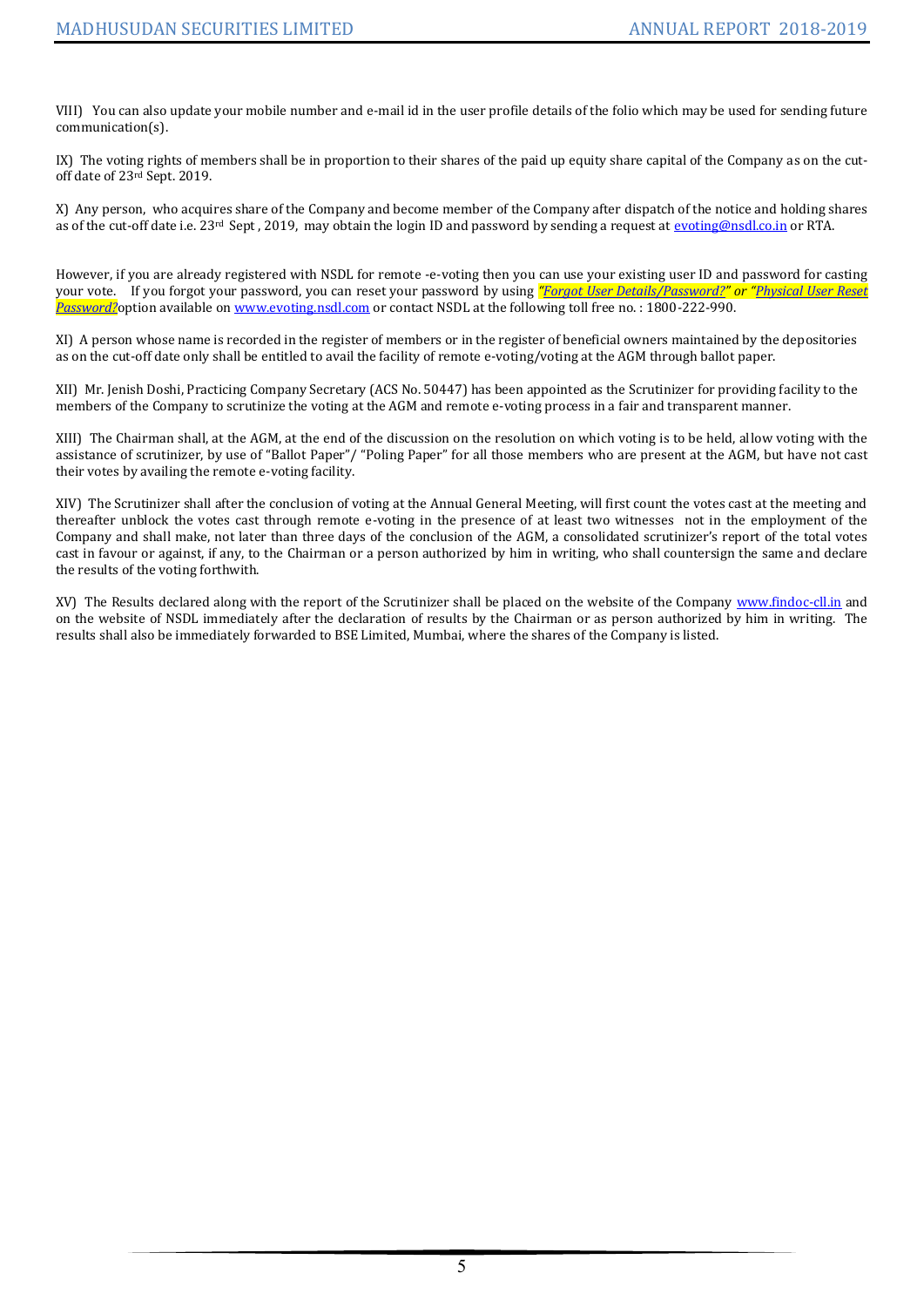#### **DIRECTORS' REPORT**

#### To the Members, **MADHUSUDAN SECURITIES LIMITED**

Your Directors have pleasure in presenting the 36<sup>th</sup> Annual Report on the business and operations of the company along with the Audited Financial Statement of Accounts for the year ended March 31, 2019.

#### **1. Financial Result (Standalone)**

| <b>Particulars</b>                | <b>Current year</b><br>$2018 - 2019$ | <b>Previous year</b><br>$2017 - 2018$ |  |  |
|-----------------------------------|--------------------------------------|---------------------------------------|--|--|
|                                   | Rs.                                  | Rs.                                   |  |  |
| <b>Total Revenue</b>              | 5,059                                | 1,37,865                              |  |  |
| <b>Total Expense</b>              | 10,92,796                            | 16,60,147                             |  |  |
| Profit/ (Loss) before tax         | (10, 87, 737)                        | (15, 22, 282)                         |  |  |
| Tax expense                       | (106)                                |                                       |  |  |
| Profit/ (Loss) for the year       | (10, 87631)                          | (15, 22, 282)                         |  |  |
| <b>Other Comprehensive Income</b> | 40,472                               | 88,729                                |  |  |
| <b>Total Profit For the Year</b>  | (10, 47, 159)                        | (14, 33, 352)                         |  |  |
| Earnings per share                | (0.41)                               | (0.56)                                |  |  |

#### **2. Dividend**

Due to losses incurred during the year by the Company, the Board regrets its inability to recommend any dividend to strengthen the financial resources of the Company.

#### **3. Operations and Future Prospects**

During the year under review, the Management are looking forward for better business avenues and hence, have not carried any trading activities. Hence, it has suffered losses due to statutory compliance expenses & administrative expenses incurred by the Company. The net loss suffered by the Company is of Rs. 10,87,737/-.

The 61,42,847 equity Shares of Rs. 10/- each were issued as part consideration other than cash to Primus Retail Pvt. Ltd. pursuant to Business Transfer Agreement (BTA) dated 04/02/2011 for transfer of its Brand & Business.

However, Karnataka High Court has declined Primus Retail Pvt. Ltd. to transfer the Brand & Business. Hence, due to nonperformance by Primus Retail Pvt. Ltd. of their obligation, BTA Agreement stands cancelled. Therefore, equity shares issued in lieu of BTA stands null and void by the Board of Directors and consequently the said shares has been revoked / forfeited (to be reissued) by the Company pending statutory approvals from the appropriate authorities.

Further the face values of such shares of Rs. 10/- are accounted as Forfeited Shares (to be reissued) through Scheme of arrangement under the Companies Act, in due course for further re-allotment.

In view of the above, the securities premium charged to 61,42,847 equity shares at the time of allotment has been reversed from the premium account to give effect of such forfeited equity shares by the Board for fair presentation of the financial statements.

The 61,42,847 Equity Shares considered as forfeited by the Company are yet to be repossessed from the Primus Retail Pvt. Ltd. and are to be allotted / reissued as per requisite statutory approvals from the authorities and Stock Exchange for trade purposes. Therefore, the effective capital of the company is reduced to Rs. 2,55,26,400.

 The Company had paid Rs. 12 Crores to Primus Retail (P) Ltd. pursuant to the BTA and Shares were issued for consideration other than cash prior to transfer of Brand & Business assets. However, the Primus Retail Pvt. Ltd. could not honour the Agreement due to Court order. Therefore, amount of Rs. 12 Crores paid for the contract stands recoverable which is treated as Advance to be recovered in cash or kind and the shares are revoked & forfeited.

 The Primus Retail P. L. has been declared under liquidation, hence, the advance of Rs. 12 Crores has become doubtful in nature and Equity shares are revoked & forfeited. No provision of doubtful advances is made in the books of accounts since Management is putting efforts for recovery or settlement with the concerned persons on account of liquidation of Primus Retail Pvt. Ltd.

#### **4. Number of meetings of the board**

The Board of Directors have conducted quarterly Board Meetings during the Financial Year 2018 – 2019 on various dates namely,

I. May 30, 2018 II. August 10, 2018 III. October 30, 2018 IV. January 30, 2019

### **5. Equity Share Capital**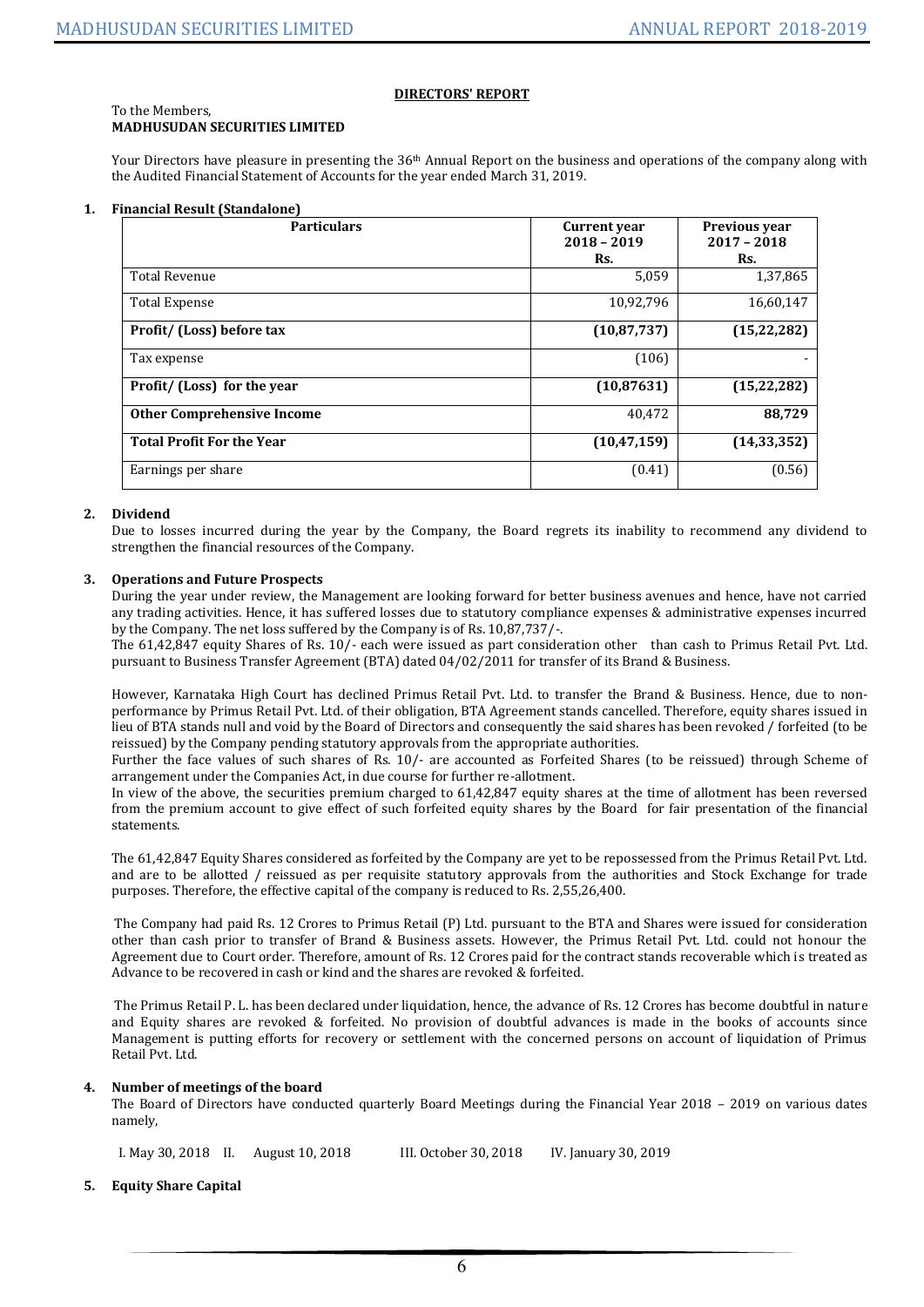The Equity Share Capital as on March 31, 2019 is Rs. 8,69,54,870/-, including forfeited shares of Rs. 6,14,28,470/- which results into effective Equity Capital of Rs.2,55,26,400/- until forfeited shares are reissued through the Scheme of Arrangement or otherwise after obtaining statutory approvals under the Companies Act.

#### **6. Extract of annual return**

٦

#### **(a) Registration and Other Details:**

| CIN No                        | L18109MH1983PLC029929                                     |  |  |  |  |  |  |
|-------------------------------|-----------------------------------------------------------|--|--|--|--|--|--|
| <b>Registration Date</b>      | 06th May 1983                                             |  |  |  |  |  |  |
| Name of The Company           | Madhusudan Securities Limited                             |  |  |  |  |  |  |
| Category                      | <b>Public Limited Company</b>                             |  |  |  |  |  |  |
| Address                       | 37, National Storage Building, Plot No, 424-B.            |  |  |  |  |  |  |
|                               | Nr. Johnson & Johnson Building, S. B. Road, Mahim (West), |  |  |  |  |  |  |
|                               | Mumbai - 400 016. Email: mslsecurities@yahoo.com          |  |  |  |  |  |  |
|                               | Tel:                                                      |  |  |  |  |  |  |
|                               |                                                           |  |  |  |  |  |  |
| Listed                        | Bombay Stock Exchange, Mumbai.                            |  |  |  |  |  |  |
| Registrar and Transfer Agents | M/s Link Intime India Private Limited                     |  |  |  |  |  |  |
|                               | C 101, 247 Park,                                          |  |  |  |  |  |  |
|                               | L.B.S.Marg, Vikhroli (West),                              |  |  |  |  |  |  |
|                               | Mumbai - 400083                                           |  |  |  |  |  |  |
|                               | Email: mumbai@linkintime.co.in                            |  |  |  |  |  |  |
|                               | Tel No: 022 49186270                                      |  |  |  |  |  |  |
|                               |                                                           |  |  |  |  |  |  |

#### **(b) PRINCIPAL BUSINESS ACTIVITIES OF THE COMPANY**

| Name and Description of Main Product/<br><b>Services</b> | NIC Code of the Product/Service $\vert \psi_0$ of total turnover to the | Company |
|----------------------------------------------------------|-------------------------------------------------------------------------|---------|
| Trading                                                  | 64990                                                                   | 99.69%  |

#### **c) Particulars of Holding, Subsidiary & Associate Companies:**

| S.<br>No. | Name And Address Of The Company | CIN/GLN | Holding/Subsidiary/Associate | % of<br>shares<br>held | Applicable<br>Section |
|-----------|---------------------------------|---------|------------------------------|------------------------|-----------------------|
|           | N.A                             | N.A     | N.A                          | N.A                    | N.A                   |

## **I. i. SHARE HOLDING PATTERN (Equity Share Capital Breakup as percentage of Total Equity)**

The Equity Share Capital as on March 31, 2019 is Rs. 8,69,54,870/-, including forfeited shares of Rs. 6,14,28,470/- which results into effective Equity Capital of Rs. 2,55,26,400/- untill forfeited shares are reissued through the Scheme of Arrangement or otherwise after obtaining statutory approvals under the Companies Act.

Category-wise Share Holding

| Category of<br><b>Shareholders</b> | No. of Shares held at the beginning of the year<br>[As on 31-March-2018] |         |           | No. of Shares held at the end of the year<br>[As on 31-March-2019] |           |         |           | % Change<br>during<br>the year |      |
|------------------------------------|--------------------------------------------------------------------------|---------|-----------|--------------------------------------------------------------------|-----------|---------|-----------|--------------------------------|------|
|                                    | Demat                                                                    | Physica | Total     | $\%$                                                               | Demat     | Physica | Total     | $%$ of<br>Total<br>Shares      |      |
| A. Promoter s                      |                                                                          |         |           |                                                                    |           |         |           |                                |      |
| $(1)$ Indian                       |                                                                          |         |           |                                                                    |           |         |           |                                |      |
| a) Individual/<br>HUF              | 5450                                                                     |         | 5,450     | 0.21                                                               | 5450      |         | 5450      | 0.21                           |      |
| b) Central Govt                    |                                                                          |         |           |                                                                    |           |         |           |                                |      |
| c) State Govt $(s)$                |                                                                          |         |           |                                                                    |           |         |           |                                |      |
| d) Bodies Corp.                    | 14,33,999                                                                |         | 14,33,999 | 56.17                                                              | 14,33,999 | 1,550   | 14,35,549 | 56.24                          | 0.07 |
| e) Banks / FI                      |                                                                          |         |           |                                                                    |           |         |           |                                |      |
| f) Any other                       |                                                                          |         |           |                                                                    |           |         |           |                                |      |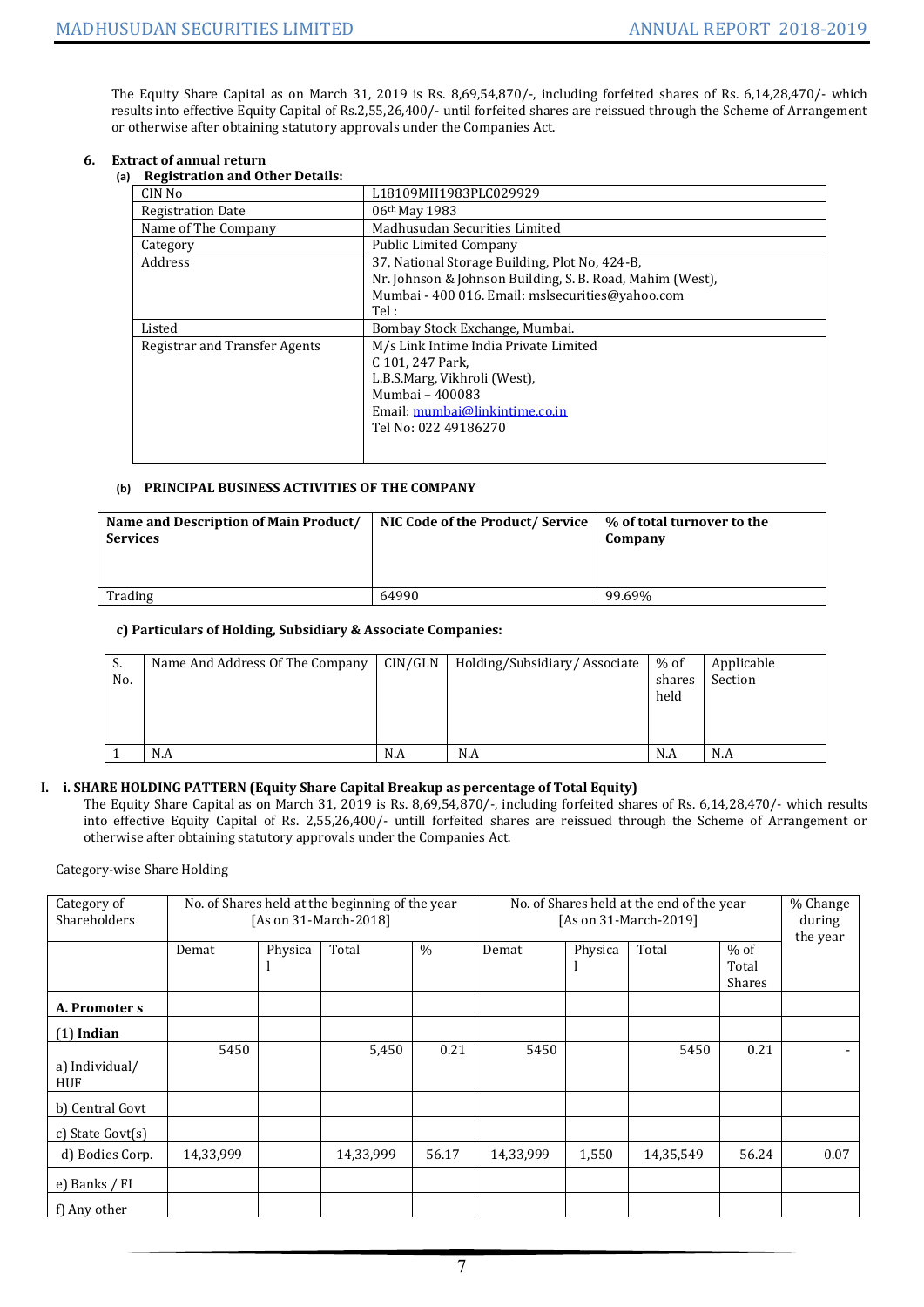| Total<br>shareholding of<br>Promoter (A) (1)                                                               | 14,39,449                |                          | 14,39,449                | 56.38                    | 14,39,449                | 1,550                    | 14,40,999                | 56.45                    | $0.07\,$                 |
|------------------------------------------------------------------------------------------------------------|--------------------------|--------------------------|--------------------------|--------------------------|--------------------------|--------------------------|--------------------------|--------------------------|--------------------------|
| (2)Foreign                                                                                                 | $\overline{\phantom{a}}$ | $\blacksquare$           | $\overline{\phantom{a}}$ | $\overline{\phantom{a}}$ | $\overline{\phantom{m}}$ | $\overline{\phantom{a}}$ |                          | $\blacksquare$           |                          |
|                                                                                                            |                          |                          |                          |                          |                          |                          |                          |                          |                          |
| <b>Total</b><br><b>Shareholding of</b><br>new Promoter<br>and Promoter<br>Group $(A)$ =<br>$(A)(1)+(A)(2)$ | 14,39,449                | $\overline{\phantom{a}}$ | 14,39,449                | 56.38                    | 14,39,449                | 1,550                    | 14,40,999                | 56.45                    | 0.07                     |
| <b>B.</b> Public<br>Shareholding<br>(B1)                                                                   | $\overline{\phantom{a}}$ | $\overline{\phantom{a}}$ | $\overline{\phantom{a}}$ | $\blacksquare$           | $\blacksquare$           | $\overline{\phantom{a}}$ | $\overline{\phantom{a}}$ | $\overline{\phantom{a}}$ | $\overline{\phantom{a}}$ |
|                                                                                                            |                          |                          |                          |                          |                          |                          |                          |                          |                          |
| $2.$ Non-<br><b>Institutions</b>                                                                           |                          |                          |                          |                          |                          |                          |                          |                          |                          |
| a) Bodies Corp.                                                                                            | 7,96,793                 | $\blacksquare$           | 7,96,793                 | 31.22                    | 7,96,793                 | $\blacksquare$           | 7,96,793                 | 31.22                    | $\overline{\phantom{a}}$ |
| i) Indian                                                                                                  |                          |                          |                          |                          |                          |                          |                          |                          |                          |
| ii) Overseas                                                                                               |                          |                          |                          |                          |                          |                          |                          |                          |                          |
| b) Individuals                                                                                             |                          |                          |                          |                          |                          |                          |                          |                          |                          |
| i) Individual<br>shareholders<br>holding nominal<br>share capital<br>upto Rs. 1 lakh                       | 22,769                   | 3,350                    | 26,119                   | 1.03                     | 23,110                   | 1,800                    | 24,910                   | 0.98                     | (0.05)                   |
| ii) Individual<br>shareholders<br>holding nominal<br>share capital in<br>excess of Rs 1<br>lakh            |                          |                          |                          |                          |                          |                          |                          |                          |                          |
| c) Others                                                                                                  | 2,88,578                 | $\overline{\phantom{a}}$ | 2,88,578                 | 11.31                    | 2,88,237                 | $\overline{\phantom{a}}$ | 2,88,237                 | 11.29                    | (0.02)                   |
| (specify)                                                                                                  |                          |                          |                          |                          |                          |                          |                          |                          |                          |
| Hindu Undivided<br>Family                                                                                  | 1201                     | $\overline{\phantom{a}}$ | 1201                     | 0.04                     | 1201                     | $\blacksquare$           | 1201                     | 0.04                     | $\overline{\phantom{a}}$ |
| Non Resident<br>Indians                                                                                    | 200                      |                          | 200                      | $0.01\,$                 | 200                      |                          | 200                      | 0.01                     | $\blacksquare$           |
| Overseas<br>Corporate<br><b>Bodies</b>                                                                     |                          | $\blacksquare$           |                          |                          |                          | $\overline{\phantom{a}}$ |                          |                          |                          |
| Foreign<br>Nationals                                                                                       |                          |                          |                          |                          |                          |                          |                          |                          |                          |
| Clearing                                                                                                   |                          |                          |                          |                          |                          |                          |                          |                          |                          |
| Members                                                                                                    | 300                      | $\overline{\phantom{a}}$ | 300                      | $0.01\,$                 | 300                      | $\blacksquare$           | 300                      | $0.01\,$                 | $\overline{\phantom{a}}$ |
| Trusts<br>Foreign Bodies -                                                                                 |                          |                          |                          |                          |                          |                          |                          |                          |                          |
| $\mathbf{D}$ R                                                                                             |                          |                          |                          |                          |                          |                          |                          |                          |                          |
| Sub-total<br>$(B)(2)$ :-                                                                                   | 11,09,841                | 3350                     | 11,13,191                | 43.61                    | 11,05,741                | 1,800                    | 11,07,541                | 43.61                    | (0.07)                   |
| <b>Total Public</b><br>Shareholding<br>$(B)=(B)(1)+$<br>(B)(2)                                             |                          |                          |                          |                          |                          |                          |                          |                          |                          |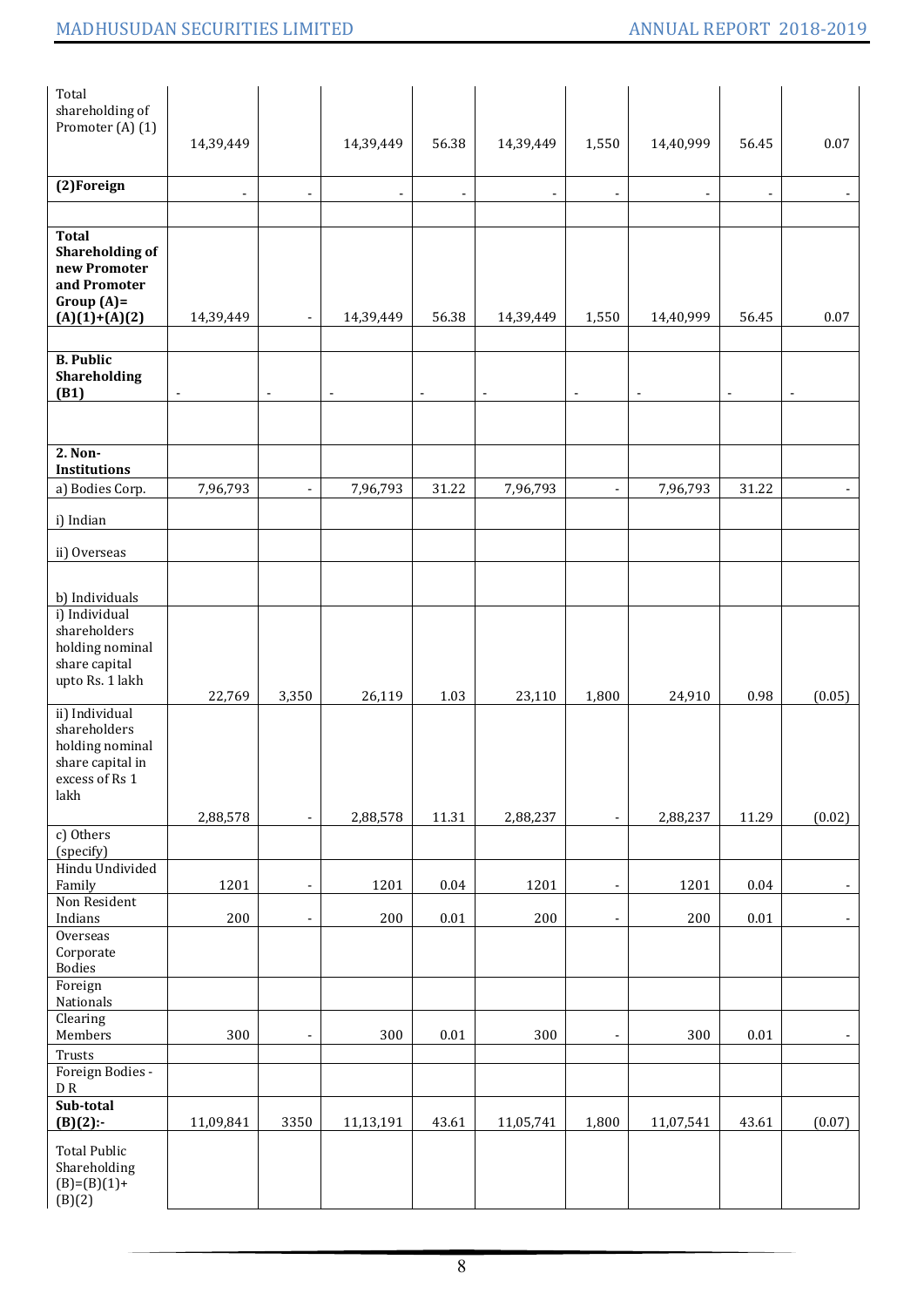| C. Shares held<br>by Custodian<br>for GDRs &<br><b>ADRs</b> |         |      |         |     |         |      |         |     |            |
|-------------------------------------------------------------|---------|------|---------|-----|---------|------|---------|-----|------------|
| <b>Grand Total</b><br>$(A+B+C)$                             | 2549290 | 3350 | 2552640 | 100 | 2549290 | 3350 | 2552640 | 100 | <b>NIL</b> |

## **(ii) Shareholding of Promoters**

٦

| Sr.<br>N <sub>o</sub> | Shareholder's<br>Name         |                                    | Shareholding at the<br>beginning of the year          | Shareholding at the end<br>of the year                                      |                            |                                                       |                                                                      |                                                                      |
|-----------------------|-------------------------------|------------------------------------|-------------------------------------------------------|-----------------------------------------------------------------------------|----------------------------|-------------------------------------------------------|----------------------------------------------------------------------|----------------------------------------------------------------------|
|                       |                               | No.<br>$\alpha$ f<br><b>Shares</b> | $%$ of<br>total<br><b>Shares</b><br>of the<br>company | $\%of$<br><b>Shares</b><br>Pledged<br>/encumbe<br>red to<br>total<br>shares | No.<br>of<br><b>Shares</b> | $%$ of<br>total<br><b>Shares</b><br>of the<br>company | %of<br><b>Shares</b><br>Pledged<br>/encumbered to<br>total<br>shares | $\frac{0}{0}$<br>change in<br>share<br>holding<br>during the<br>year |
| 1                     | Mr. Salim Govani              | 5450                               | 0.21                                                  | $\overline{\phantom{0}}$                                                    | 5450                       | 0.21                                                  |                                                                      |                                                                      |
| 2.                    | Foresight Holding<br>P.L.     | 972973                             | 38.11                                                 |                                                                             | 974523                     | 38.18                                                 |                                                                      | 0.07                                                                 |
| 3.                    | Growsafe<br>Securties Pyt Ltd | 230026                             | 9.01                                                  |                                                                             | 230026                     | 9.01                                                  |                                                                      |                                                                      |
| 4.                    | Indusage<br>Advisors Ltd      | 231000                             | 9.05                                                  |                                                                             | 231000                     | 9.05                                                  |                                                                      |                                                                      |
|                       | Total                         | 1439449                            | 56.38                                                 |                                                                             | 1439449                    | 56.38                                                 |                                                                      |                                                                      |

## **(iii) Change in Promoters' Shareholding**

| Sl. No                                                         | beginning of the<br>year | Shareholding at the                       | Cumulative Shareholding during the year |                                           |  |
|----------------------------------------------------------------|--------------------------|-------------------------------------------|-----------------------------------------|-------------------------------------------|--|
|                                                                | No. of<br>shares         | % of total<br>shares of<br>the<br>company | No. of<br>shares                        | % of total<br>shares of<br>the<br>company |  |
| At the beginning of the year                                   |                          |                                           |                                         |                                           |  |
| 1. Mr. Salim Govani                                            | 5450                     | 0.21%                                     |                                         |                                           |  |
| 2. Foresight Holdings Pvt. Ltd                                 | 972973                   | 38.11%                                    |                                         |                                           |  |
| 3. Growsafe Securties PytLtd                                   | 230026                   | 9.01%                                     |                                         |                                           |  |
| Indusage Advisors Ltd<br>4.                                    | 231000                   | 9.05%                                     | 1439449                                 | 56.38%                                    |  |
| Date wise Increase / Decrease in                               | (5)                      | $0.00\%$                                  |                                         |                                           |  |
| Promoters Share holding during the year specifying the reasons |                          |                                           |                                         |                                           |  |
| for increase/decrease                                          |                          |                                           |                                         |                                           |  |
| At the end of the year                                         |                          |                                           |                                         |                                           |  |
| 1. Mr. Salim Govani                                            | 5450                     | 0.21%                                     |                                         |                                           |  |
| 2. Foresight Holdings Pvt. Ltd.                                | 974523                   | 38.18%                                    |                                         |                                           |  |
| 3. Growsafe SecurtiesPvtLtd                                    | 230026                   | 9.01%                                     |                                         |                                           |  |
| 4. Indusage Advisors Ltd                                       | 231000                   | 9.05%                                     | 1440999                                 | 56.45%                                    |  |

## **iv)Shareholding Pattern of top ten Shareholders (other than Directors, Promoters and Holders of GDRs and ADRs):**

| Sr.No |                                           | Shareholding at the<br>beginning of the year |                                           | Shareholding<br>at the end of the year |                                           |
|-------|-------------------------------------------|----------------------------------------------|-------------------------------------------|----------------------------------------|-------------------------------------------|
|       | For Each of<br>the Top 10<br>Shareholders | No. of<br>shares                             | % of total<br>shares of<br>the<br>company | No. of<br>shares                       | % of total<br>shares of<br>the<br>company |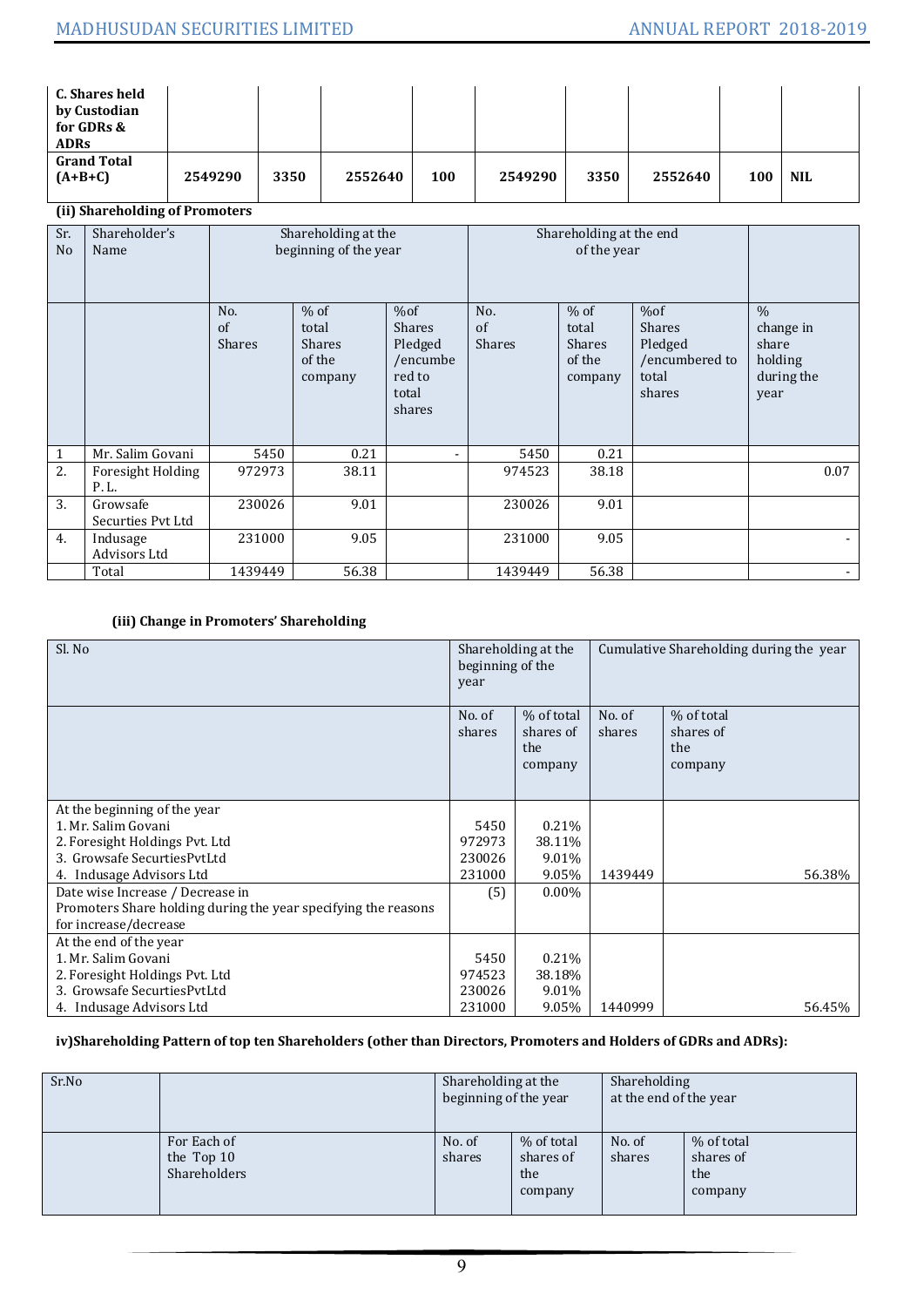|    | Dewsoft Overseas Private Limited   | 394736 | 15.46 | 394736 | 15.46 |
|----|------------------------------------|--------|-------|--------|-------|
|    | Acme Investments Consultants P Ltd | 263157 | 10.31 | 263157 | 10.31 |
|    | Exemplar International P.L.        | 134800 | 5.28  | 134800 | 5.28  |
|    | Mr. Zainal Khan                    | 78825  | 3.09  | 78415  | 3.07  |
|    | Mr. Shyam G Shroff                 | 70075  | 2.75  | 70826  | 2.77  |
| 6  | Mr. Madhusudan Reddy               | 63500  | 2.48  | 63500  | 2.48  |
|    | Mr. Sidharth Ratanlal Bafna        | 50949  | 1.99  | 50949  | 1.99  |
| 8  | Mr. Vipul Priyakant Dalal          | 24888  | 0.97  | 24888  | 0.97  |
| 9  | Mr. Raghvendra Mohta               | 4650   | 0.18  | 4650   | 0.18  |
| 10 | VSL Securities P. L.               | 4000   | 0.15  | 4000   | 0.15  |

#### **(v) Shareholding of Directors and Key Managerial Personnel:**

| Sr.No. | Particulars                                                                                                       | Shareholding at the beginning<br>of the year |                                           | <b>Cumulative Shareholding</b><br>during the year |                                           |
|--------|-------------------------------------------------------------------------------------------------------------------|----------------------------------------------|-------------------------------------------|---------------------------------------------------|-------------------------------------------|
|        | For Each of the Directors and KMP                                                                                 | No. of<br>shares                             | % of total<br>shares of<br>the<br>company | No. of<br>shares                                  | % of total<br>shares of<br>the<br>company |
|        | At the beginning of the year<br>1. Mr. Salim Govani                                                               | 5450                                         | 0.21                                      | 5450                                              | 0.21                                      |
|        | Date wise Increase / Decrease in Share holding during<br>the year specifying the<br>reasons for increase/decrease | <b>NIL</b>                                   | <b>NIL</b>                                | <b>NIL</b>                                        | <b>NIL</b>                                |
|        | At the End of the year<br>Mr. Salim Govani                                                                        | 5450                                         | 0.21                                      | 5450                                              | 0.21                                      |

- **(c)** ITS INDEBTEDNESS NIL
- **(d)** REMUNERATION OF DIRECTORS AND KEY MANAGERIAL PERSONNEL
	- No Remuneration was paid to any of the Directors in the year under review.
- **(e)** Penalty or punishment imposed on the company, its directors or officers and details of compounding of offences and appeals made against such penalty or punishment;
	- No Penalty under the Companies Act 2013 has been imposed during the Financial Year 2018 19
- **7. Its promoters, directors, key managerial personnel along with changes therein since the close of the previous financial year**

| Name of the Director | Position              | Changes (Appointment/Resignation) |
|----------------------|-----------------------|-----------------------------------|
| Mr. Salim Govani     | Promoter              | No Change                         |
| Mrs. Sausan Bukhari  | <b>Woman Director</b> | No Change                         |
| Mr. Harsh Javeri     | Independent Director  | No Change                         |
| Mrs. Isha Sekhri     | Independent Director  | No Change                         |

### **8. Meetings of members or a class thereof, Board and Annual General Meetings along with attendance details**;

| Name of the      | Position as on | Date of            |               | Attendance at |          | No. of        | No. of Membership $(s)$  |
|------------------|----------------|--------------------|---------------|---------------|----------|---------------|--------------------------|
| Director         | 31/03/2019     | Appointment/Resign |               |               |          | Directorship( | in Board Committees      |
|                  |                | ation              |               |               |          | s) in other   | of other Companies       |
|                  |                |                    |               |               |          | Companies     |                          |
|                  |                |                    |               | Board         | Last AGM |               |                          |
|                  |                |                    |               | Meeting       |          |               |                          |
| Mr. Salim Govani | Promoter       | Appointment        | <sub>on</sub> | 4             | Yes      | 11            | $\overline{\phantom{a}}$ |
|                  |                | 21/04/2015         |               |               |          |               |                          |
| Mrs. Sausan      | Director       | Appointment        | <sub>on</sub> | 4             | Yes      | 2             | $\overline{\phantom{a}}$ |
| Bukhari          |                | 21/04/2015         |               |               |          |               |                          |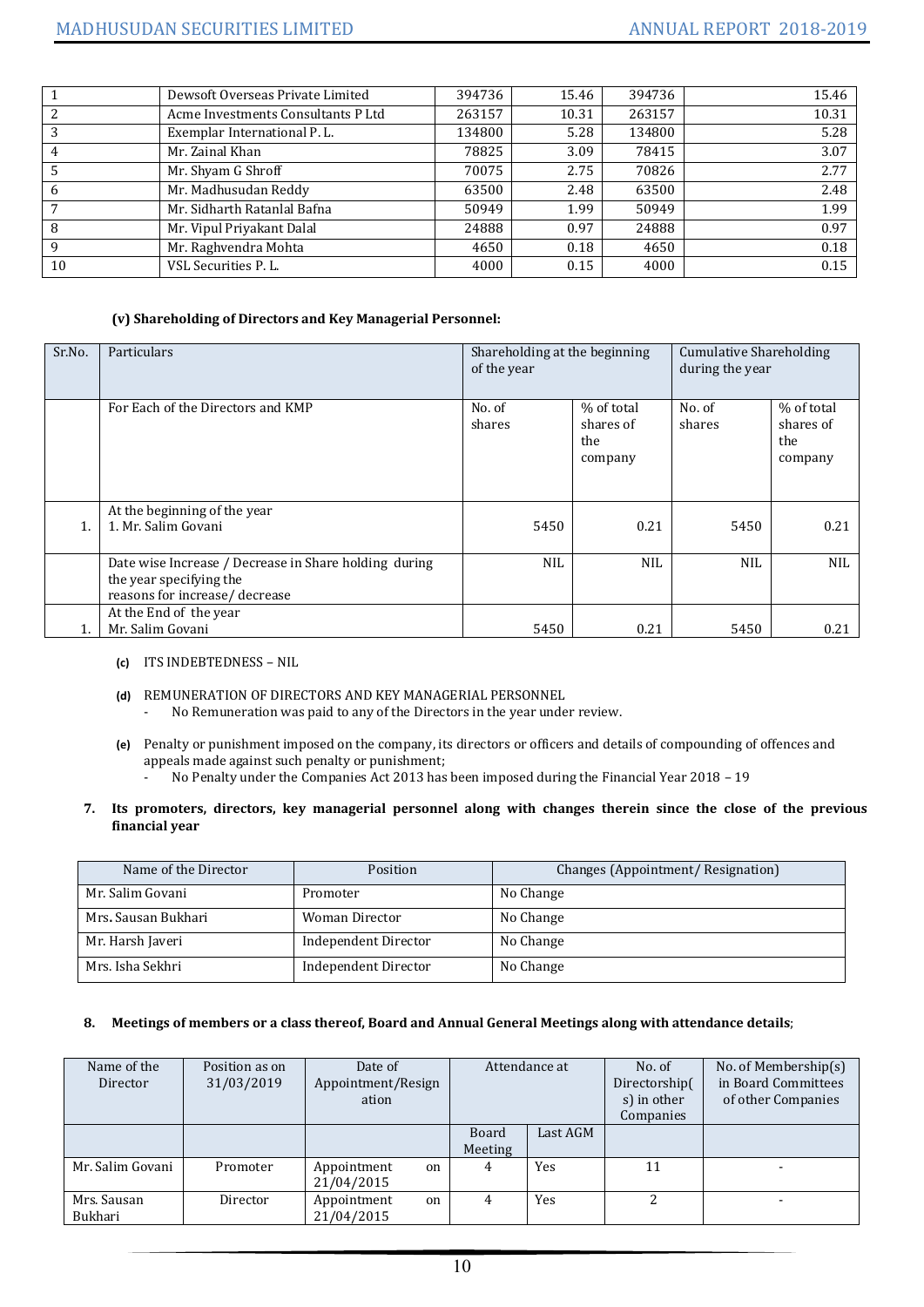| Mr. Harsh Javeri | Independent<br>Director | Appointment<br>30/05/2013 | on |   | Yes |   |                          |
|------------------|-------------------------|---------------------------|----|---|-----|---|--------------------------|
| Mrs. Isha Sekhri | Independent<br>Director | Appointed<br>24/01/2017   | on | 4 | Yes | - | $\overline{\phantom{a}}$ |

#### **9. Board Committees**:

Details of the Board Committees and Other related information are provided hereunder:

**Audit Committee** 

٦

| -----------------   |                                      |             |                         |
|---------------------|--------------------------------------|-------------|-------------------------|
| Name of the Members | Composition and Category             | Designation | Total Meetings Attended |
| Mr. Harsh Javeri    | Non Executive / Independent Director | Chairman    |                         |
| Mrs. Isha Sekhri    | Non Executive / Independent Director | Member      |                         |
| Mr. Salim Govani    | Promoter Director                    | Member      |                         |
|                     |                                      |             |                         |

#### **Shareholders / Investors Grievance Committee**

| Name of the Members | Composition and Category             | Designation | Total Meetings Attended |
|---------------------|--------------------------------------|-------------|-------------------------|
| Mrs. Sausan Bukhari | Director                             | Chairperson |                         |
| Mr. Salim Govani    | Promoter Director                    | Member      |                         |
| Mr. Harsh Javeri    | Non Executive / Independent Director | Member      |                         |

#### **Management Remuneration Committee**

| Name of the Members | Composition and Category             | Designation | Total Meeting Attended |
|---------------------|--------------------------------------|-------------|------------------------|
| Mrs. Isha Sekhri    | Non Executive / Independent Director | Chairperson |                        |
| Mr. Harsh Javeri    | Non-Executive/Independent Director   | Member      |                        |
| Mrs. Sausan Bukhari | Director                             | Member      |                        |

In accordance with the Companies Act 2013 and the rules prescribed thereunder, the Company is not required to constitute the following Board Committees being no remuneration to KMP and profit:

- (I) Stakeholders Remuneration Committee and<br>(II) Cornorate Social Resnonsibility Committee.
- Corporate Social Responsibility Committee.

#### **10. Directors Responsibility Statement**

As per section 134 (3) (c) of the Companies Act 2013

- i. That in the preparation of the annual accounts for the financial year ended March 31, 2019, the applicable accounting standards have been followed, along with proper explanation relating to material departures;
- ii. That the Directors have selected such accounting policies and applied them consistently and made judgments and estimates that are reasonable and prudent to maintain the matching revenue concept, so as to give a true and fair view of the state of affairs of the Company at the end of the financial year and of the Profit or loss for that period;
- iii. That the Directors have taken proper and sufficient care for the maintenance of adequate accounting records, in accordance with the provisions of the Act for safeguarding the assets of the Company and for preventing and detecting fraud and other irregularities; and
- iv. That the annual accounts for the financial year ended March 31, 2019 are prepared on a 'going concern' basis;
- That proper internal financial controls were in place and the financial controls were adequate and operating effectively;
- vi. That systems to ensure compliance with the provisions of all applicable laws were in place and were adequate and operating effectively.

#### **11. Directors And Key Management Personnel**

The Company has received declarations from all the Independent Directors of the Company confirming that they meet the criteria of independence as prescribed both under the Act and in the Listing Agreement with the Stock Exchanges.

The Management is desirous to appoint a suitable candidate at reasonable cost to look after the secretarial compliances in view of meager activities at present.

#### **12. Particulars of loans, guarantees or investment**

The Company has not made any investment either by loans/ guarantees/ any other form through more than two layers of investment companies.

#### **13. Related Parties Transaction**

All contracts/ arrangements/ transactions entered by the Company during the financial year with related parties were in the ordinary course of business and on an arm's length basis. The Related Party Transactions are duly recorded as part of Notes to Accounts which is self-explanatory and the terms and conditions of which are not prejudicial to interests of the Company.

#### **14. Material changes and commitments**

No material changes have occurred after the Balance Sheet date.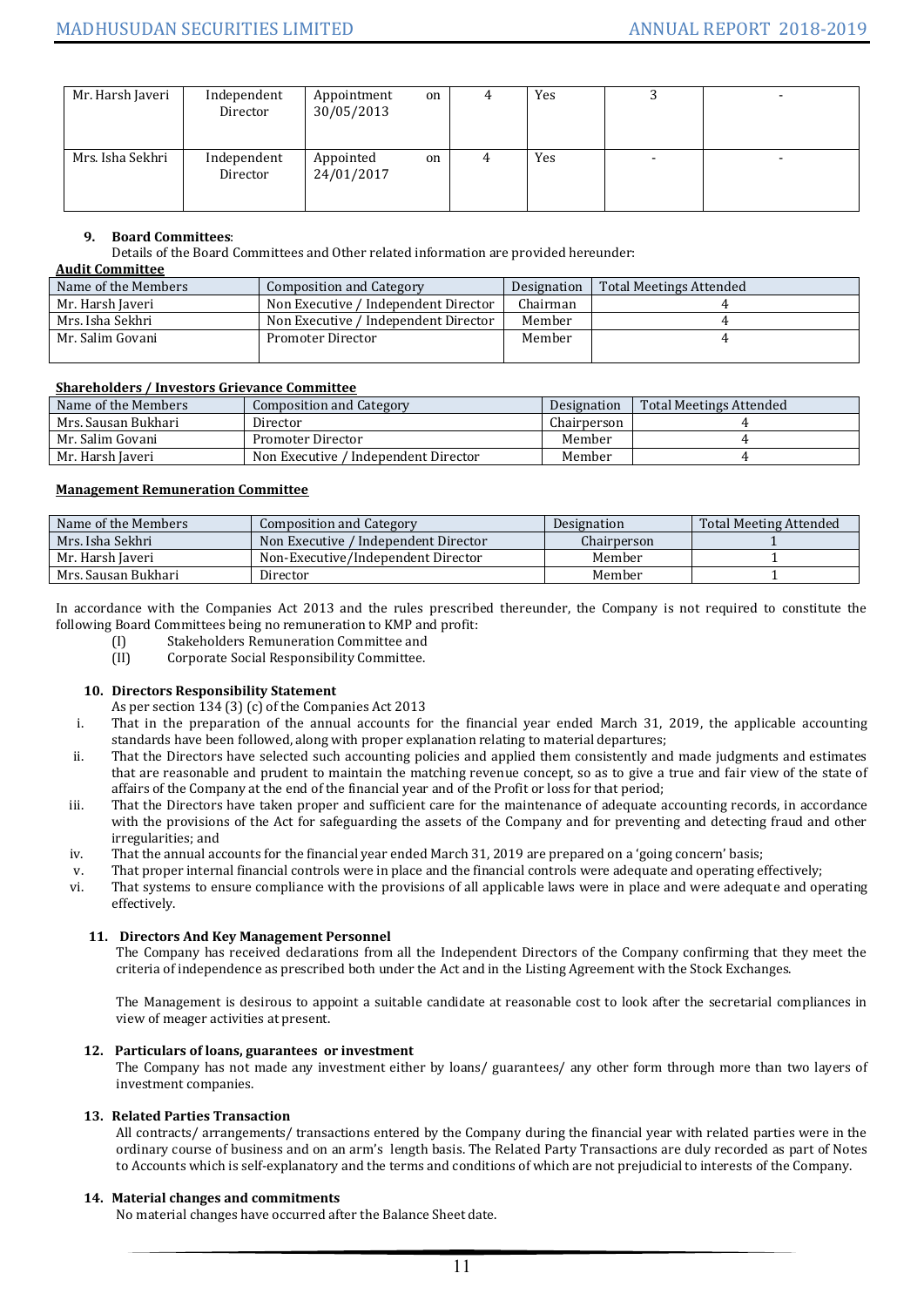## **15. Particulars Regarding Conversion of Energy and Technology Absorption**

Additional information required regarding Conservation of Energy and Technology Absorption are NOT APPLICABLE as the Company is not carrying out any manufacturing operation.

#### **16. Foreign Exchange Earnings And Outgo**

During the year under review, the Company has not earned or incurred any amount in foreign exchange.

#### **17. Internal Financial Controls**

The Company has in place adequate internal financial controls with reference to financial statements and during the year, no much activities has been carried out to report any material weakness in the design or operations of the Company.

#### **18. Corporate Social Responsibility**

The Company is not liable to constitute a Corporate Social Responsibility Committee since the Company has not attained the prescribed limit under the Companies Act, 2013.

#### **19. Corporate Governance**

The company is not mandatorily required to comply corporate governance as per new listing Agreement, However, the company generally maintains proper standards of corporate governance as required by SEBI and voluntarily the report on corporate governance as stipulated under Clause 27 of the LODR is attached in the annual Report.

#### **20. Risk Management**

The Company has a Fraud and Risk Management Policy to deal with the instances of fraud and mismanagement, if any. During the year, the Company has not identified any element of risk which may threaten the existence of the Company.

#### **21. Particulars of Employee**

There are no employees in receipt of remuneration exceeding the limit as prescribed under the provisions of Section 197 of the Companies Act, 2013.

#### **22. Details of Policy Development and Implementation**

The change of management shall draw up the Business Plan and Corporate Social Responsibility in due course.

#### **23. Secretarial Audit Report**

Pursuant to the provision of the Section 204 of the Companies Act 2013 and the Companies Rule 2014, the company has appointed Jenesh S Doshi Practicing Company Secretary, to conduct secretarial audit report to comply the provisions of the Act.

#### **24. Internal Auditor**

The Company has adequate internal control commensurate to the size of the company and nature of its business. However, due to cash crunches and no much activity during the year, the Management has done adequate internal check.

#### **25. Auditors Report & Auditors**

M/s. S. V. Bhat & Co., Chartered Accountant, FRNo. 101298W, the auditors of the Company, have been appointed for a period of 5 years in the earlier AGM.

A resolution to ratify their reappointment as the Company's statutory auditors and their remuneration shall be done at the ensuing Annual General Meeting.

#### **26. Explanation by the Board on Qualifications Or Adverse Remark by the Auditor in its Audit Report**

The Notes on financial statement referred to in the Auditors' Report are self-explanatory and do not call for any further comments. Refer Note no. II 1(a),(b),(c),(d),(e),&(f) for detailed explanation.

#### **27. Acknowledgement**

Your Directors wish to place on record their deep sense of appreciation to the Outgoing Promoters, employees, Bankers for their continued support and co-operation extended by them to the Company.

#### For AND ON BEHALF OF THE BOARD OF DIRECTORS

MR. SALIM P. GOVANI CHAIRMAN Place: Mumbai Dated: 17th May 2019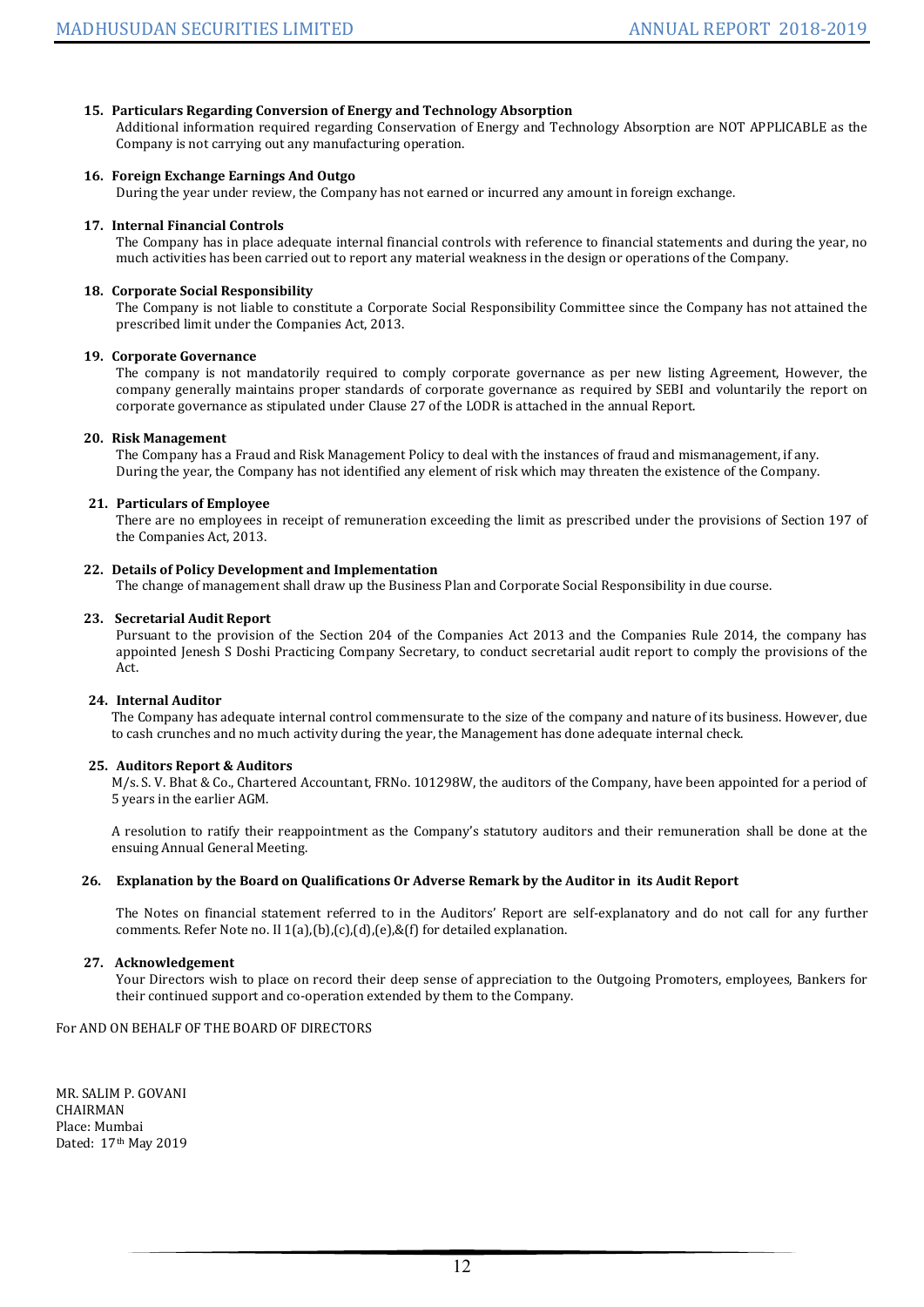## **MANAGEMENT DISCUSSION AND ANALYSIS**

## **INDIAN FINANCIAL STRUCTURE AND DEVELOPMENTS**

The change in the Government of India due to the change in the dynamic visionary Prime Minister, the corporate world is hoping stimulating of the economy by change in business laws, taxation restructuring and business friendly environment more of a governance than Government to create jobs, industrial development, infrastructural development, invitations to foreign investors to invest and to build nation as MAKE IN INDIA.

The financial ease, skilled labour, foreign capital and export oriented business shall ensure prosperity to India with strong Government support. The energy of the youth shall be diverted to creative workforce and upliftment of the society in all spheres of people of India.

Therefore, it is a good time for business establishments and new ventures to reach the opportunity available under the regime of new Government in the Central and State. The environment of business has reasonably improved during the last few months, which is encouraging to any entrepreneur of India.

## **FUTURE OUTLOOK**

٦

## **OPPORTUNITIES, THREATS, RISKS & CONCERNS**

The new Government is expected to bring reformatory changes in the interest of the citizens and in the business sectors. The current retail business had been accelerated and is an upcoming market to get better opportunities for the Company. The Indian Stock market has continued to be very volatile.

The demand for finance is also expected to rise with the inflation & interest rates. The Investments options available to the Company are decided after proper due diligence and considering the current economic and political scenario in India and abroad.

## **INTERNAL CONTROL SYSTEM AND THEIR ADEQUACY**

The Company has adequate internal control systems, which ensures proper recording of financial, operational and compliance control transactions. The Company also makes risk assessment from time to time in the interest of the company. The established internal control system and organization structure is adequate and commensurate with the size and nature of the business.

## **STATUTORY & LISTING COMPLIANCE**

The company has been adequately complying the necessary applicable statutory requirements of The Income Tax Act, 1961, Reserve Bank of India, Companies Act, 2013, SEBI guidelines, provisions of the Listing Agreements with Bombay Stock Exchange and other government authorities.

### **DISCLAIMER**

Statements in this Management Discussion and Analysis describing the Company's objectives, projections and expectations may be "forward looking statements" within the meaning of applicable laws and regulations. Actual results might differ materially from those either expressed or implied. Important factors that might materially affect the future performance of the Company include the state of the Indian economy, changes in government regulations, tax laws and the state of the financial markets and other factors such as litigation over which the company does not have direct control.

FOR AND ON BEHALF OF THE BOARD OF DIRECTORS

MR. SALIM P. GOVANI CHAIRMAN

Place: Mumbai Dated: 17th May 2019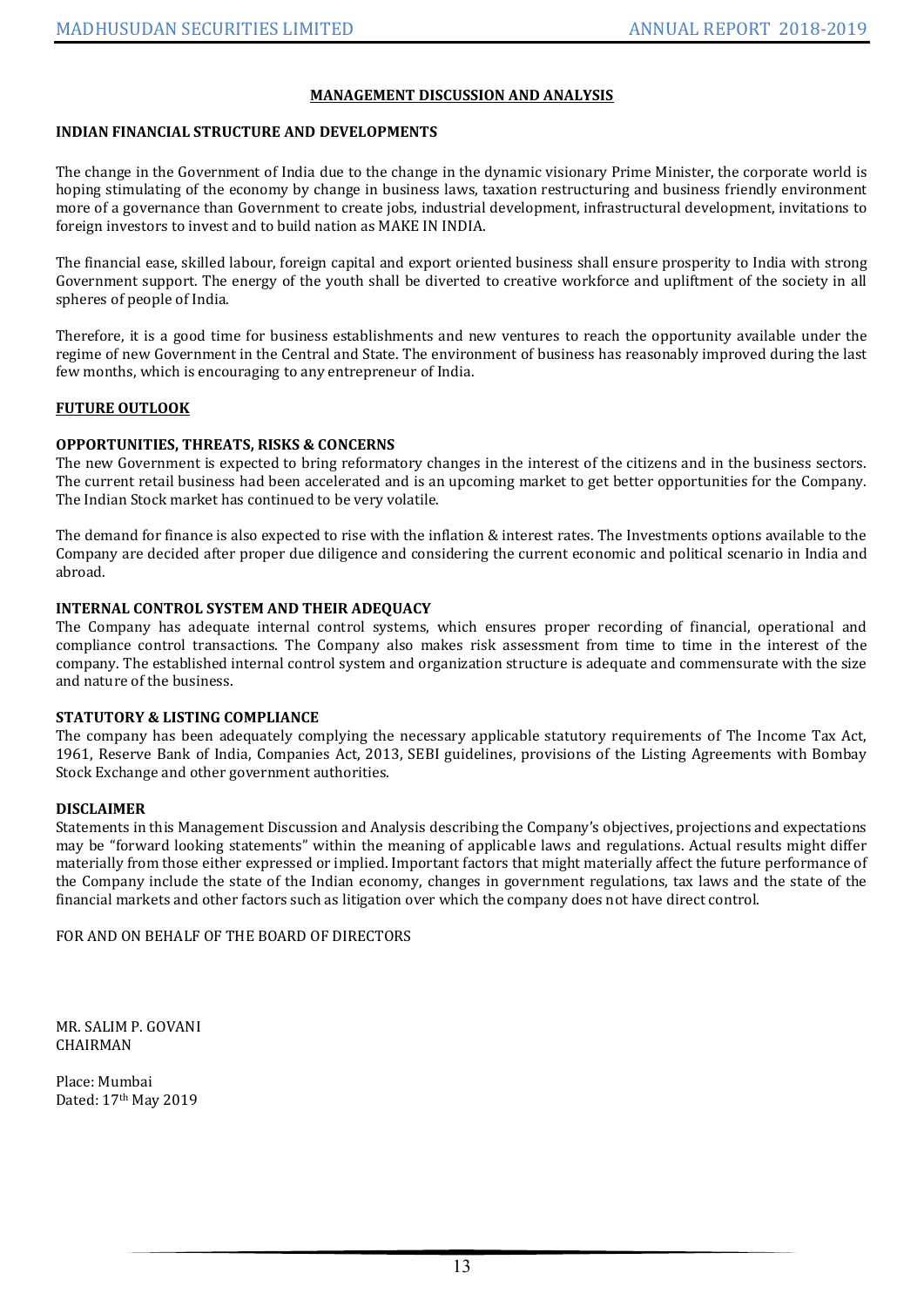## **CORPORATE GOVERNANCE REPORT**

The Corporate Governance Code is a professional system framed for directing and controlling the organization. The purpose is to ensure compliance of local statutes and ensure safeguard and value addition in long term to the interest of its members, creditors, customers and employees.

The Company has initiated the practice of incorporating the Corporate Governance Report in the Annual Report in compliance of SEBI (Listing Obligation and Disclosure Requirements) Regulations, 2015 of BSE. A concerted attempt has been made to bring in transparency and professionalism to ensure ethical standard in business activities while implementing the Corporate Governance Code. The management places on record that the mandatory compliances to constitute various committees as required by the SEBI (Listing Obligation and Disclosure Requirements) Regulations, 2015 of BSE, are in place.

The Detailed Report on Corporate Governance as per the Format prescribed by SEBI and incorporated in the Listing Agreement as applicable to the Company is set out below:

### **1. COMPANY`S PHILOSOPHY ON CODE OF GOVERNANCE**

The Company is committed to good Corporate Governance and has implemented the Corporate Governance as prescribed by SEBI. The Company`s philosophy of Corporate Governance is based on preserving core values and ethical business conduct which enhances the efficiency of the Board and inculcates a culture of transparency, accountability and integrity across the Company.

#### **2. BOARD OF DIRECTORS**– Specified in Director`s Report

#### **3. COMMITTEE MEETING**

### **a. Audit Committee**

The terms of reference of this Committee are wide enough to cover the matters specified for Audit Committee under Regulation 18 of the SEBI (LODR) Regulations, 2015 as well as section 177 of the Companies Act, 2013.

The primary role of the Audit Committee is:

- To oversee the Company`s Financial Reporting process and disclosure of financial information.
- To review the financial statements, adequacy of internal control systems and periodic audit reports.
- To recommend to the Board the matters relating to the financial management of the Company.
- To recommend appointment / re-appointment of Statutory Auditors and fixation of their remuneration.
- To hold discussions with Statutory Auditors periodically.

The Statutory Auditors of the Company are invited to attend Audit Committee Meeting, to discuss and review the Quarterly / Half yearly unaudited results, Annual Audited Accounts, Internal Audit, matters relating to the Compliance with Accounting Standards, auditor`s observations arising from the audit of the Company`s accounts and other related matters.

#### **b. Shareholders / Investors Grievance Committee**

The Committee reviews all matters connected with the physical securities transfer. The Committee also looks into redressal of Shareholders Complaints related to securities of the Company. There were no investor`s compliant pending as on 31/03/2019.

#### **c. Management Remuneration Committee**

The terms of reference of the Remuneration Committee is to determine, review and recommend the Company`s policy on specific remuneration packages. The recommendations of the Committee are put up to the Board of Directors and Shareholders of the Company.

The remuneration Committee met once in the year on May 15, 2019.

#### **4. ANNUAL GENERAL MEETINGS**

The last three Annual General Meetings of the shareholders of the Company were held as under:

| Financial Year | Date            | Time       | Venue                                                 |
|----------------|-----------------|------------|-------------------------------------------------------|
|                |                 |            | 37, National Storage Building, Plot No, 424-B, Nr.    |
| 2017-2018      | Sept 24, 2017   | 10.30 A.M  | Johnson Building, S.B Road, Mahem (west)              |
|                |                 |            | Mumbai 400016.                                        |
| 2016-2017      |                 | 03.00 P.M. | Mahatma Gandhi Memorial Bldg, 7 Netaji Subhash Marg,  |
|                | Sept 29, 2017   |            | Near Charni Road Station, Mumbai - 400 002.           |
| 2015-2016      |                 | 10.00 A.M  | 6/A-2, Court Chambers, 35, New Marine Lines, Mumbai - |
|                | August 19, 2016 |            | 400 020                                               |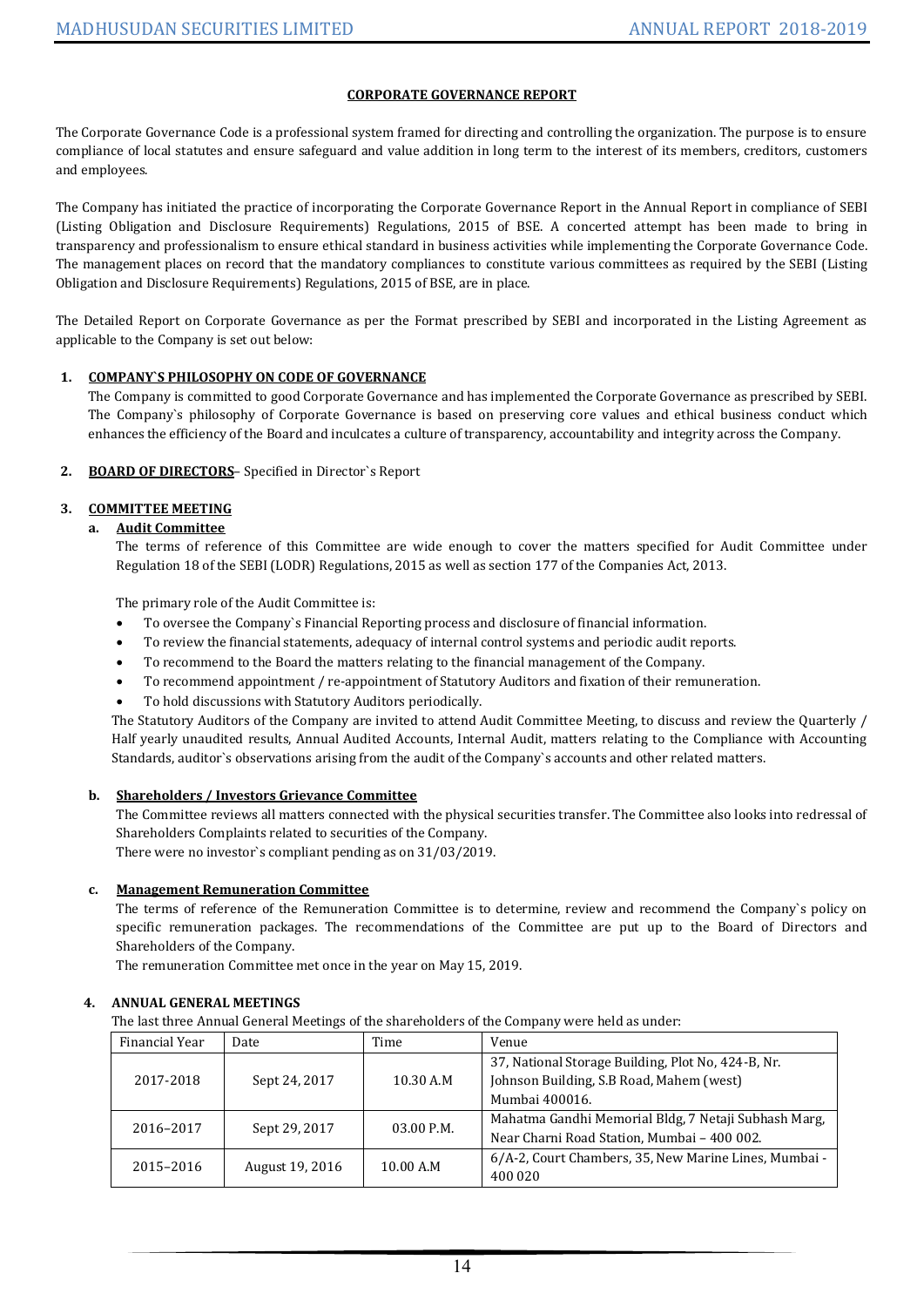## 5. **DISCLOSURES**

٦

There are no materially significant related party transactions, which have the potential to conflict with the interest of the Company at large.

## **6. CODE OF CONDUCT**

The Company has formulated and implemented a Code of Conduct for all Board members and senior management of the Company which is in compliance with SEBI (LODR) Regulations, 2015.

## **7. MEANS OF COMMUNICATION**

The quarterly, half yearly and yearly financial results of the Company are sent to the Bombay Stock Exchange immediately after they are approved by the Board and these are published in the leading newspapers.

#### **8. GENERAL SHAREHOLDER INFORMATION:**

- a. **36th Annual General Meeting** will be held on 30th September, 2019 at 10.30 am at the registered Office at 37, National Storage Building, Plot No, 424-B, Nr. Johnson & Johnson Building, S. B. Road, Mahim (West), Mumbai - 400 016.
- b. The **Company`s Financial Year** begins on 1st April and ends on 31st March

#### c. **Financial Calendar:**

| <b>Results for the Quarter</b>             | <b>Tentative Date</b>         |
|--------------------------------------------|-------------------------------|
| Results for Quarter ending June, 2019      | Second Week of August, 2019   |
| Results for Quarter ending September, 2019 | Second week of November, 2019 |
| Results for Quarter ending December, 2019  | Second week of February, 2020 |
| Results for Quarter ending March, 2020     | Fourth week of May, 2020      |

d. **Date of Book Closure**: 24.09.2019 to 30.09.2019 (Both days inclusive)

#### e. **Listing on Stock Exchanges** – Only on Bombay Stock Exchange

#### f. **Stock Code:**

| The Stock Exchange Code, Mumbai:    | 511000         |
|-------------------------------------|----------------|
| Bombay Stock Exchange of India Ltd: | <b>MADHUSE</b> |
| Demat ISIN No. in NSDL& CDSL:       | INE856D01011   |

#### g. **Market Price Data of the Company and Comparison with BSE Sensex**

| Month    | High Price (Rs.) | Low Price (Rs.) | <b>BSE Sensex,</b> |          |
|----------|------------------|-----------------|--------------------|----------|
|          |                  |                 | <b>High</b>        | Low      |
| Apr-18   |                  |                 | 35213.30           | 32972.56 |
| May-18   | 5.43             | 4.28            | 35,993.53          | 34302.89 |
| $Jun-18$ | 4.07             | 3.35            | 35,877.41          | 34784.68 |
| $ ul-18$ |                  |                 | 37,644.59          | 35106.57 |
| Aug-18   |                  |                 | 38,989.65          | 37128.99 |
| $Sep-18$ |                  |                 | 38,934.35          | 35985.63 |
| 0ct-18   |                  |                 | 36,616.64          | 33291.58 |
| $Nov-18$ | 3.51             | 3.51            | 36,389.22          | 34303.38 |
| $Dec-18$ |                  |                 | 36,554.99          | 34426.29 |
| $Jan-19$ | 3.34             | 3.34            | 36,701.03          | 37375.51 |
| $Feb-19$ |                  |                 | 37,172.18          | 35287.16 |
| $Mar-19$ |                  |                 | 38,748.54          | 32926.94 |

Source: BSE Website

## h. **Registrar and Transfer Agents:**

M/s. Link Intime India Private Limited, C-101, 1st Floor, 247 Park, Lal Bahadur Shastri Marg, Vikhroli (West), Mumbai – 400 083. Email[: mumbai@linkintime.co.in](mailto:mumbai@linkintime.co.in) Tel No.: 022 49186000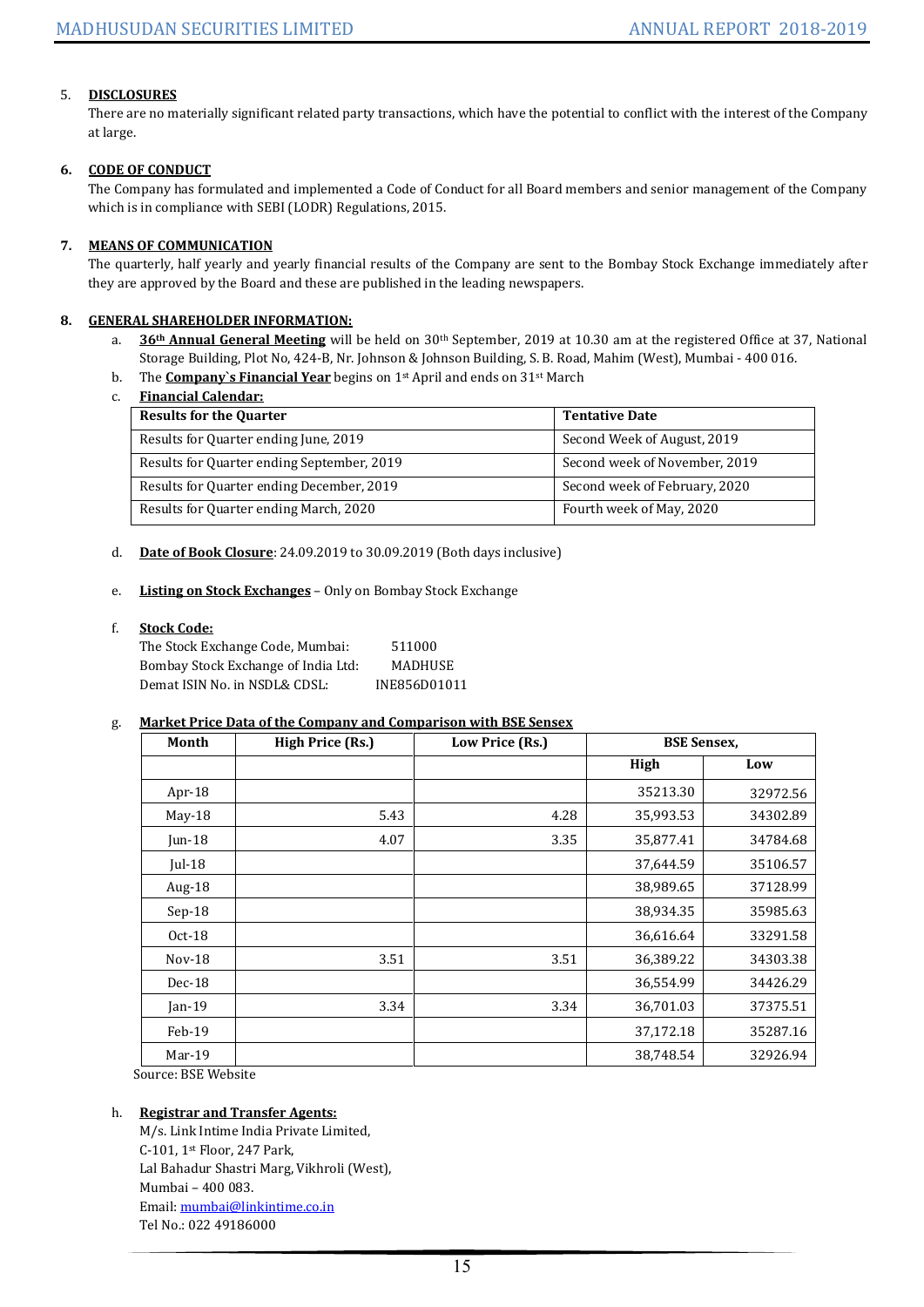## i. **Distribution of Share Holding as on March 31, 2019**

| <b>No. of Equity Shares</b> | <b>Shareholders</b> |             |                           | <b>No. of Shares</b> |
|-----------------------------|---------------------|-------------|---------------------------|----------------------|
| held                        | No.                 | %. of Total | <b>No. of Shares Held</b> | % of Total           |
| $1 - 500$                   | 173                 | 86.94       | 12095                     | 0.48                 |
| $501 - 1000$                | 5                   | 2.51        | 4588                      | 0.18                 |
| $1001 - 2000$               | 3                   | 1.51        | 4150                      | 0.16                 |
| $2001 - 3000$               |                     | 0.50        | 2778                      | 0.11                 |
| $3001 - 4000$               | 1                   | 0.50        | 4000                      | 0.16                 |
| $4001 - 5000$               | 1                   | 0.50        | 4650                      | 0.18                 |
| $5001 - 10000$              |                     | 0.50        | 5450                      | 0.21                 |
| 10001 and Above             | 14                  | 7.04        | 2514929                   | 98.52                |
| Total                       | 199                 | 100.00      | 25,52,640                 | 100.00               |

## j. **Shareholding pattern as on March 31, 2019**

| Category                | <b>No. Of Shares</b> | % of Shareholding |
|-------------------------|----------------------|-------------------|
| Promoter's Holding      | 14,40,999            | 56.45             |
| Corporate Bodies        | 7,96,793             | 31.22             |
| Public (In India)       | 3,14,348             | 12.31             |
| <b>NRIS</b>             | 200                  | 0.01              |
| <b>Clearing Members</b> | 300                  | 0.01              |
| <b>Total</b>            | 25,52,640            | 100.00            |

## k. **Dematerialization of Shares**

99.87% (P.Y. 99.87%) of the Company`s paid up equity Shares Capital has been Dematerialized upto March 31, 2019. The Board expresses its grateful appreciation to the members for their cooperation for dematerializing their physical shares for free trading on the Bombay Stock Exchange.

| <b>Depository</b> | <b>No. of Shares</b> | % of Capital |
|-------------------|----------------------|--------------|
| NSDL              | 1608207              | 63.01        |
| CDSL              | 941083               | 36.86        |
| Physical          | 3,350                | 0.13         |
| <b>Total</b>      | 25,52,640            | 100.00       |

## l. **Address for Correspondence**

37, National Storage Building, Plot No, 424-B, Nr. Johnson & Johnson Building, S. B. Road, Mahim (West), Mumbai – 400 016. Email[: mslsecurities@yahoo.com](mailto:mslsecurities@yahoo.com) 

### m. **Book Value of Equity Shares of Rs. 10/- Each Fully Paid Up:**

| Financial Year | Book Value per share (Rs.) |
|----------------|----------------------------|
| $2018 - 2019$  |                            |
| $2017 - 2018$  | 43.85                      |
| $2016 - 2017$  | 44.40                      |
| $2015 - 2016$  | 44.98                      |
| $2014 - 2015$  | 45.62                      |
| $2013 - 2014$  | 62.97                      |
| $2012 - 2013$  | 63.06                      |

#### FOR AND ON BEHALF OF THE BOARD OF DIRECTORS MR. SALIM GOVANI CHAIRMAN

 Place: Mumbai Date: August 08, 2019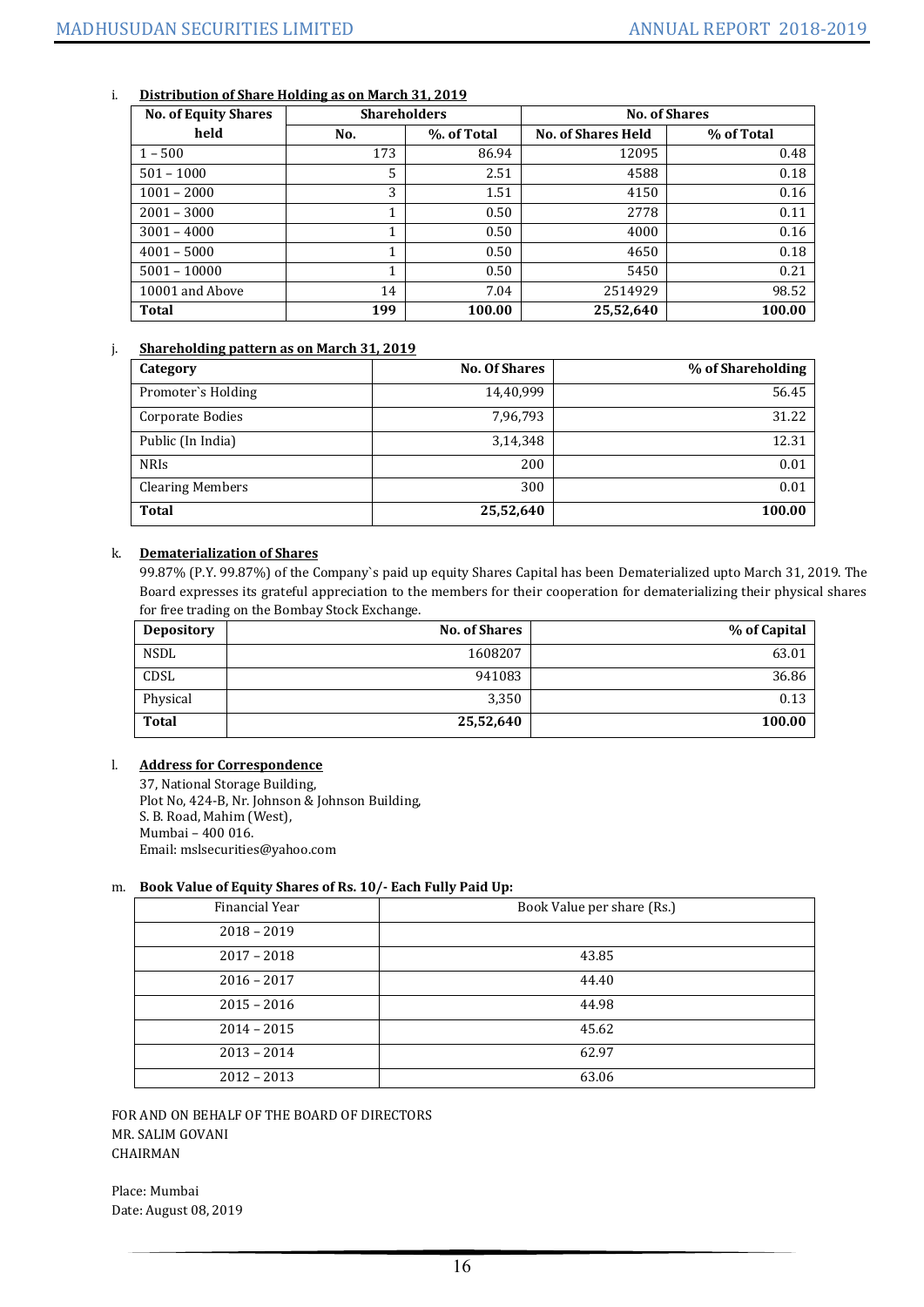## CEO / CFO CERTIFICATE

As provided under Regulation 72 of the SEBI (LODR) Regulations, 2015 with the Stock Exchange, the Board Members have confirmed compliance with the Code of Conduct and Ethics for the year ended 31st March, 2019.

For and On Behalf of the Board of Directors

Chairman

٦

Place: Mumbai Date: May 17, 2019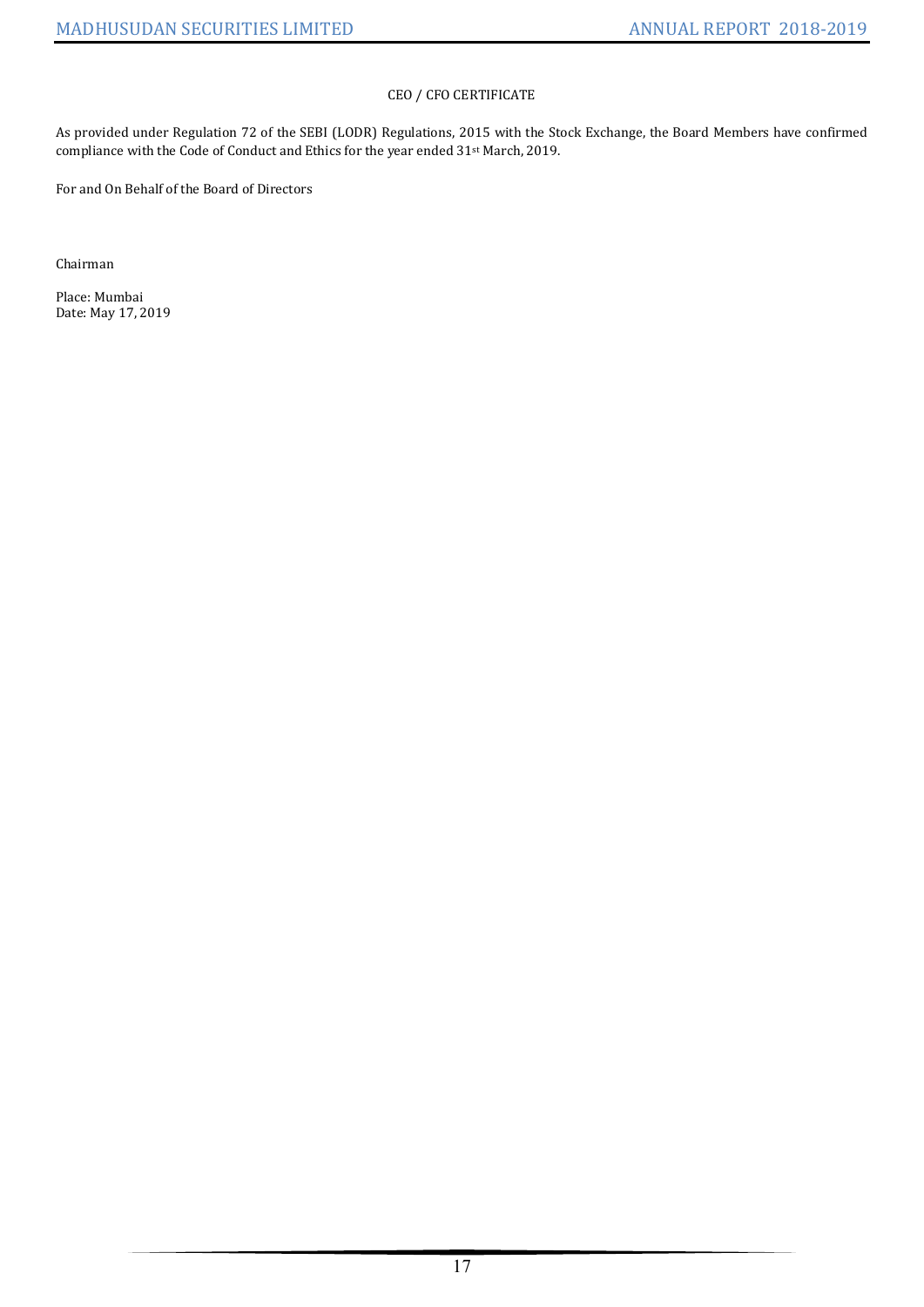## **FORM NO. MR-3 SECRETARIAL AUDIT REPORT**

FOR THE FINANCIAL YEAR ENDED 31ST MARCH, 2019

*[Pursuant to section 204(1) of the Companies Act, 2013 and Rule No. 9 of the Companies (Appointment and Remuneration of Managerial Personnel) Rules, 2014]* 

To, The Members, **M/s MADHUSUDAN SECURITIES LIMITED**  37, National Storage Building, Plot No. 424-B, Nr. Johnson and Johnson Building, S. B. Road, Mahim (West), Mumbai - 400 016.

I have conducted the secretarial audit of the compliance of applicable statutory provisions and the adherence to good corporate practices by **M/s MADHUSUDAN SECURITIES LIMITED** (hereinafter called the Company). Secretarial Audit was conducted in a manner that provided me a reasonable basis for evaluating the corporate conducts/statutory compliances and expressing my opinion thereon.

Based on my verification of Madhusudan Securities Limited's books, papers, minute books, forms and returns filed and other records maintained by the Company and also the information provided by the Company, its officers, agents and authorized representatives during the conduct of secretarial audit, I hereby report that in my opinion, the Company has, during the audit period covering the financial year ended 31st March, 2019, complied with the statutory provisions listed hereunder and also that the Company has proper Board-processes and compliance mechanism in place to the extent, in the manner and subject to the reporting made hereinafter.

I have examined the books, papers, minute books, forms and returns filed and other records maintained by the Company for the financial year ended on 31st March, 2019 according to the provisions of:

(1) The Companies Act, 2013 (the Act) and the rules made thereunder;

(2) The Securities Contracts (Regulation) Act, 1956 ('SCRA') and the rules made thereunder;

(3) The Depositories Act, 1996 and the Regulations and Bye-laws framed thereunder;

(4) Foreign Exchange Management Act, 1999 and the rules and regulations made thereunder to the extent of Foreign Direct Investment, Overseas Direct Investment and External Commercial Borrowings;

(5) The following Regulations and Guidelines prescribed under the Securities and Exchange Board of India Act, 1992 ('SEBI Act'):-

(a) The Securities and Exchange Board of India (Substantial Acquisition of Shares and Takeovers) Regulations, 2011;

(b) The Securities and Exchange Board of India (Prohibition of Insider Trading) Regulations, 1992;

(c) The Securities and Exchange Board of India (Issue of Capital and Disclosure Requirements) Regulations, 2009;

(d) The Securities and Exchange Board of India (Employee Stock Option Scheme and Employee Stock Purchase Scheme) Guidelines, 1999;

(e) The Securities and Exchange Board of India (Issue and Listing of Debt Securities) Regulations, 2008;

(f) The Securities and Exchange Board of India (Registrars to an Issue and Share Transfer Agents) Regulations, 1993 regarding the Companies Act and dealing with client;

(g) The Securities and Exchange Board of India (Delisting of Equity Shares) Regulations, 2009; and

(h) The Securities and Exchange Board of India (Buyback of Securities) Regulations, 1998;

(6) Income Tax Act, 1961 and Indirect Tax Laws

(7) Prudential Norms of NBFC Act

I have relied on the representation made by the Company and its Officers for systems and mechanism formed by the Company for compliances under other applicable Acts, Laws and Regulations to the Company.

I have also examined compliance with the applicable clauses of the following:

(i) Secretarial Standards issued by The Institute of Company Secretaries of India.

(ii) The Listing Agreements entered into by the Company with BSE Limited.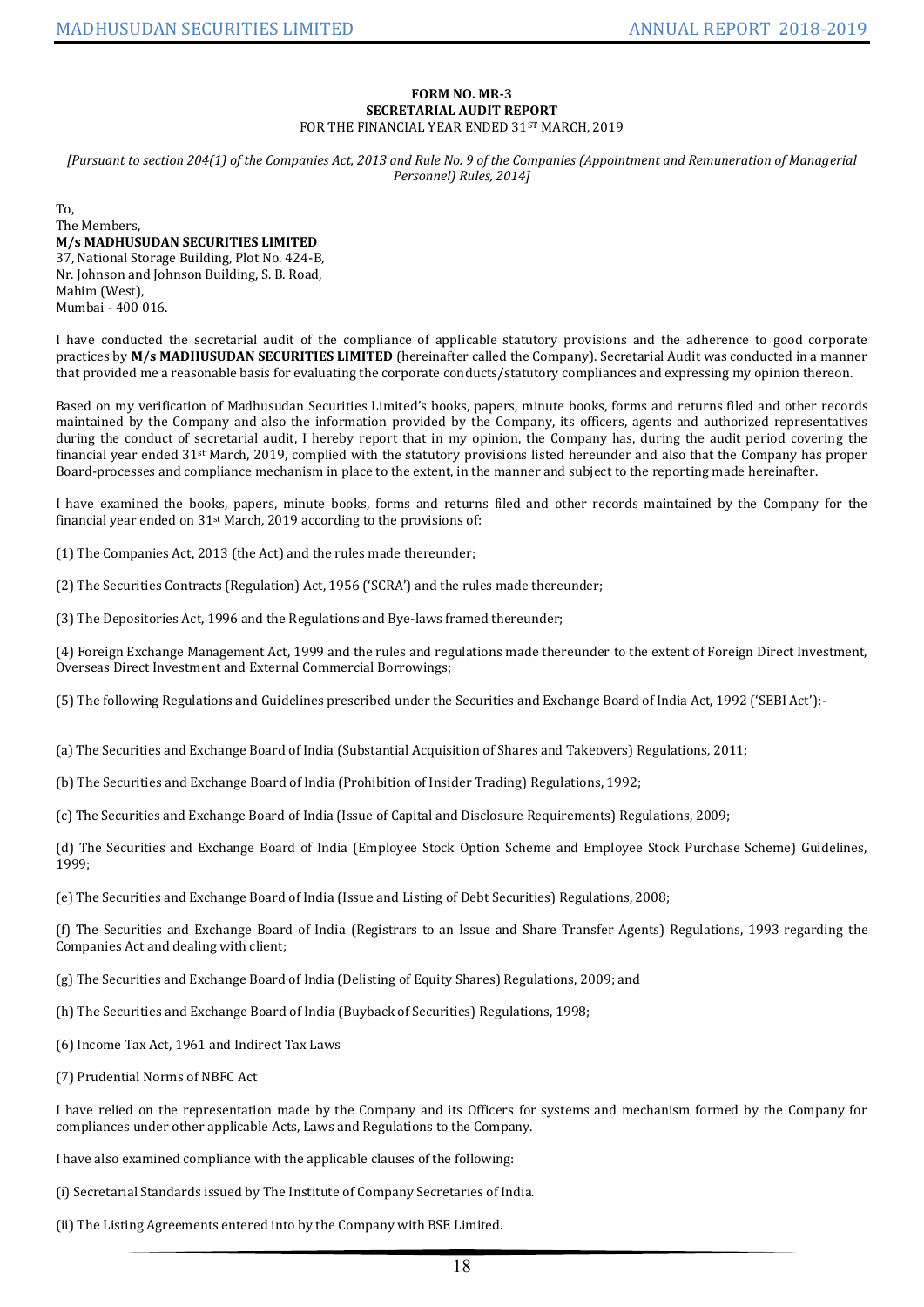During the period under review the Company has complied with the provisions of the Act, Rules, Regulations, Guidelines, Standards, etc. mentioned above subject to the following observation:

- *1. The Company has not appointed a Managing Director or Chief Executive Officer or Manager and in their absence, a Whole Time Director as required under Section 203 of the Companies Act, 2013;*
- *2. The Company has not appointed a Company Secretary, Chief Financial Officer as required under Section 203 of the Companies Act, 2013;*
- *3. The Company has not complied with the provisions of Regulation 8 and 9 of the SEBI (Prohibition of Insider Trading) Regulation, 2015;*
- *4. The Company has not published Notice of Book closure in News Paper;* 
	- I further report that the Board of Directors of the Company is duly constituted with proper balance of Executive Directors, Non Executive Directors and Independent Directors. The changes in the composition of the Board of Directors that took place during the period under review were carried out in compliance with the provisions of the Act.
	- Adequate notice is given to all Directors to schedule the Board Meetings, agenda and detailed notes on agenda were sent at least seven days in advance, and a system exists for seeking and obtaining further information and clarifications on the agenda items before the meeting and for meaningful participation at the meeting.
	- Majority decision is carried through while the dissenting members' views are captured and recorded as part of the minutes.

I further report that there are adequate systems and processes in the Company commensurate with the size and operations of the Company to monitor and ensure compliance with applicable laws, rules, regulations and guidelines.

I further report that there is scope to improve the systems and processes in the company and operations of the Company to monitor and ensure compliance with applicable laws, rules, regulations and guidelines.

I further report that during the audit period, there were no instances of:

(i) Public / Rights / Preferential issue of shares / debentures / sweat equity.

- (ii) Redemption / buy-back of securities.
- (iii) Major decisions taken by the Members in pursuance to Section 180 of the Companies Act, 2013.
- (iv) Merger / amalgamation / reconstruction etc.
- (v) Foreign technical collaborations.

**For JSD & ASSOCIATES Company Secretary** 

**Place: Mumbai Proprietor Date: 17th May, 2019 M. No. - 50447** 

 **Jenish S. Doshi C.P. No. - 18523**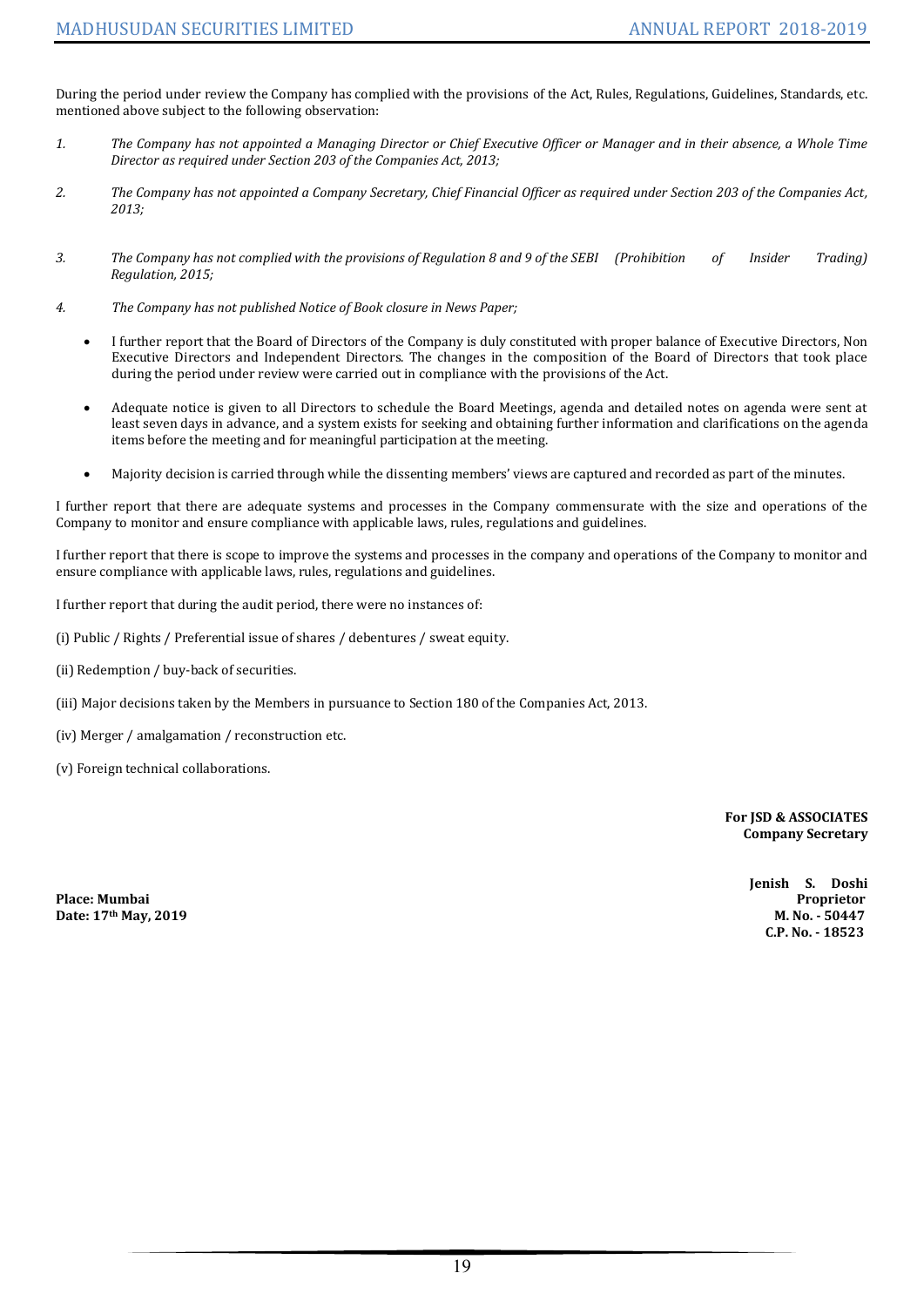## **'ANNEXURE A'**

**To, The Members, Madhusudan Securities Limited 37, National Storage Building, Plot No. 424-B, Nr. Johnson & Johnson Building, S.B. Road, Mahim (West), Mumbai – 400 016.**

Our report of even date is to be read along with this letter.

- 1. Maintenance of secretarial record is the responsibility of the management of the Company. Our responsibility is to express an opinion on these secretarial records based on our audit.
- 2. We have followed the audit practices and processes as were appropriate to obtain reasonable assurance about the correctness of the contents of the Secretarial records. The verification was done on test basis to ensure that correct facts are reflected in secretarial records.
- 3. We have not verified the correctness and appropriateness of financial records and Books of Accounts of the Company.
- 4. Where ever required, we have obtained Management representation about the compliance of laws, rules and regulations and happening of events etc.
- 5. The compliance of the provisions of Corporate and other applicable laws, rules, regulations, standards is the responsibility of management. Our examination was limited to the verification of procedures on text basis.
- 6. The Secretarial Audit report is neither an assurance as to the future viability of the Company nor of the efficacy or effectiveness with which the management has conducted the affairs of the Company.

 **Proprietor** 

 **For JSD & ASSOCIATES Company Secretary** 

 **Jenish S. Doshi** 

**Place: Mumbai ACS No. - 50447 Date: 17.05.2019 C. P. No. - 18523**

### **Certificate on Corporate Governance**

#### **The Members, MADHUSUDAN SECURITIES LIMITED.**

We have examined the compliance of conditions of Corporate Governance by Madhusduan Securities Limited, for the year ended 31<sup>st</sup> March, 2019, as stipulated in SEBI (Listing Obligations and Disclosure Requirements) Regulations, 2015.

The Compliance of conditions of Corporate Governance is the responsibility of the management. Our examination was limited to a review of the procedures and implementation thereof, adopted by the Company for ensuring the compliance of the conditions of Corporate Governance. It is neither an audit nor an expression of opinion on the financial statements of the Company.

In our opinion and to the best of our information and according to the explanations given to us and the representations made by the Directors and the management, we certify that the Company has complied with the conditions of Corporate Governance as stipulated in the above mentioned SEBI (LODR) Regulations, 2015.

We state that such compliance is neither an assurance as to the future viability of the Company nor to the efficiency or effectiveness with which the management has conducted the affairs of the Company.

> **For JSD & ASSOCIATES Company Secretary**

 **Jenish S. Doshi Proprietor Place: Mumbai ACS No. - 50447**

Date: 17.05.2019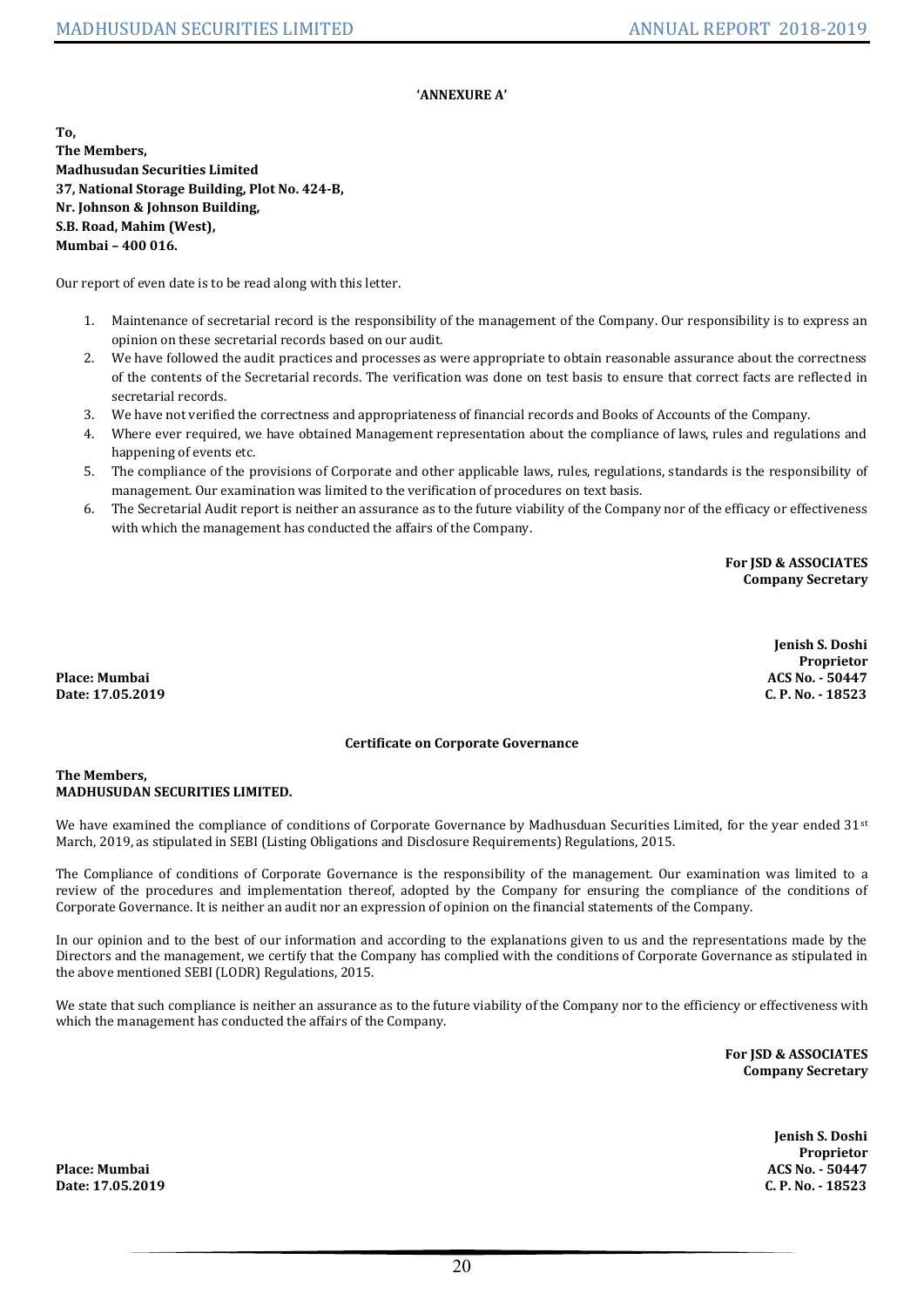#### **INDEPENDENT AUDITORS' REPORT**

To, The Members Of, **MADHUSUDAN SECURITIES LIMITED** 

#### **Report on the Audit of the Financial Statements**

#### **Qualified Opinion**

٦

We have audited the accompanying Financial statements of **MADHUSUDAN SECURITIES LIMITED** ("the Company"), which comprise the Balance Sheet as at 31 March 2019, the Statement of Profit and Loss (including other comprehensive income), the Cash Flow Statement and the Statement of Changes in Equity for the year then ended, and a summary of significant accounting policies and other explanatory information (hereinafter referred to as "the financial statements").

In our opinion and to the best of our information and according to the explanations given to us, except for the effects of the matters described in the Basis for Qualified Opinion section of our report, the aforesaid Financial Statements give the information required by the Companies Act, 2013 ("the Act") in the manner so required and give a true and fair view in conformity with the Indian Accounting Standards prescribed u/s 133 of the Act read with the Companies (Indian Accounting Standards) Rules, 2015, as amended, ("Ind AS") and other accounting principles generally accepted in India, of the State of Affairs of the Company as at 31<sup>st</sup> March, 2019, the Profit and total comprehensive income, changes in equity and its cash flows for the year ended on that date.

#### **Basis for Qualified Opinion**

*Refer Note II* 

- *i. Due to non performance of Business Transfer Agreement, the 61,42,847 equity shares allotted to Primus Retail (P) Ltd. of face value of Rs. 10/- each have been revoked, forfeited and consequentially the securities premium have been reversed.*
- *ii. The face value of such shares is accounted as Forfeited Shares to be re-issued through Scheme of Arrangement, pending statutory approval.*
- *iii. The Company has not made any provision for advances of Rs. 12 Crores outstanding beyond 3 years from Primus Retail (P) Ltd which is considered under liquidation by the authorities.*

We conducted our audit in accordance with the Standards on Auditing (SAs) specified under section 143(10) of the Act. Our responsibilities under those standards are further described in the Auditor's Responsibilities for the Audit of the Financial Statements section of our report. We are independent of the company in Accordance with the Code of Ethics issued by the Institute of Chartered Accountants of India (ICAI) together with the ethical requirements that are relevant to our audit of the Financial Statements under the provision of the Act and the rules thereunder, and we have fulfilled our other ethical responsibilities in accordance with these requirements and the ICAI`s Code of Ethics. We believe that the audit evidence we have obtained is sufficient and appropriate to provide a basis for our qualified opinion on the financial statements.

#### **Key Audit Matters**

Key audit matters are those matters that, in our professional judgment, were of most significance in our audit of the financial statements of the current period. These matters were addressed in the context of our audit of the financial statements as a whole, and in forming our opinion thereon and we do not provide a separate opinion on these matters. We have determined the matters described below to be the key audit matters to be communicated in our report:

| <b>Key Audit Matter</b>                                      | How the matter was addressed in our report                   |
|--------------------------------------------------------------|--------------------------------------------------------------|
| Note II                                                      |                                                              |
| 2. The Company has carried the investment in unquoted        | The Management is taking efforts for getting the audited     |
| equity shares of Rs. 1.86 Lakhs at cost. The Management is   | accounts of such Companies. As the said accounts were not    |
| under the process of getting valuation of the companies.     | made available to us for verification, the investments were  |
| Further, no provision for diminution in value of investments | thereby carried at cost.                                     |
| is made for the same.                                        | Diminution in value of investment will be verified on review |
|                                                              | of such accounts and Management's valuation of such          |
|                                                              | Companies.                                                   |

**Information Other than the Financial Statements and Auditors Report thereon** The Company's Board of Directors is responsible for the other information. The Other information comprises the information included in the Directors Report Management discussion & Analysis and Business responsibility report, but does not include the financial statements and our auditor`s report thereon.

Our opinion on the financial statements does not cover other information and we do not express any form of assurance conclusion thereon.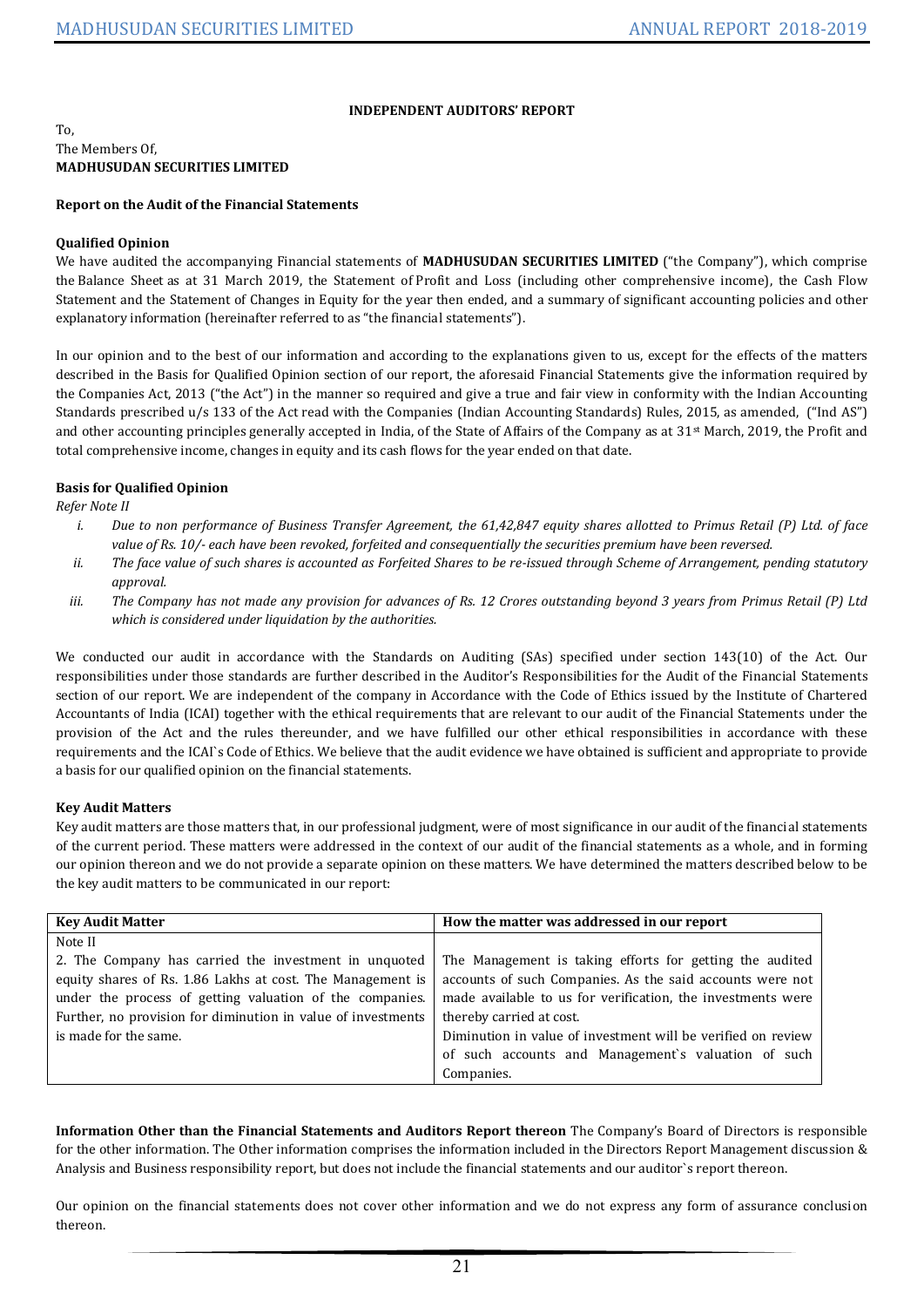In connection with our audit of the financial statements, our responsibility is to read the other information and, in doing so, consider whether the financial statements or our knowledge obtained during the course of audit or otherwise appears to be materially misstated.

If, based on the work we have performed, we conclude that there is a material misstatement of this other information; we are required to report that fact. We have nothing to report in this regard.

#### **Management`s Responsibility for the Financial Statements**

The Company`s Board of Directors is responsible for the matters stated in section 134(5) of the Act with respect to the preparation of these financial statements that give a true and fair view of the financial position, financial performance including other comprehensive income, cash flows and changes in equity of the Company in accordance with the Ind AS and accounting principles generally accepted in India. This responsibility also includes maintenance of adequate accounting records in accordance with the provisions of the Act for safeguarding the assets of the Company and for preventing and detecting frauds and other irregularities; selection and application of appropriate accounting policies; making judgments and estimates that are reasonable and prudent; and design, implementation and maintenance of adequate internal financial controls, that were operating effectively for ensuring the accuracy and completeness of the accounting records, relevant to the preparation and presentation of the financial statement that give a true and fair view and are free from material misstatement, whether due to fraud or error.

In preparing the Financial Statements, management is responsible for assessing the Company's ability to continue as a going concern, disclosing, as applicable, matters related to going concern and using the going concern basis of accounting unless management either intends to liquidate the Company or to cease operations, or has no realistic alternative but to do so.

The Board of Directors are also responsible for overseeing the Company's financial reporting process.

#### **Auditor's Responsibility for the Audit of the financial statements**

Our objectives are to obtain reasonable assurance about whether the Financial Statements as a whole are free from material misstatement, whether due to fraud or error, and to issue an auditor's report that includes our opinion. Reasonable assurance is a high level of assurance, but is not a guarantee that an audit conducted in accordance with SAs will always detect a material misstatement when it exists. Misstatements can arise from fraud or error and are considered material if, individually or in the aggregate, they could reasonably be expected to influence the economic decisions of users taken on the basis of these Financial Statements. As part of an audit in accordance with SA`s, we exercise professional judgement and maintain professional skepticism throughout the audit. We also:

- Identify and assess the risks of material misstatement of the financial statements, whether due to fraud or error, design and perform audit procedures responsive to those risks, and obtain audit evidence that is sufficient and appropriate to provide a basis for our opinion. The risk of not detecting a material misstatement resulting from fraud is higher than for one resulting from error, as fraud may involve collusion, forgery, intentional omissions, misrepresentations, or the override of internal control.
- Obtain an understanding of internal control relevant to the audit in order to design audit procedures that are appropriate in the circumstances. Under section 143(3)(i) of the Companies Act, 2013, we are also responsible for expressing our opinion on whether the Company has adequate internal financial controls system in place and the operating effectiveness of such controls.
- Evaluate the appropriateness of accounting policies used and the reasonableness of accounting estimates and related disclosures made by management.
- Conclude on the appropriateness of management's use of the going concern basis of accounting and, based on the audit evidence obtained, whether a material uncertainty exists related to events or conditions that may cast significant doubt on the Company's ability to continue as a going concern. If we conclude that a material uncertainty exists, we are required to draw attention in our auditor's report to the related disclosures in the financial statements or, if such disclosures are inadequate, to modify our opinion. Our conclusions are based on the audit evidence obtained up to the date of our auditor's report. However, future events or conditions may cause the Company to cease to continue as a going concern.
- Evaluate the overall presentation, structure and content of the financial statements, including the disclosures, and whether the financial statements represent the underlying transactions and events in a manner that achieves fair presentation.

Materiality is the magnitude of misstatements in the standalone financial statements that, individually or in aggregate, makes it probable that the economic decisions of a reasonably knowledgeable user of the financial statements may be influenced. We consider quantitative materiality and qualitative factors in (i) planning the scope of our audit work and in evaluating the results of our work; and (ii) to evaluate the effect of any identified misstatements in the financial statements.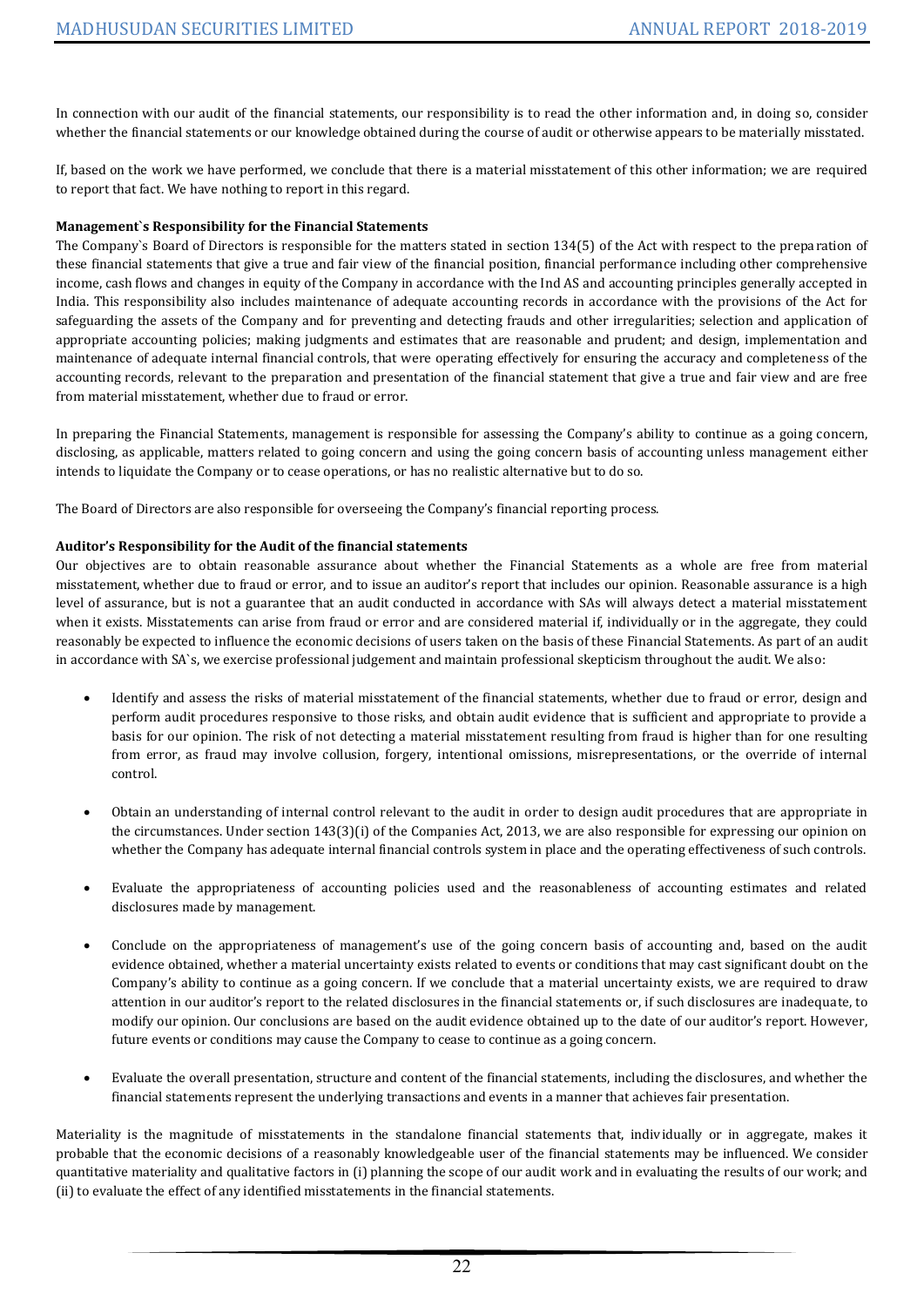We communicate with those charged with governance regarding, among other matters, the planned scope and timing of the audit and significant audit findings, including any significant deficiencies in internal control that we identify during our audit.

We also provide those charged with governance with a statement that we have complied with relevant ethical requirements regarding independence, and to communicate with them all relationships and other matters that may reasonably be thought to bear on our independence, and where applicable, related safeguards.

From the matters communicated with those charged with governance, we determine those matters that were of most significance in the audit of the financial statements of the current period and are therefore the key audit matters. We describe these matters in our auditor's report unless law or regulation precludes public disclosure about the matter or when, in extremely rare circumstances, we determine that a matter should not be communicated in our report because the adverse consequences of doing so would reasonably be expected to outweigh the public interest benefits of such communication.

### **Report on other Legal and Regulatory Requirements**

- 1. As required by the Companies (Auditor's Report) Order, 2016 ("The Order") issued by the Central Government of India in terms of Section 143 (11) of the Act, we give in the Annexure A, a statement on the matters specified in paragraphs 3 and 4 of the Order.
- 2. As required by section 143(3) of the Act, we report that:
	- a) We have sought and obtained all the information and explanations which to the best of our knowledge and belief were necessary for the purposes of our audit;
	- b) In our opinion, proper books of account as required by law have been kept by the Company so far as appears from our examination of those books;
	- c) The Balance Sheet, the Statement of Profit and Loss including Other Comprehensive Income, the Cash Flow Statement and the Statement of changes in Equity dealt with by this Report are in agreement with the books of account;
	- d) In our opinion, the aforesaid Financial Statements comply with the Ind AS specified under Section 133 of the Act read with the relevant rule 7 of the Companies (Accounts) Rules, 2014;
	- e) On the basis of written representations received from the directors as on 31 March, 2019 taken on record by the Board of Directors, none of the directors is disqualified as on 31 March, 2019, from being appointed as a director in terms of Section 164(2) of the Act;
	- f) With respect to the adequacy of the internal financial controls over financial reporting of the Company and the operating effectiveness of such controls, refer to our separate report in "Annexure B". Our report expresses an unmodified opinion on the adequacy and operating effectiveness of the Company`s internal financial controls over financial reporting.
	- g) With respect to the other matters to be included in the Auditor`s Report in accordance with Rule 11 of the Companies (Audit and Auditors) Rule, 2014, as amended in our opinion and to the best of our information and according to the explanation given to us:
		- i. The Company does not have any pending litigations which shall impact its financial positions.
		- ii. The Company does not have any long terms contracts for which provisions are required to be made.
		- iii. The Company is not liable to transfer any amount to the Investor Education and Protection Fund.

For S V BHAT & CO CHARTERED ACCOUNTANTS (ICAI Firm Reg. No.: 101298W)

SADANAND V. BHAT PARTNER (Membership No. 037237)

PLACE: MUMBAI DATED: May 17, 2019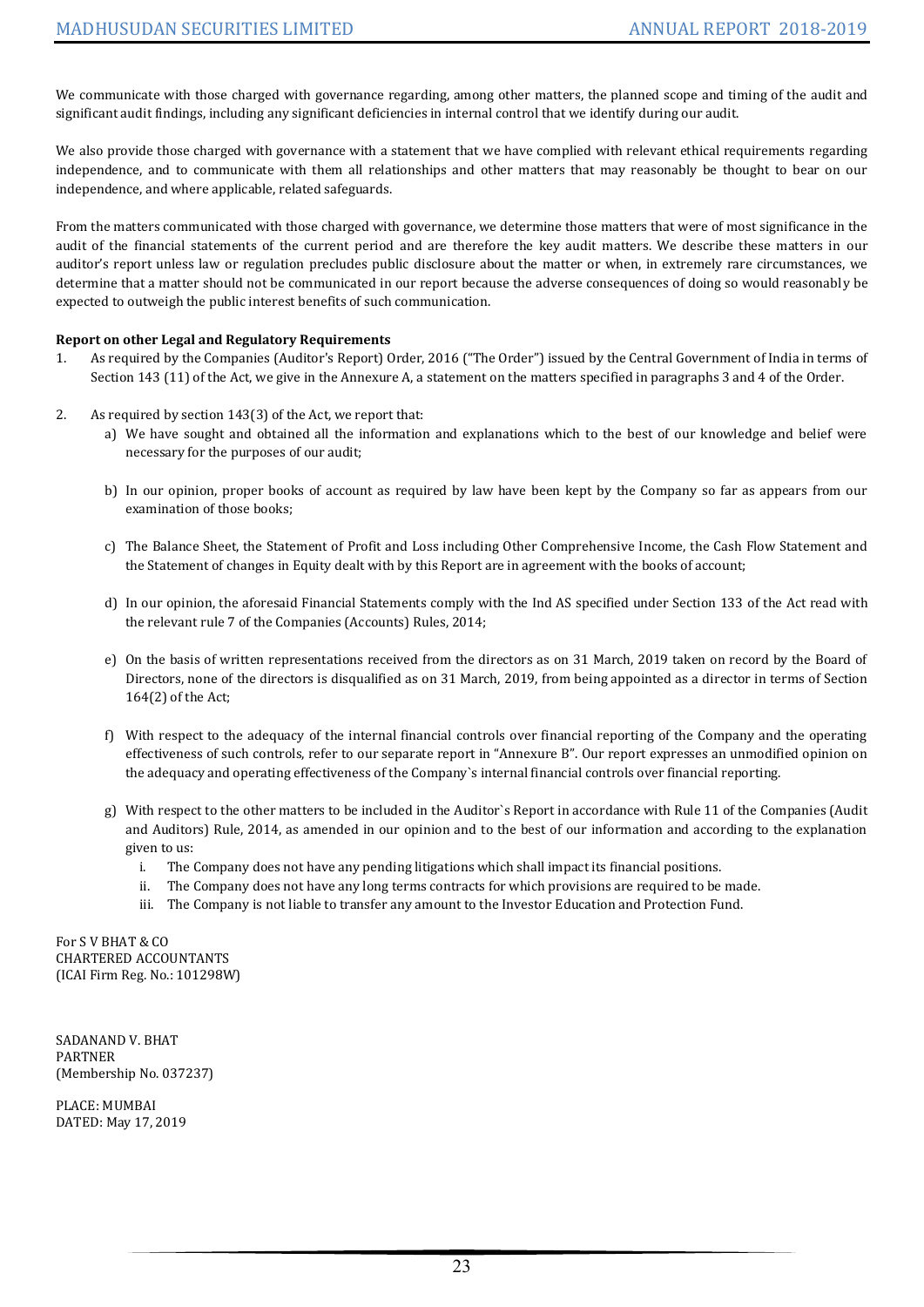## **Annexure A to the Auditors' Report**

The Annexure referred to in paragraph 1 under "Report on Other legal and Regulatory Requirements" section of our Report to the members of the Company on the Financial Statements for the year ended 31st March 2019.

- (i) In respect of its Fixed Assets The Company does not hold any fixed assets as on 31/03/2019. Accordingly sub- clause (a), (b) and (c) are not applicable.
- (ii) In respect of inventories During the year under review, the Company does not have any inventory. Hence, provisions of clause 3(ii) of the Order are not applicable to the Company.
- (iii) In respect of loans granted, secured or unsecured, by the Company to firms or other parties covered in the register maintained u/s 189 of the Companies Act, 2013;

The Company has not granted any secured / unsecured loan to any of the parties covered in the register maintained under section 189 of the Companies Act, 2013. Accordingly, sub clauses (a) (b) and (c) are not applicable

- (iv) In our Opinion and according to the information and explanation given to us, The Company has complied with the provisions of section 185 and 186 of the Act in respect of granting of loans, making investments, providing guarantees and securities, as applicable.
- (v) The Company has not accepted any deposits within the meaning of Section 73 to 76 of the Act and the Companies (Acceptance of Deposits) Rules, 2014 (as amended). Accordingly the provisions of clause 3 (v) of the Order are not applicable.
- (vi) The maintenance of cost records has not been specified by the Central Government under Section 148 (1) of the Act for the business activities carried out by the Company. Thus, reporting under clause 3 (vi) of the Order is not applicable to the Company.
- (vii) According to information and explanation given to us, In respect to statutory dues
	- (a) The Company has generally been regular in depositing undisputed statutory dues under Income tax, Goods & Service Tax and other Statutory Dues as applicable to it with the appropriate authorities.

According to the information and explanations given to us, no undisputed amounts payable in respect of the aforesaid dues were outstanding as at 31st March, 2019 for a period of more than six months from the date they became payable.

- (b) According to the information and explanations given to us, there are no dues in respect of Income Tax, Goods & Service Tax and other Statutory Dues as applicable to it, outstanding on account of any dispute.
- (viii) The Company has not defaulted in repayment of dues to any bank or financial institution during the year under review.
- (ix) The Company has not raised any moneys by way of Initial Public Offer or further public offer or obtained term loans during the year. Hence reporting under clause 3 (ix) of the Order is not applicable to the Company.
- (x) To the best of our knowledge and according to the information and explanation given to us, no fraud by the Company or no material fraud on the Company by its officers or employees has been noticed or reported during this year.
- (xi) According to the information and explanation given to us, The Company has not paid any managerial remuneration to any key management personnel during the year under review.
- (xii) The Company is not a Nidhi Company and hence reporting under clause 3 (xii) of the Order is not applicable to the Company.
- (xiii) In our opinion and according to the information and explanations given to us, the transactions with related parties are in compliance with section 177 and section 188 of the Act, as applicable, and the details have been disclosed in the Financial Statements as required by the applicable accounting standard.
- (xiv) During the year, the Company has not made any preferential allotment or private placement of shares or fully or partly paid convertible debentures and hence reporting under clause 3 (xiv) of the Order is not applicable to the Company.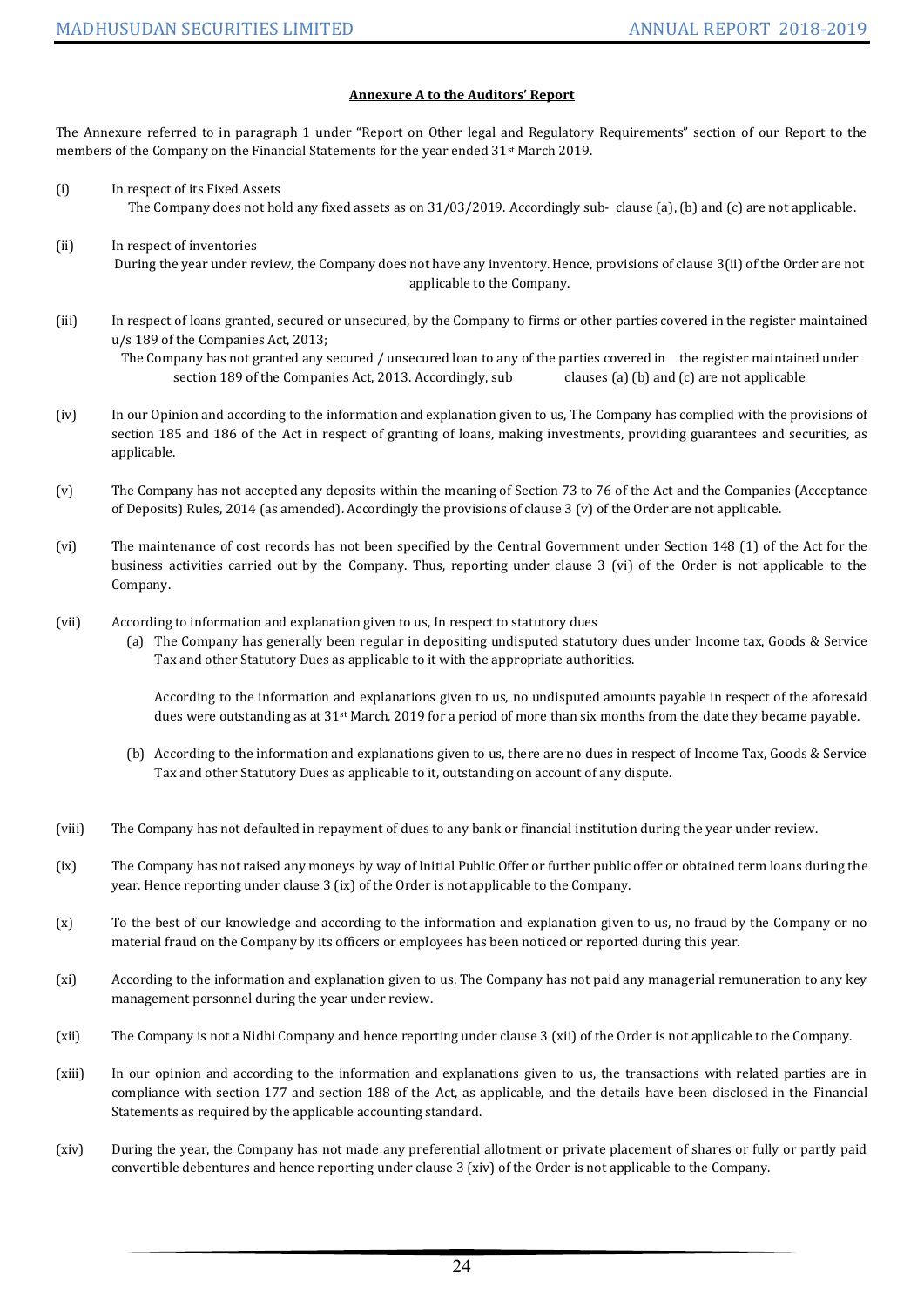- (xv) In our opinion and according to the information and explanations given to us, during the year the Company has not entered into any non-cash transactions with its Directors or persons connected with them and hence reporting under clause 3 (xv) of the Order is not applicable to the Company.
- (xvi) According to the information and explanations given to us, the Company is not required to get registered under section 45-IA of the Reserve Bank of India Act, 1934.

For S V BHAT & CO CHARTERED ACCOUNTANTS (ICAI Firm Reg. No.: 101298W)

SADANAND V. BHAT PARTNER (Membership No. 037237)

PLACE: MUMBAI

٦

DATED: May 17, 2019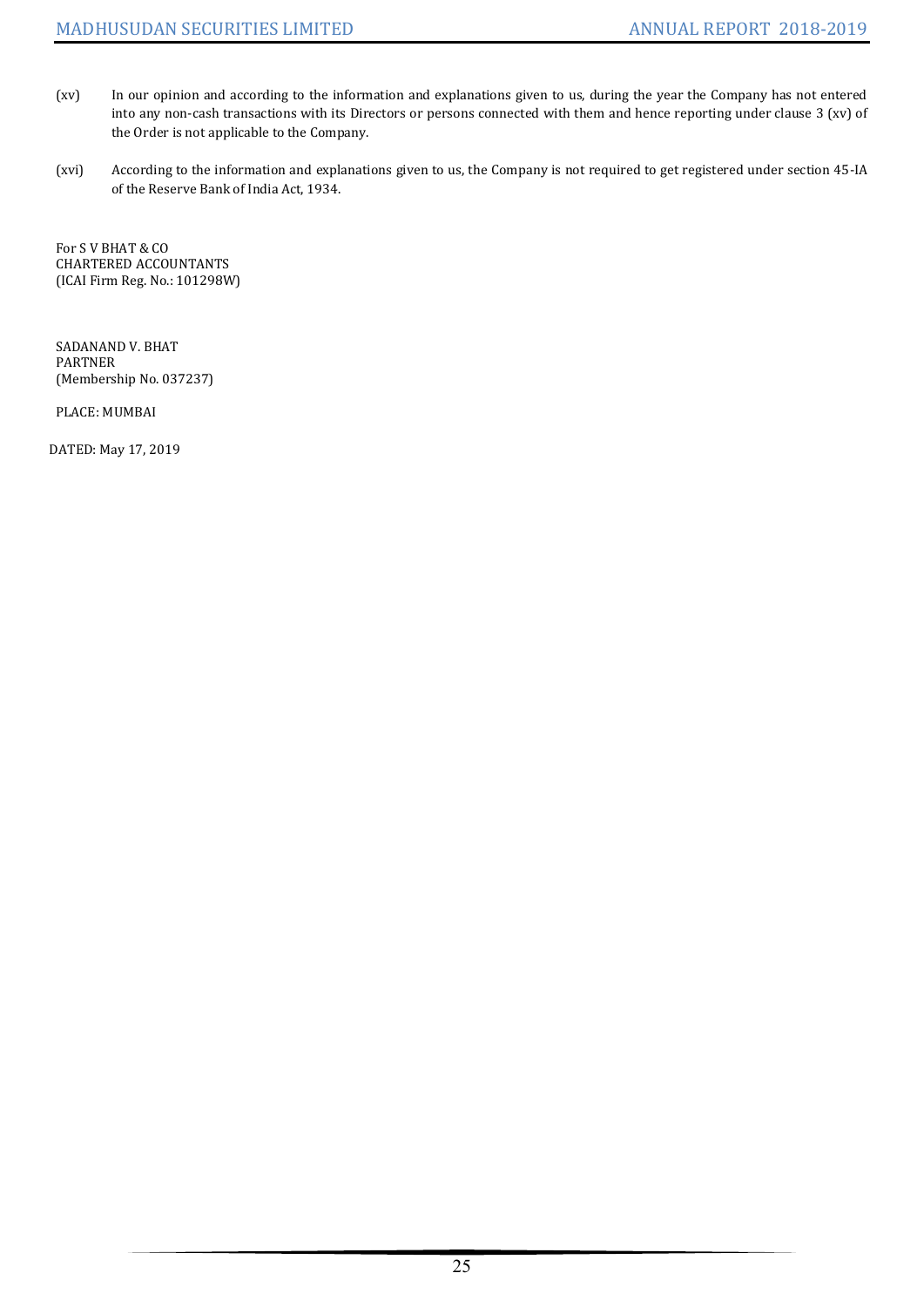#### **ANNEXURE B TO THE INDEPENDENT AUDITOR'S REPORT OF EVEN DATE ON THE IND AS FINANCIAL STATEMENTS OF MADHUSUDAN SECURITIES LIMITED**

#### **Independent Auditors Report on Internal Financial Control over Financial Reporting**

#### **Report on the Internal Financial Controls under Clause (i) of Sub-section 3 of Section 143 of the Companies Act, 2013 ("the Act")**

We have audited the internal financial controls over financial reporting of **MADHUSUDAN SECURITIES LIMITED** ("the Company") as of March 31, 2019 in conjunction with our audit of the Ind AS financial statements of the Company for the year ended on that date.

#### **Management's Responsibility for Internal Financial Controls**

The Company's management is responsible for establishing and maintaining internal financial controls based on the internal control over financial reporting criteria established by the Company considering the essential components of internal control stated in the Guidance Note on Audit of Internal Financial Controls over Financial Reporting issued by the Institute of Chartered Accountants of India. These responsibilities include the design, implementation and maintenance of adequate internal financial controls that were operating effectively for ensuring the orderly and efficient conduct of its business, including adherence to company's policies, the safeguarding of its assets, the prevention and detection of frauds and errors, the accuracy and completeness of the accounting records, and the timely preparation of reliable financial information, as required under the Companies Act, 2013.

#### **Auditors' Responsibility**

Our responsibility is to express an opinion on the Company's internal financial controls over financial reporting based on our audit. We conducted our audit in accordance withthe Guidance Note on Audit of Internal Financial Controls Over Financial Reporting (the Guidance Note) and the Standards on Auditing, issued by ICAI and deemed to be prescribed under section 143(10) of the Companies Act, 2013, to the extent applicable to an audit of internal financial controls, both applicable to an audit of Internal Financial Controls and, both issued by the Institute of Chartered Accountants of India. Those Standards and the Guidance Note require that we comply with ethical requirements and plan and perform the audit to obtain reasonable assurance about whether adequate internal financial controls over financial reporting was established and maintained and if such controls operated effectively in all material respects.

Our audit involves performing procedures to obtain audit evidence about the adequacy of the internal financial controls system over financial reporting and their operating effectiveness. Our audit of internal financial controls over financial reporting included obtaining an understanding of internal financial controls over financial reporting, assessing the risk that a material weakness exists, and testing and evaluating the design and operating effectiveness of internal control based on the assessed risk. The procedures selected depend on the auditor's judgement, including the assessment of the risks of material misstatement of the Ind AS financial statements, whether due to fraud or error.

We believe that the audit evidence we have obtained is sufficient and appropriate to provide a basis for our audit opinion on the Company's internal financial controls system over financial reporting.

#### **Meaning of Internal Financial Controls over Financial Reporting**

A company's internal financial control over financial reporting is a process designed to provide reasonable assurance regarding the reliability of financial reporting and the preparation of financial statements for external purposes in accordance with generally accepted accounting principles. A company's internal financial control over financial reporting includes those policies and procedures that:-

- (1) pertain to the maintenance of records that, in reasonable detail, accurately and fairly reflect the transactions and dispositions of the assets of the company;
- (2) Provide reasonable assurance that transactions are recorded as necessary to permit preparation of financial statements in accordance with generally accepted accounting principles, and that receipts and expenditures of the company are being made only in accordance with authorisations of management and directors of the company; and
- (3) Provide reasonable assurance regarding prevention or timely detection of unauthorised acquisition, use, or disposition of the company's assets that could have a material effect on the financial statements.

#### **Inherent Limitations of Internal Financial Controls over Financial Reporting**

Because of the inherent limitations of internal financial controls over financial reporting, including the possibility of collusion or improper management override of controls, material misstatements due to error or fraud may occur and not be detected. Also, projections of any evaluation of the internal financial controls over financial reporting to future periods are subject to the risk that the internal financial control over financial reporting may become inadequate because of changes in conditions, or that the degree of compliance with the policies or procedures may deteriorate.

#### **Opinion**

In our opinion, the Company has, in all material respects, an adequate internal financial controls system over financial reporting and such internal financial controls over financial reporting were operating effectively as at March 31, 2019, based on the internal control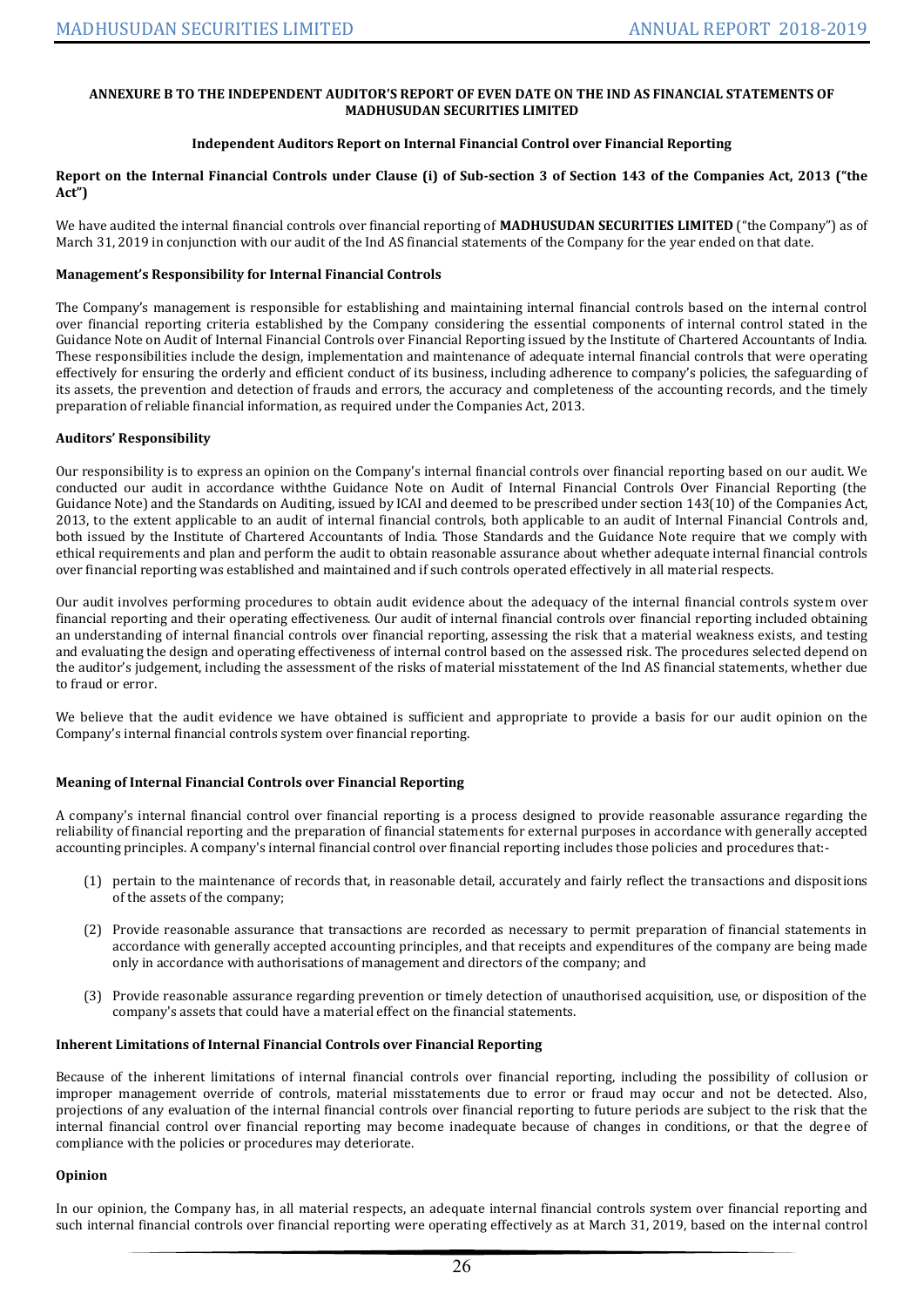over financial reporting criteria established by the Company considering the essential components of internal control stated in the Guidance Note on Audit of Internal Financial Controls Over Financial Reporting issued by the Institute of Chartered Accountants of India.

For S V BHAT & CO CHARTERED ACCOUNTANTS (ICAI Firm Reg. No.: 101298W)

٦

SADANAND V. BHAT PARTNER (Membership No. 037237)

PLACE: MUMBAI DATED: May 17, 2019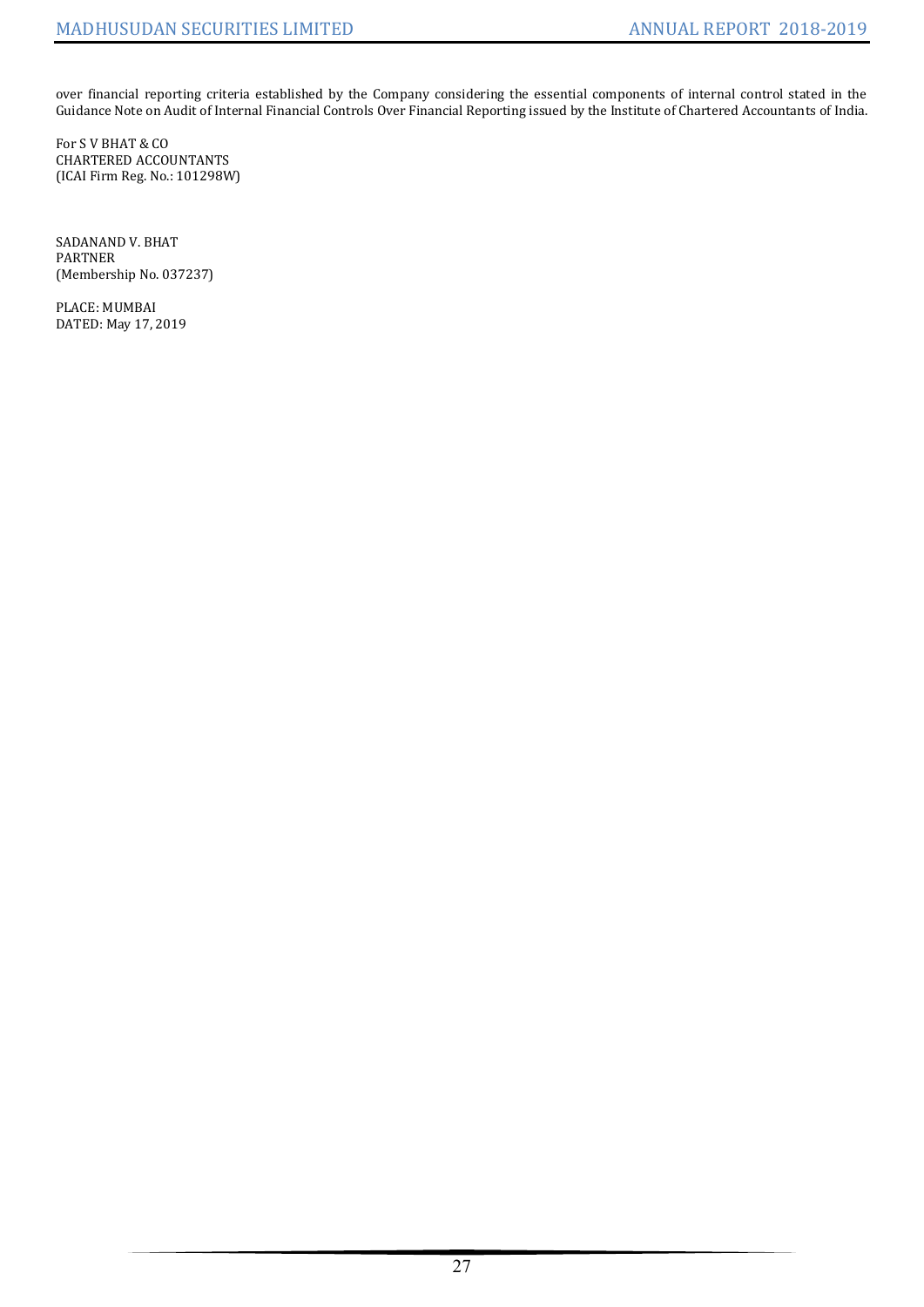| <b>BALANCE SHEET AS AT 31ST MARCH, 2019</b>                                                   |                 |                                      |                    |  |
|-----------------------------------------------------------------------------------------------|-----------------|--------------------------------------|--------------------|--|
|                                                                                               |                 |                                      | Amount in Rs.      |  |
|                                                                                               | <b>Schedule</b> | As at                                | As at              |  |
|                                                                                               |                 | 31st March 2019                      | 31st March 2018    |  |
| <b>ASSETS:</b>                                                                                |                 |                                      |                    |  |
| <b>Financial Assets</b>                                                                       |                 |                                      |                    |  |
| a. Investments                                                                                | A               | 3,37,301                             | 2,45,894           |  |
| Income Tax Asset (Net)                                                                        | B               | 1,89,858                             | 1,89,858           |  |
| Other Non Current Asset                                                                       | C               | 18,27,10,240                         | 18,27,10,240       |  |
| <b>Total Non Current Asset</b>                                                                |                 | 18,32,37,399                         | 18,31,45,992       |  |
| <b>CURRENT ASSETS:</b>                                                                        |                 |                                      |                    |  |
| <b>Financial Assets:</b>                                                                      |                 |                                      |                    |  |
| a. Cash & Cash Equivalents                                                                    | D               | 2,46,322                             | 52,002             |  |
| Other Current Assets                                                                          | E               |                                      | 1,395              |  |
| <b>Total Current Asset</b>                                                                    |                 | 2,46,322                             | 53,397             |  |
| <b>Total Assets</b>                                                                           |                 | 18,34,83,721                         | 18,31,99,389       |  |
| <b>EQUITY AND LIABILITIES:</b><br><b>EQUITY</b>                                               |                 |                                      |                    |  |
| <b>Equity Share Capital</b>                                                                   |                 | 8,69,54,870                          | 8,69,54,870        |  |
| Other Equity                                                                                  | $\rm F$         | 8,53,67,831                          | 8,64,14,990        |  |
| <b>Total Shareholders Fund</b>                                                                |                 | 17,23,22,701                         | 17,33,69,860       |  |
| <b>NON CURRENT LIABILITIES:</b>                                                               |                 |                                      |                    |  |
|                                                                                               |                 | $\overline{\phantom{a}}$             |                    |  |
| <b>CURRENT LIABILITIES:</b>                                                                   |                 |                                      |                    |  |
| Other Current Liabilities                                                                     | ${\bf G}$       | 1,11,61,020                          | 98,29,528          |  |
|                                                                                               |                 | 1,11,61,020                          | 98,29,528          |  |
| <b>Total Equity and Liabilities</b>                                                           |                 | 18,34,83,721                         | 18,31,99,389       |  |
|                                                                                               |                 |                                      |                    |  |
| Significant Accounting Policies & Other Disclosure<br>As per our Report of even date attached | $I - II$        | For and on behalf of Directors of    |                    |  |
| For S.V. BHAT & CO.                                                                           |                 | <b>MADHUSUDAN SECURITIES LIMITED</b> |                    |  |
| <b>CHARTERED ACCOUNTANTS</b>                                                                  |                 |                                      |                    |  |
| (ICAI FRNo.: 101298W)                                                                         |                 |                                      |                    |  |
|                                                                                               |                 |                                      |                    |  |
| <b>SADANAND V. BHAT</b>                                                                       |                 | Mr. Salim P. Govani                  | Mrs. Susan Bukhari |  |
| <b>PARTNER</b>                                                                                |                 | (Promoter Director)                  | (Director)         |  |
| (Membership No.: 037237)                                                                      |                 |                                      |                    |  |
|                                                                                               |                 |                                      |                    |  |
|                                                                                               |                 | Mr. Harsh Jhaveri                    |                    |  |
|                                                                                               |                 | (Independent Director)               |                    |  |
| Place: Mumbai                                                                                 |                 | Place: Mumbai                        |                    |  |
| Dated: 17th May, 2019                                                                         |                 | Dated: 17th May, 2019                |                    |  |
|                                                                                               |                 |                                      |                    |  |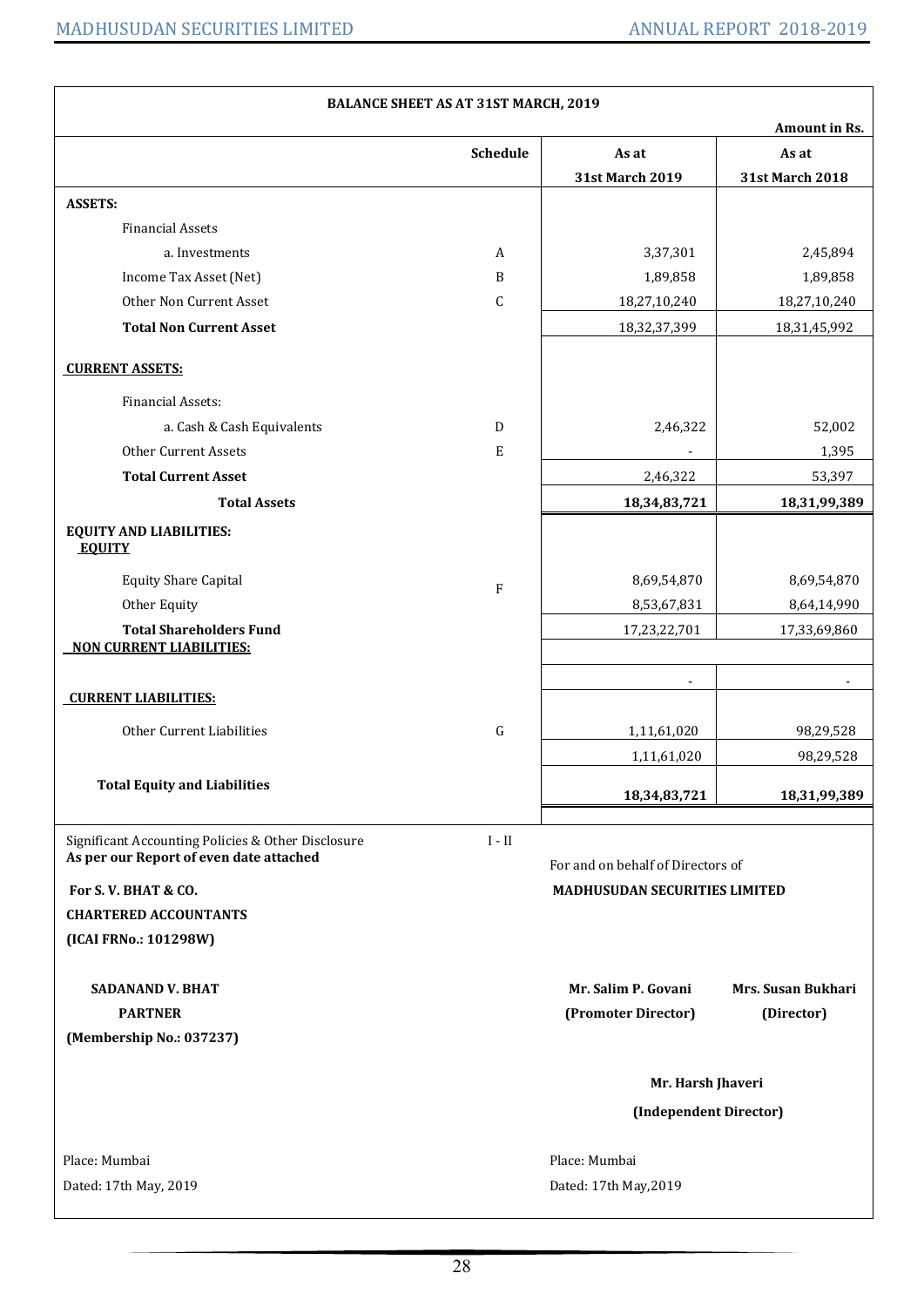| STATEMENT OF PROFIT AND LOSS FOR THE YEAR ENDED 31ST MARCH, 2019                              |                           |                                               |                                                |  |
|-----------------------------------------------------------------------------------------------|---------------------------|-----------------------------------------------|------------------------------------------------|--|
|                                                                                               |                           |                                               | <b>Amount in Rs</b>                            |  |
| <b>PARTICULARS</b>                                                                            | Schedule                  | For the year ended 31st<br><b>March, 2019</b> | For the year ended 31st<br><b>March</b> , 2018 |  |
| Revenue from Operations                                                                       | H                         |                                               |                                                |  |
| Other Income                                                                                  | I                         | 5,059                                         | 1,37,865                                       |  |
| <b>Total Income</b>                                                                           |                           | 5,059                                         | 1,37,865                                       |  |
| <b>EXPENSES</b>                                                                               |                           |                                               |                                                |  |
| Purchases                                                                                     | J                         |                                               |                                                |  |
| Employee benfits expense                                                                      | $\boldsymbol{\mathrm{K}}$ | 1,80,000                                      | 1,80,000                                       |  |
| Other Expenses                                                                                | L                         | 9,12,796                                      | 14,80,147                                      |  |
| <b>Total Expenses</b>                                                                         |                           | 10,92,796                                     | 16,60,147                                      |  |
| (Loss) before tax                                                                             |                           | (10, 87, 737)                                 | (15, 22, 282)                                  |  |
| Tax Expense:                                                                                  |                           |                                               |                                                |  |
| (1) Current tax                                                                               |                           | (106)                                         |                                                |  |
| Tax expense                                                                                   |                           | (106)                                         |                                                |  |
|                                                                                               |                           |                                               |                                                |  |
| Profit after tax from Continuing Operation - A                                                |                           | (10, 87, 631)                                 | (15, 22, 282)                                  |  |
| Profit from Discontinuing Operation - B                                                       |                           |                                               |                                                |  |
| Profit for the Year $C = A + B$                                                               |                           | (10, 87, 631)                                 | (15, 22, 282)                                  |  |
| Other Comprehensive Income                                                                    |                           |                                               |                                                |  |
| i) Item that will not be reclassified to Profit or                                            |                           |                                               |                                                |  |
| Loss                                                                                          |                           | 40,472                                        | 88,729                                         |  |
| ii) Income tax relating to items that will not be<br>reclassified to Profit OR Loss           |                           |                                               |                                                |  |
| Total Profit for the year - C+D                                                               |                           | (10, 47, 159)                                 | (14, 33, 552)                                  |  |
| Earning per equity share of Rs. 10 each                                                       |                           |                                               |                                                |  |
| Basis & Diluted                                                                               |                           | (0.41)                                        | (0.56)                                         |  |
|                                                                                               |                           |                                               |                                                |  |
| Significant Accounting Policies & Other Disclosure<br>As per our Report of even date attached | 1                         |                                               |                                                |  |
|                                                                                               |                           | For and on behalf of Directors of             |                                                |  |
| For S.V. BHAT & CO.                                                                           |                           | <b>MADHUSUDAN SECURITIES LTD.</b>             |                                                |  |
| <b>CHARTERED ACCOUNTANTS</b>                                                                  |                           |                                               |                                                |  |
| (ICAI FRNo.: 101298W)                                                                         |                           |                                               |                                                |  |
| <b>SADANAND V. BHAT</b>                                                                       |                           | Mr. Salim P. Govani                           | <b>Mrs. Susan Bukhari</b>                      |  |
| <b>PARTNER</b>                                                                                |                           | (Promoter Director)                           | (Director)                                     |  |
| (Membership No.: 037237)                                                                      |                           |                                               |                                                |  |
|                                                                                               |                           | Mr. Harsh Jhaveri                             |                                                |  |
|                                                                                               |                           |                                               | (Independent Director)                         |  |
| Place: Mumbai                                                                                 |                           | Place: Mumbai                                 |                                                |  |
| Dated: 17th May 2019                                                                          |                           | Dated:17th May 2019                           |                                                |  |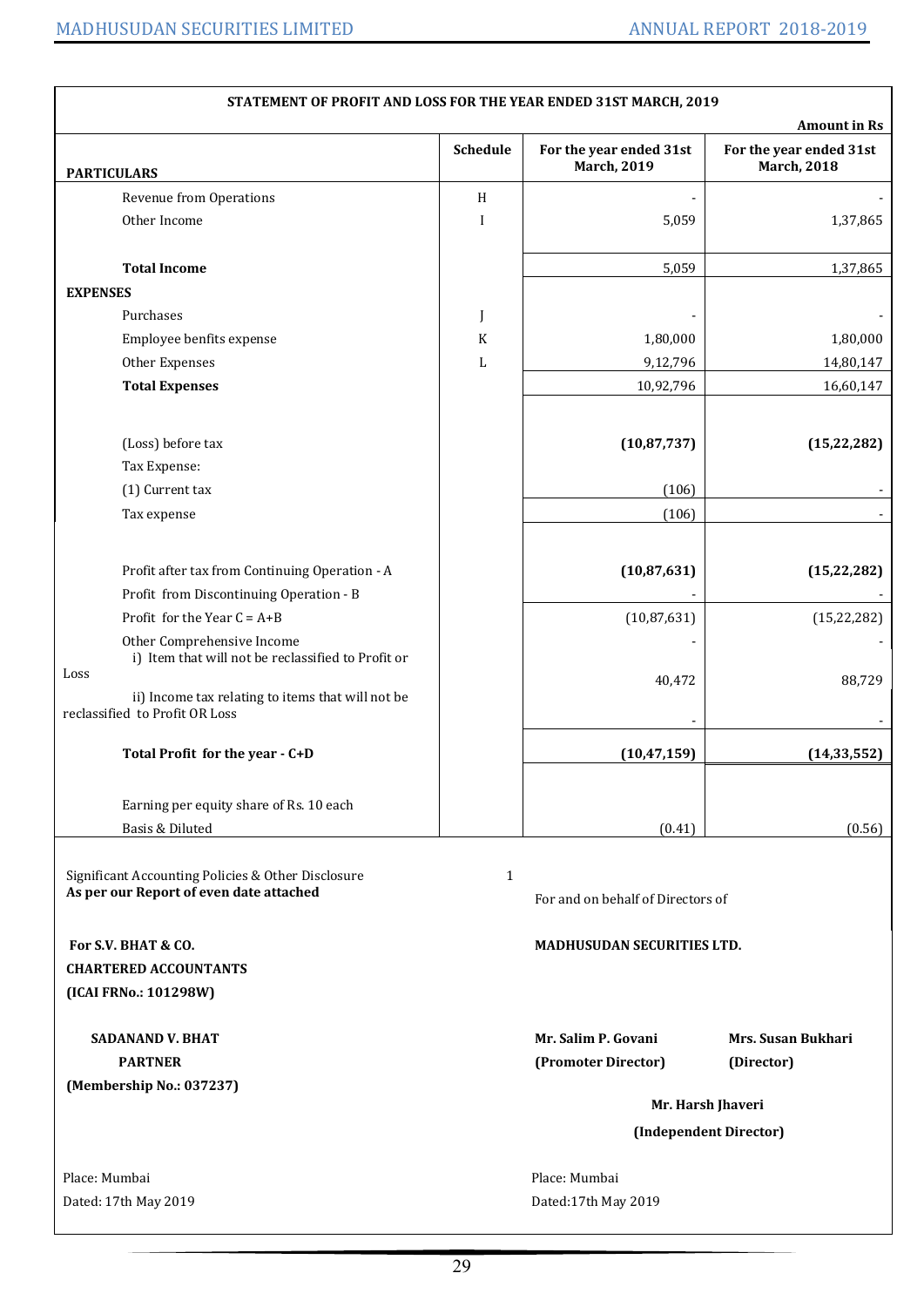Г

|     |                                                                                                                                 | <b>Amount in Rs.</b>                                                                                                                                                                                                                                                                                                                                                                                                                                                                                                                                   |
|-----|---------------------------------------------------------------------------------------------------------------------------------|--------------------------------------------------------------------------------------------------------------------------------------------------------------------------------------------------------------------------------------------------------------------------------------------------------------------------------------------------------------------------------------------------------------------------------------------------------------------------------------------------------------------------------------------------------|
|     | $2018 - 2019$                                                                                                                   | $2017 - 2018$                                                                                                                                                                                                                                                                                                                                                                                                                                                                                                                                          |
|     |                                                                                                                                 |                                                                                                                                                                                                                                                                                                                                                                                                                                                                                                                                                        |
|     | (10, 87, 737)                                                                                                                   | (15, 22, 282)                                                                                                                                                                                                                                                                                                                                                                                                                                                                                                                                          |
|     |                                                                                                                                 |                                                                                                                                                                                                                                                                                                                                                                                                                                                                                                                                                        |
|     | (4,800)                                                                                                                         | (3, 312)                                                                                                                                                                                                                                                                                                                                                                                                                                                                                                                                               |
|     | (10)                                                                                                                            | (1, 34, 553)                                                                                                                                                                                                                                                                                                                                                                                                                                                                                                                                           |
|     | (10, 92, 547)                                                                                                                   | (16,60,147)                                                                                                                                                                                                                                                                                                                                                                                                                                                                                                                                            |
|     |                                                                                                                                 |                                                                                                                                                                                                                                                                                                                                                                                                                                                                                                                                                        |
|     | 8,85,044                                                                                                                        | 8,85,044                                                                                                                                                                                                                                                                                                                                                                                                                                                                                                                                               |
|     | (2,07,503)                                                                                                                      | (7,75,103)                                                                                                                                                                                                                                                                                                                                                                                                                                                                                                                                             |
|     |                                                                                                                                 | (3,87,812)                                                                                                                                                                                                                                                                                                                                                                                                                                                                                                                                             |
|     | 1,80,309                                                                                                                        | (3,87,291)                                                                                                                                                                                                                                                                                                                                                                                                                                                                                                                                             |
|     |                                                                                                                                 |                                                                                                                                                                                                                                                                                                                                                                                                                                                                                                                                                        |
|     | 4,800                                                                                                                           | 3,312                                                                                                                                                                                                                                                                                                                                                                                                                                                                                                                                                  |
|     | 1,14,131                                                                                                                        | 2,10,225                                                                                                                                                                                                                                                                                                                                                                                                                                                                                                                                               |
| (B) | 1,18,931                                                                                                                        | 2,13,537                                                                                                                                                                                                                                                                                                                                                                                                                                                                                                                                               |
|     |                                                                                                                                 |                                                                                                                                                                                                                                                                                                                                                                                                                                                                                                                                                        |
|     |                                                                                                                                 |                                                                                                                                                                                                                                                                                                                                                                                                                                                                                                                                                        |
| (C) |                                                                                                                                 |                                                                                                                                                                                                                                                                                                                                                                                                                                                                                                                                                        |
|     |                                                                                                                                 | (1,73,754)                                                                                                                                                                                                                                                                                                                                                                                                                                                                                                                                             |
|     |                                                                                                                                 |                                                                                                                                                                                                                                                                                                                                                                                                                                                                                                                                                        |
|     |                                                                                                                                 |                                                                                                                                                                                                                                                                                                                                                                                                                                                                                                                                                        |
|     |                                                                                                                                 | 2,25,756                                                                                                                                                                                                                                                                                                                                                                                                                                                                                                                                               |
|     |                                                                                                                                 | 52,002                                                                                                                                                                                                                                                                                                                                                                                                                                                                                                                                                 |
|     |                                                                                                                                 | $-1,73,754$                                                                                                                                                                                                                                                                                                                                                                                                                                                                                                                                            |
|     |                                                                                                                                 |                                                                                                                                                                                                                                                                                                                                                                                                                                                                                                                                                        |
|     |                                                                                                                                 |                                                                                                                                                                                                                                                                                                                                                                                                                                                                                                                                                        |
|     |                                                                                                                                 |                                                                                                                                                                                                                                                                                                                                                                                                                                                                                                                                                        |
|     |                                                                                                                                 |                                                                                                                                                                                                                                                                                                                                                                                                                                                                                                                                                        |
|     |                                                                                                                                 |                                                                                                                                                                                                                                                                                                                                                                                                                                                                                                                                                        |
|     |                                                                                                                                 |                                                                                                                                                                                                                                                                                                                                                                                                                                                                                                                                                        |
|     |                                                                                                                                 |                                                                                                                                                                                                                                                                                                                                                                                                                                                                                                                                                        |
|     |                                                                                                                                 |                                                                                                                                                                                                                                                                                                                                                                                                                                                                                                                                                        |
|     |                                                                                                                                 |                                                                                                                                                                                                                                                                                                                                                                                                                                                                                                                                                        |
|     |                                                                                                                                 |                                                                                                                                                                                                                                                                                                                                                                                                                                                                                                                                                        |
|     |                                                                                                                                 |                                                                                                                                                                                                                                                                                                                                                                                                                                                                                                                                                        |
|     |                                                                                                                                 | <b>MRS. SAUSAN BUKHARI</b>                                                                                                                                                                                                                                                                                                                                                                                                                                                                                                                             |
|     |                                                                                                                                 | <b>DIRECTOR</b>                                                                                                                                                                                                                                                                                                                                                                                                                                                                                                                                        |
|     |                                                                                                                                 |                                                                                                                                                                                                                                                                                                                                                                                                                                                                                                                                                        |
|     |                                                                                                                                 |                                                                                                                                                                                                                                                                                                                                                                                                                                                                                                                                                        |
|     |                                                                                                                                 |                                                                                                                                                                                                                                                                                                                                                                                                                                                                                                                                                        |
|     |                                                                                                                                 |                                                                                                                                                                                                                                                                                                                                                                                                                                                                                                                                                        |
|     | Operating Profit / (loss) before Working Capital Changes<br>(A)<br>2. Cash and Cash Equivalents includes Cash and Bank Balance. | (3,87,812)<br>2,99,240<br>52,002<br>3,51,242<br>2,99,240<br>1. The Cash flow statement has been prepared under the indirect method as set out in IND AS - 7<br>Cash Flow issued by The Institute of Chartered Accountants of India.<br>3. Figures of Previous years have been regrouped and rearranged wherever necessary to confirm<br>FOR AND ON BEHALF OF THE<br><b>BOARD</b><br><b>MADHUSUDAN SECURITIES</b><br><b>LIMITED</b><br><b>MR. SALIM P. GOVANI</b><br>PROMOTER DIRECTOR<br>Mr. Harsh Jhaveri<br>(Independent Director)<br>PLACE : MUMBAI |

DATED : 17th May, 2019 DATED : 17th May, 2019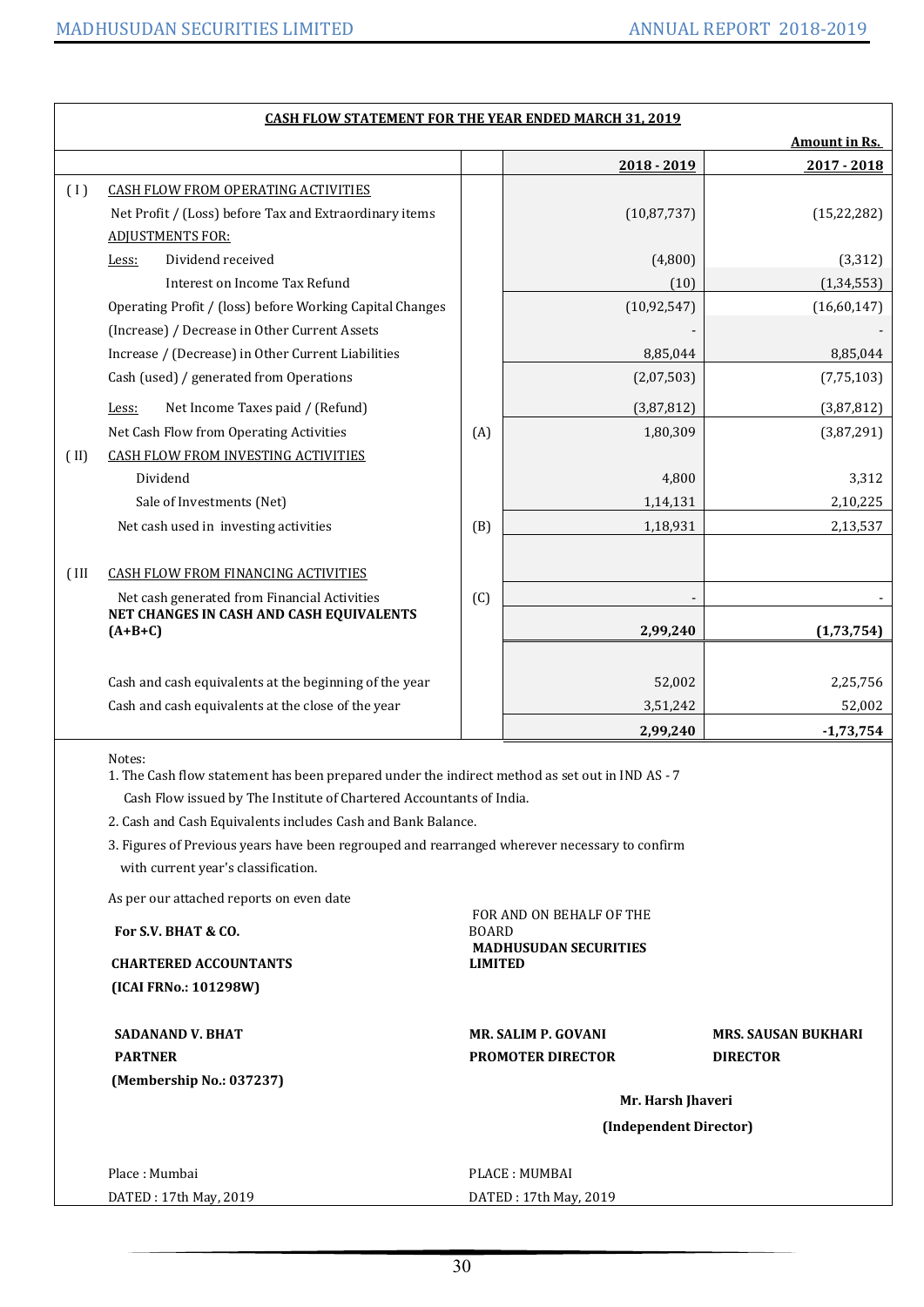| Statement of Changes in Equity for the year ended 31st March 2019                                                          |                                                                           |                                        |                                            | <b>Amount in Rs</b>                         |                                          |               |
|----------------------------------------------------------------------------------------------------------------------------|---------------------------------------------------------------------------|----------------------------------------|--------------------------------------------|---------------------------------------------|------------------------------------------|---------------|
|                                                                                                                            | <b>Equity</b><br><b>Share</b><br>Capital                                  |                                        |                                            | <b>Other Equity</b>                         |                                          |               |
|                                                                                                                            |                                                                           | <b>Securites</b><br>Premium<br>Account | <b>Special</b><br><b>Reserve</b>           | Retained<br><b>Earnings</b>                 | <b>Other</b><br>Comprehensiv<br>e Income | <b>TOTAL</b>  |
| Balance as at 01/04/2017                                                                                                   | 8,69,54,870                                                               | 8,20,74,180                            | 43,00,000                                  | 14,40,161                                   | 34,201                                   | 8,78,48,542   |
| Other comprehensive Income                                                                                                 |                                                                           |                                        |                                            |                                             | $\blacksquare$                           |               |
| Changes in accounting policy or<br>prior period errors<br>Restated Balance as at                                           |                                                                           |                                        |                                            |                                             |                                          |               |
| 01/04/2017                                                                                                                 | 8,69,54,870                                                               | 8,20,74,180                            | 43,00,000                                  | 14,40,161                                   | 34,201                                   | 8,78,48,542   |
| Additions during the year                                                                                                  |                                                                           |                                        |                                            | (15, 22, 282)                               | 88,729                                   | (14, 33, 552) |
| <b>Balance as at 31/03/2018</b>                                                                                            | 8,69,54,870                                                               | 8,20,74,180                            | 43,00,000                                  | (82, 121)                                   | 1,22,930                                 | 8,64,14,990   |
|                                                                                                                            | <b>Equity</b><br><b>Share</b><br>Capital                                  |                                        |                                            | <b>Other Equity</b>                         |                                          |               |
|                                                                                                                            |                                                                           | <b>Securites</b><br>Premium<br>Account | <b>Special</b><br><b>Reserve</b>           | Retained<br><b>Earnings</b>                 | <b>Other</b><br>Comprehensiv<br>e Income | <b>TOTAL</b>  |
| <b>Balance as at 01/04/2018</b>                                                                                            | 8,69,54,870                                                               | 8,20,74,180                            | 43,00,000                                  | (82, 121)                                   | 1,22,930                                 | 8,64,14,990   |
| Additions during the year                                                                                                  |                                                                           |                                        |                                            | (10, 87, 631)                               | 40,472                                   | (10, 47, 159) |
| <b>Balance as at 31/03/2019</b>                                                                                            | 8,69,54,870                                                               | 8,20,74,180                            | 43,00,000                                  | (11,69,752)                                 | 1,63,402                                 | 8,53,67,831   |
| As per our Report of even<br>date attached<br>For S.V. BHAT & CO.<br><b>CHARTERED ACCOUNTANTS</b><br>(ICAI FRNo.: 101298W) | For and on behalf of Directors of<br><b>MADHUSUDAN SECURITIES LIMITED</b> |                                        |                                            |                                             |                                          |               |
| <b>SADANAND V. BHAT</b><br><b>PARTNER</b><br>(Membership No.: 037237)                                                      |                                                                           |                                        | Mr. Salim P. Govani<br>(Promoter Director) |                                             | <b>Mrs. Susan Bukhari</b><br>(Director)  |               |
|                                                                                                                            |                                                                           |                                        |                                            | Mr. Harsh Jhaveri<br>(Independent Director) |                                          |               |
| Place: Mumbai<br>Dated: 17th May, 2019                                                                                     |                                                                           |                                        | Place:<br>Mumbai<br>Dated: 17th May, 2019  |                                             |                                          |               |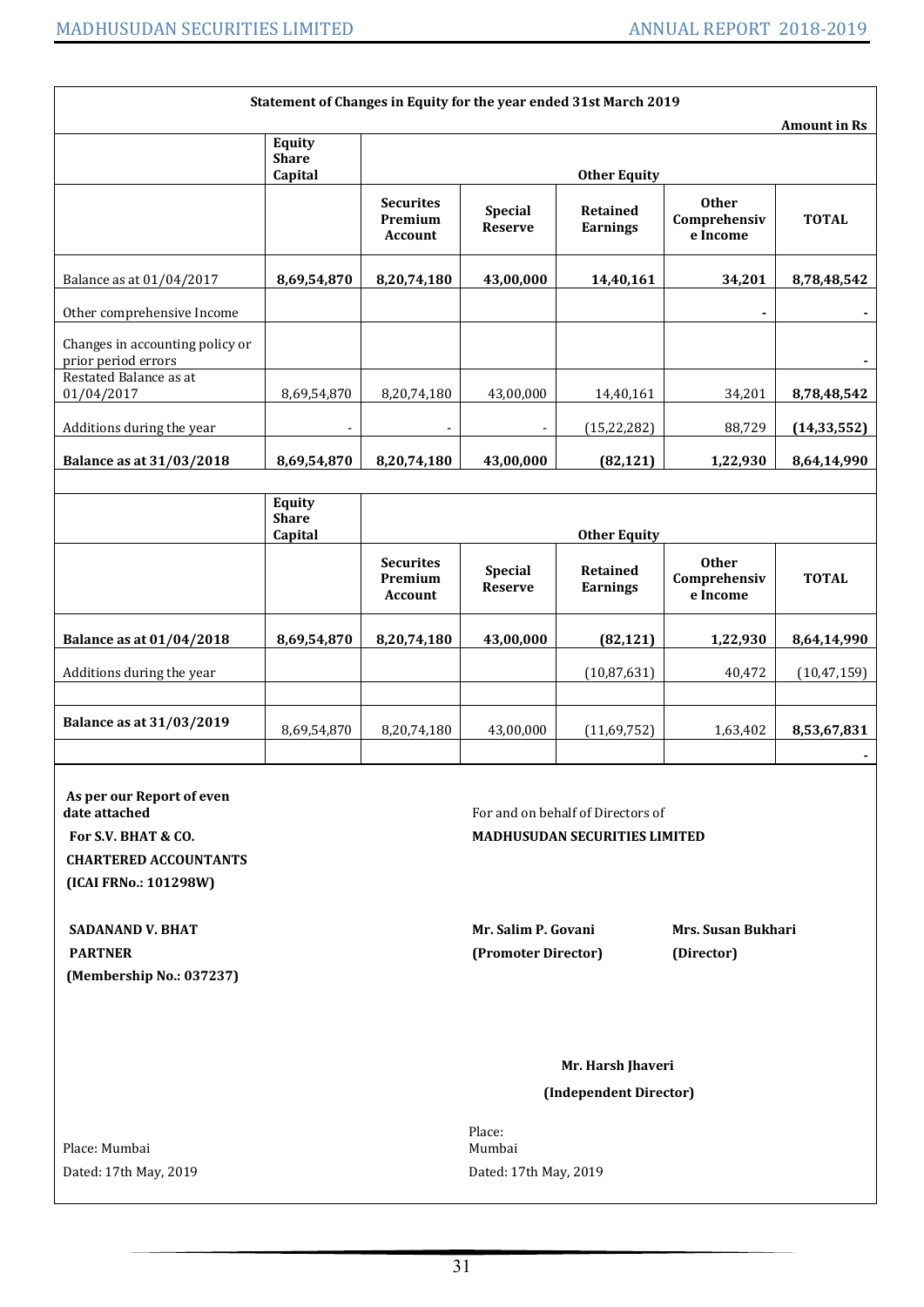#### **Notes on Ind AS financial statements for the year ended 31st March 2019 I. SIGNIFICANT ACCOUNTING POLICIES**

## **1. A. Background**

٦

MADHUSUDAN SECURITIES LIMITED ("the Company") is a public Company domiciled in India and incorporated under the provisions of Companies Act, 1956. The Company is incorporated with an object to carry on the business of trading in Goods & merchandise.

The Company's shares are listed on Bombay Stock Exchange (BSE) in India.

## **B. Basis of preparation**

## **1.1. Statement of compliance with Ind AS**

The financial statements of the Company have been prepared in accordance with Indian Accounting Standards (Ind AS) notified under Companies (Indian Accounting Standards) Rules, 2015 as amended from time to time.

## **1.2. Going concern**

These financials are prepared on going concern basis on following basis:

- i) Company has incurred loss during the year and in the preceding previous year;
- ii) The Management is looking forward for better business avenues.

## **1.3. Functional and presentation of currency**

The financial statements are prepared in Indian Rupees which is also the Company's functional currency. All amounts are rounded to the nearest rupees.

### **1.4. Fair value measurement**

Fair value is the price that would be received to sell an asset or paid to transfer a liability in an orderly transaction between market participants at the measurement date.

The Company uses valuation techniques that are appropriate in the circumstances and for which sufficient data are available to measure fair value, maximizing the use of relevant observable inputs and minimizing the use of unobservable inputs.

Fair values, as applicable, have been determined for measurement and / or disclosure purpose using methods as prescribed in "Ind AS 113 Fair Value Measurement".

### **1.5. Use of significant accounting estimates, judgment and assumptions**

The preparation of these financial statements in conformity with the recognition and measurement principles of Ind AS requires management to make estimates and assumptions that affect the reported balances of assets and liabilities, disclosure of contingent liabilities as on the date of financial statements and reported amounts of income and expenses for the periods presented. The Company based its assumptions and estimates on parameters available when the financial statements were prepared. Estimates and underlying assumptions are reviewed on an ongoing basis. Revisions to accounting estimates are recognised in the period in which the estimates are revised and future periods are affected.

### **Estimates and Assumptions**

Key assumptions concerning the future and other key sources of estimation uncertainty at the reporting date that have a significant risk of causing a material adjustment to the carrying amounts of assets and liabilities within the next financial year are described as below. The estimates used in the preparation of the financial statements are prudent and reasonable. Difference between the actual results and estimates are recognised in the period in which the results are known/ materialized.

### **C. Significant Accounting Policies**

## **1.6. Presentation and disclosure of financial statement**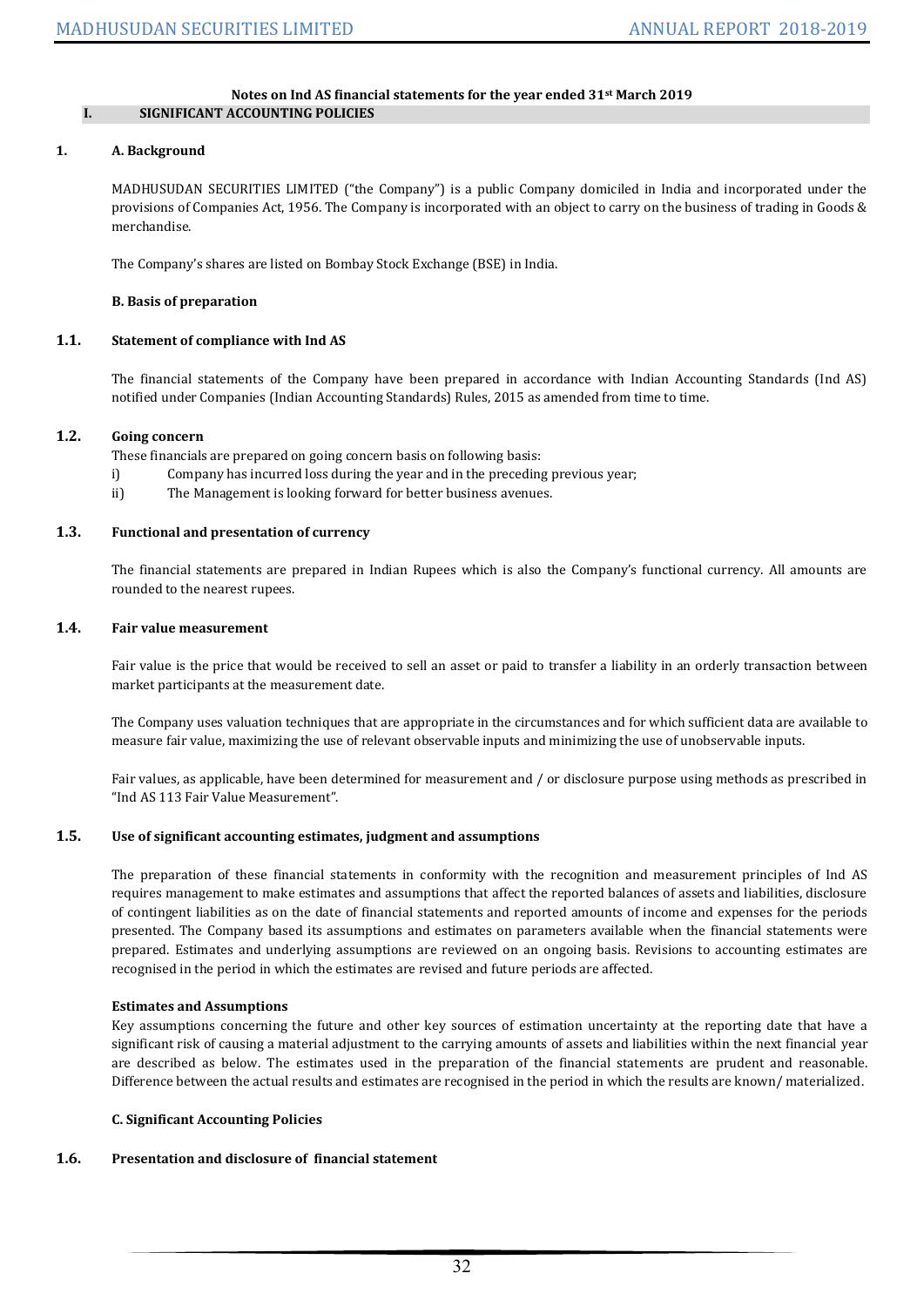All assets and liabilities have been classified as current and non-current as per Company's normal operating cycle and other criteria set out in Schedule III of the Companies Act, 2013 for a company whose financial statements are made in compliance with the Companies (India Accounting Standards) Rules, 2015.

Based on the nature of products / services and time between acquisition of assets for processing / rendering of services and their realization in cash and cash equivalents, operating cycle is less than 12 months, however for the purpose of current/ noncurrent classification of assets and liabilities, period of 12 months have been considered as its normal operating cycle.

The Company presents assets and liabilities in the balance sheet based on current / non-current classification.

#### **An asset is treated as current when it is:**

- Expected to be realized or intended to be sold or consumed in normal operating cycle
- Held primarily for the purpose of trading
- Expected to be realized within twelve months after the reporting period, or
- Cash or cash equivalents unless restricted from being exchanged or used to settle a liability for at least twelve months after the reporting period.

All other assets are classified as non-current.

#### **A liability is current when:**

- It is expected to be settled in normal operating cycle
- It is held primarily for the purpose of trading
- It is due to be settled within twelve months after the reporting period, or
- There is no unconditional right to defer the settlement of the liability for at least twelve months after the reporting period.

The Company classifies all other liabilities as non-current.

## **1.7. Property, Plant and Equipment and Depreciation**

#### **Recognition and measurement**

Under the previous GAAP, property, plant and equipment were carried at historical cost less depreciation and impairment losses, if any. On transition to Ind AS, the Company has availed the optional exemption under Ind AS 101 and accordingly it has used the carrying value as at the date of transition i.e.  $1^{st}$  April 2016 as the deemed cost of the property, plant & equipment under Ind AS.

Properties plant and equipment are stated at their cost of acquisition. Cost of an item of property, plant and equipment includes purchase price including non-refundable taxes and duties, borrowing cost directly attributable to the qualifying asset, any costs directly attributable to bringing the asset to the location and condition necessary for its intended use and the present value of the expected cost for the dismantling/decommissioning of the asset.

Subsequent costs are included in the asset's carrying amount or recognised as a separate asset, as appropriate, only when it is probable that future economic benefits associated with the item will flow to the Company. All other repair and maintenance costs are recognised in statement of profit and loss as incurred.

Capital work-in-progress comprises of cost incurred on property, plant and equipment under construction / acquisition that are not yet ready for their intended use at the Balance Sheet Date.

#### **Depreciation and useful lives**

Depreciation on the property, plant and equipment (other than freehold land and capital work in progress) is provided on a straight-line method (SLM) over their useful lives which is in consonance of useful life mentioned in Schedule II to the Companies Act, 2013. Depreciation in respect of fixed assets put to use during the year is provided on a pro-rata basis with reference to the date of installation of assets.

#### **De-recognition**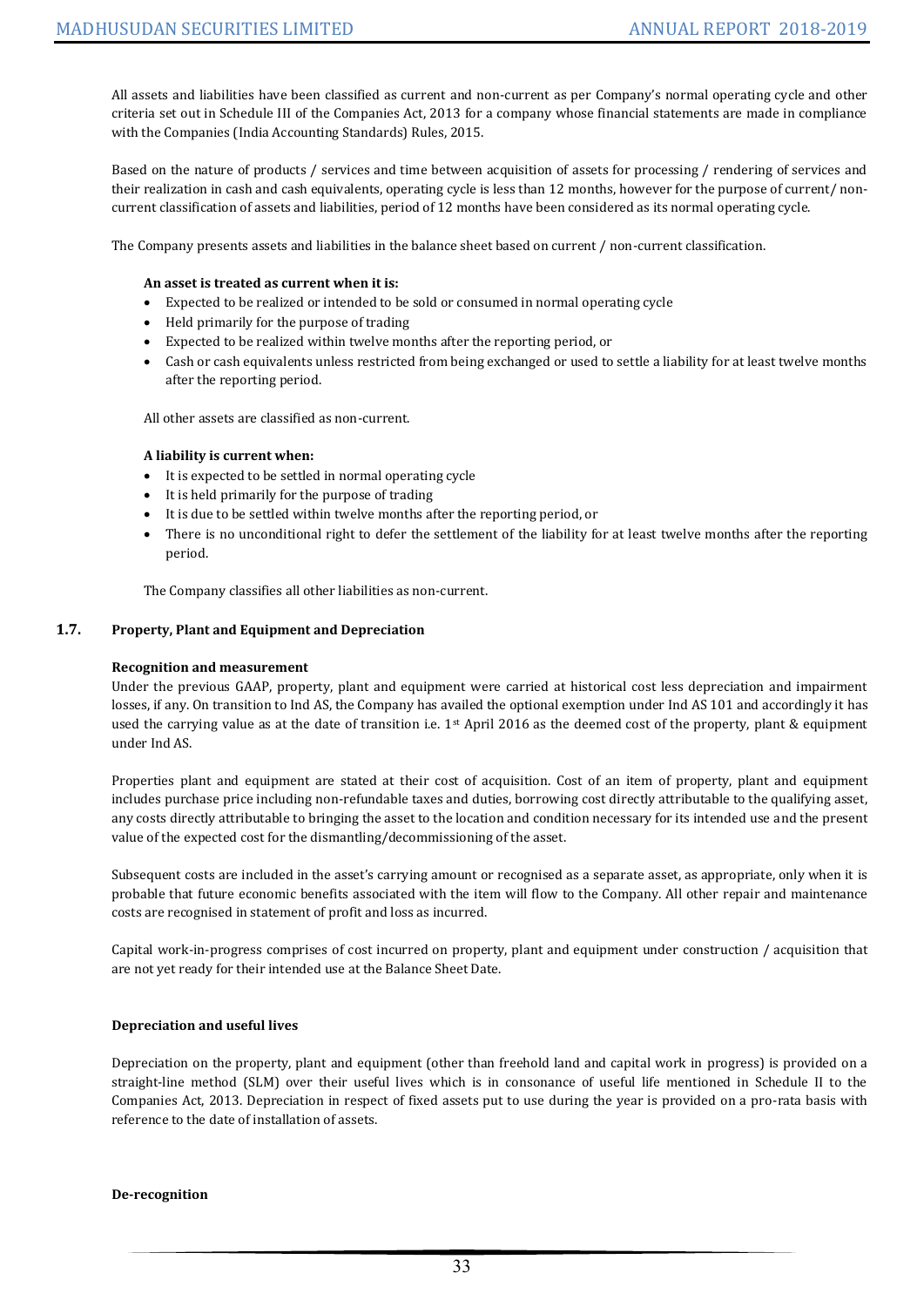An item of property, plant and equipment and any significant part initially recognised is de-recognised upon disposal or when no future economic benefits are expected from its use or disposal. Any gain or loss arising on de-recognition of the asset (calculated as the difference between the net disposal proceeds and the carrying amount of the asset) is included in the statement of profit and loss when the asset is de-recognised.

#### **1.8. Inventories**

٦

Raw Material, packing material, stock in trade, work in progress and finished goods are valued at lower of cost and net realizable value as per Ind AS – 2.

Costs of finished goods, and work in progress are determined by taking material cost (net of Cenvat) and relevant appropriate overheads, but excluding borrowing costs.

#### **1.9. Revenue recognition**

Revenue is recognised to the extent that it is probable that the economic benefits will flow to the Company and the revenue can be reliably measured. Revenue is measured at the fair value of the consideration received or receivable, taking into account contractually defined terms of payment and excluding taxes or duties collected on behalf of the government and discounts given to the customers. The Company has applied the guidelines mentioned in Ind AS 18 for Revenue Recognition.

Interest income is recognized on a time proportionate basis taking into account the amount outstanding and the rate as applicable.

Dividend is recognized on actual receipt basis.

#### **1.10. Employee benefits**

The Provisions of Provident Fund Act, 1952 and the payment of Gratuity Act, 1972 are not applicable to the Company at present as the number of employees does not exceed the permissible limit.

#### **1.11. Taxes on income**

Provision for current tax is made after taking into consideration benefits admissible under the provisions of the Income Tax Act, 1961.

Minimum Alternate Tax (MAT) paid in accordance with the tax laws, which gives future economic benefits in the form of adjustment to future income tax liability, is considered as an asset if there is convincing evidence that the Company will pay normal income tax. Accordingly, MAT is recognised as an asset in the Balance Sheet when it is probable that future economic benefit associated with it will flow to the Company.

#### **1.12. Investments in equity instruments at FVTOCI**

The quoted and unquoted Equity investments are initially measured at fair value plus transaction costs. Subsequently, they are measured at fair value with gains and losses arising from changes in fair value recognised in other comprehensive income and accumulated in the 'Reserve for equity instruments through other comprehensive income'. The cumulative gain or loss is not reclassified to profit or loss on disposal of the investments.

There are no equity investments which are held for trading.

#### **1.13. Cash and cash equivalent**

Cash and cash equivalents include cash in hand, bank balances, deposits with banks (other than on lien) and all short term and highly liquid investments that are readily convertible into known amounts of cash and are subject to an insignificant risk of changes in value.

For the purpose of cash flow statement, cash and cash equivalent as calculated above also includes outstanding bank overdrafts as they are considered an integral part of the Company's cash management.

#### **1.14. Cash flow statement**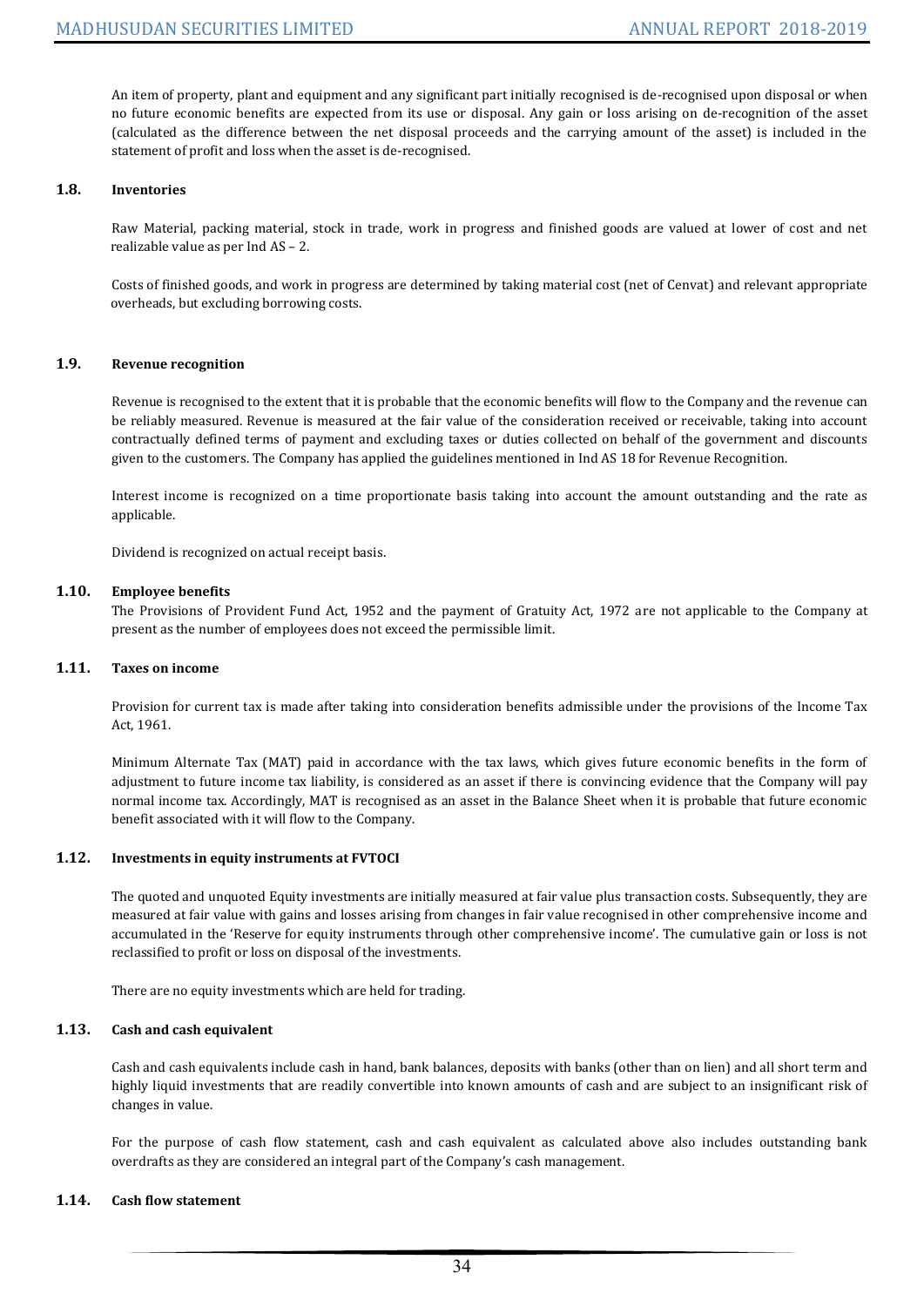Cash flows are reported using the indirect method, where by net profit before tax is adjusted for the effects of transactions of a non-cash nature, any deferrals or accruals of past or future operating cash receipts or payments and item of income or expenses associated with investing or financing cash flows. The cash flows from operating, investing and financing activities are segregated.

### **1.15. Provisions, contingent liabilities, contingent assets**

A provision is recognised when the Company has a present obligation (legal or constructive) as a result of past event and it is probable that an outflow of resources will be required to settle the obligation, in respect of which a reliable estimate can be made. If the effect of time value of money is material, provisions are discounted using a current pre-tax rate that reflects, when appropriate, the risk specific to the liability. When discounting is used, the increase in the provision due to the passage of time is recognised as a finance cost. These are reviewed at each balance sheet date and adjusted to reflect the current best estimates.

A disclosure for a contingent liability is made when there is a possible obligation or a present obligation that may, but probably will not require an outflow of resources. When there is a possible obligation or a present obligation in respect of which likelihood of outflow of resources is remote, no provision or disclosure is made.

The Company does not recognize a contingent asset but discloses its existence in the financial statements if the inflow of economic benefits is probable. However, when the realisation of income is virtually certain, then the related asset is no longer a contingent asset, but it is recognized as an asset.

Provisions, contingent liabilities, contingent assets and commitments are reviewed at each balance sheet date.

## **1.16. Earnings per share**

Basic & Diluted earnings per share are computed using the net profit for the year attributable to the shareholders' and weighted average number of shares outstanding during the year..

## **1.17. Financial instruments**

A financial instrument is any contract that gives rise to a financial asset of one entity and a financial liability or equity instrument of another entity. Financial assets and financial liabilities are initially measured at fair value. Transaction costs that are directly attributable to the acquisition or issue of financial assets and financial liabilities (other than financial assets and financial liabilities at fair value through profit or loss) are added to or deducted from the fair value of the financial assets or financial liabilities, as appropriate, on initial recognition. Transaction costs directly attributable to the acquisition of financial assets or financial liabilities at fair value through profit or loss are recognized immediately in profit or loss.

### Financial Investments

Non-Current Investments includes Investment in Partnership Firm which is stated at Original Capital invested, Share of profit earned by the Firm and the interest earned on the Capital.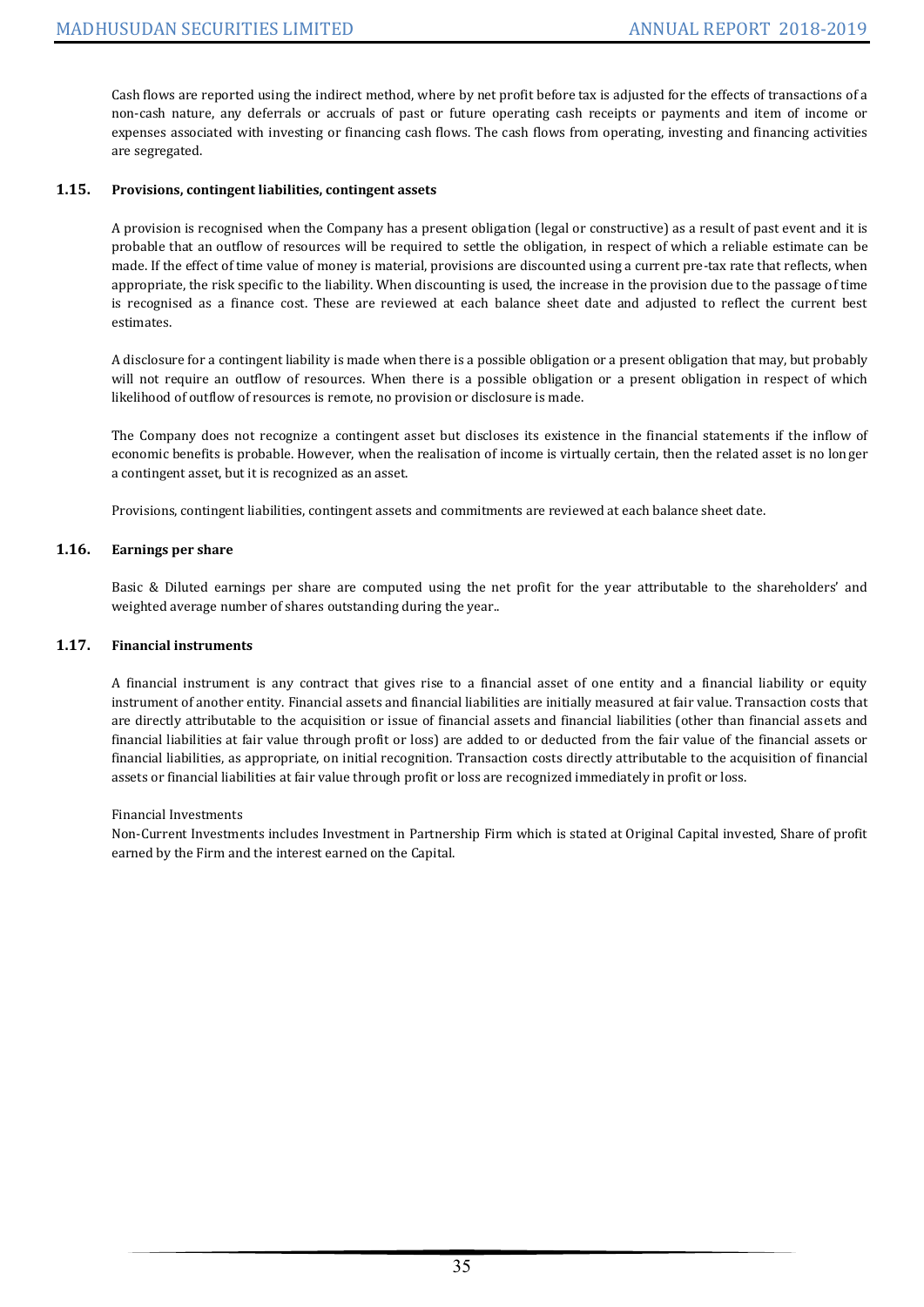|   | Schedules to Assets as at 31 <sup>st</sup> March 2019             |                        |                        |  |  |
|---|-------------------------------------------------------------------|------------------------|------------------------|--|--|
|   |                                                                   | <b>31st March 2019</b> | <b>31st March 2018</b> |  |  |
| A | <b>INVESTMENTS</b>                                                |                        |                        |  |  |
|   | <b>Investments in Equity instruments (Quoted) (At Fair Value)</b> |                        |                        |  |  |
|   | 25 Equity Shares (P.Y. 25) in Grasim Industries Ltd.              | 21,455                 | 26,350                 |  |  |
|   | 135 Equity Shares(P.Y. 45) in UPL                                 | 1,29,060               | 32,762                 |  |  |
|   | <b>TOTAL</b> (A)                                                  | 1,50,515               | 59,112                 |  |  |
|   | <b>Investments in Equity instruments (Unquoted) (At Cost)</b>     |                        |                        |  |  |
|   | 20000 Equity Shares (P.Y. 20000) in Bhubaneswar Stock Exchange    | 20,000                 | 20,000                 |  |  |
|   | 155 Equity Shares (P.Y. 155) in Baroda Rayon Corporation Ltd      | 1,550                  | 1,550                  |  |  |
|   | 10000 Equity Shares (P.Y. 10000) in Goa Invecast Ltd              | 1,00,000               | 1,00,000               |  |  |
|   | 160 Equity Shares (P.Y. 160) in Gold star Steel & Alloy Ltd       | 1,600                  | 1,600                  |  |  |
|   | 4100 Equity Shares (P.Y. 4100) in Haryan Industries               | 4,100                  | 4,100                  |  |  |
|   | 3000 Equity Shares (P.Y. 3000) in Hitek Industries                | 3,000                  | 3,000                  |  |  |
|   | 200 Equity Shares (P.Y. 200) in Hope Leasing                      | 200                    | 200                    |  |  |
|   | 2136 Equity Shares (P.Y. 2136) in Orkay Industries                | 2,136                  | 2,132                  |  |  |
|   | 4000 Equity Shares (P.Y. 4000) in Pooja Granites                  | 4,000                  | 4,000                  |  |  |
|   | 5000 Equity Shares (P.Y. 5000) in Shubangini Holiday Resorts      | 50,000                 | 50,000                 |  |  |
|   | 200 Equity Shares (P.Y. 200) in Thapaer Ispat                     | 200                    | 200                    |  |  |
|   | TOTAL (B)                                                         | 1,86,786               | 1,86,782               |  |  |
|   |                                                                   | 3,37,301               | 2,45,894               |  |  |
| В | <b>INCOME TAX ASSET (NET)</b>                                     |                        |                        |  |  |
|   | Income Tax (Net)                                                  | 1,67,452               | 1,67,452               |  |  |
|   | MAT credit entitlement                                            | 22,406                 | 22,406                 |  |  |
|   |                                                                   |                        |                        |  |  |
|   |                                                                   | 1,89,858               | 1,89,858               |  |  |
| C | <b>OTHER NON CURRENT ASSETS</b>                                   |                        |                        |  |  |
|   | Primius Retail Pvt. Ltd. (amount paid by cheque) (doubtful)       | 12,00,00,000           | 12,00,00,000           |  |  |
|   | (See Note II $(1)(d)$                                             |                        |                        |  |  |
|   | Forfeited Shares (To be reissued)                                 | 6,14,28,470            | 6,14,28,470            |  |  |
|   | (See Note II (1) (a)                                              |                        |                        |  |  |
|   | Other Advances / Receivables (doubtful)                           | 12,81,770              | 12,81,770              |  |  |
|   | (See Note II (1) (e)                                              |                        |                        |  |  |
|   |                                                                   | 18,27,10,240           | 18,27,10,240           |  |  |
|   |                                                                   |                        |                        |  |  |
| D | <b>Cash and Cash Equivalent</b>                                   |                        |                        |  |  |
|   | <b>Balance with Bank</b>                                          | 2,45,596               | 48,622                 |  |  |
|   | Cash in hand                                                      | 726                    | 3,380                  |  |  |
|   |                                                                   | 2,46,322               | 52,002                 |  |  |
| E | <b>Other Current Asset</b>                                        |                        |                        |  |  |
|   | Philips Capital Services Pvt. Ltd. (Share Broker)                 |                        | 1,395                  |  |  |
|   |                                                                   |                        | 1,395                  |  |  |
|   |                                                                   |                        |                        |  |  |
|   |                                                                   |                        |                        |  |  |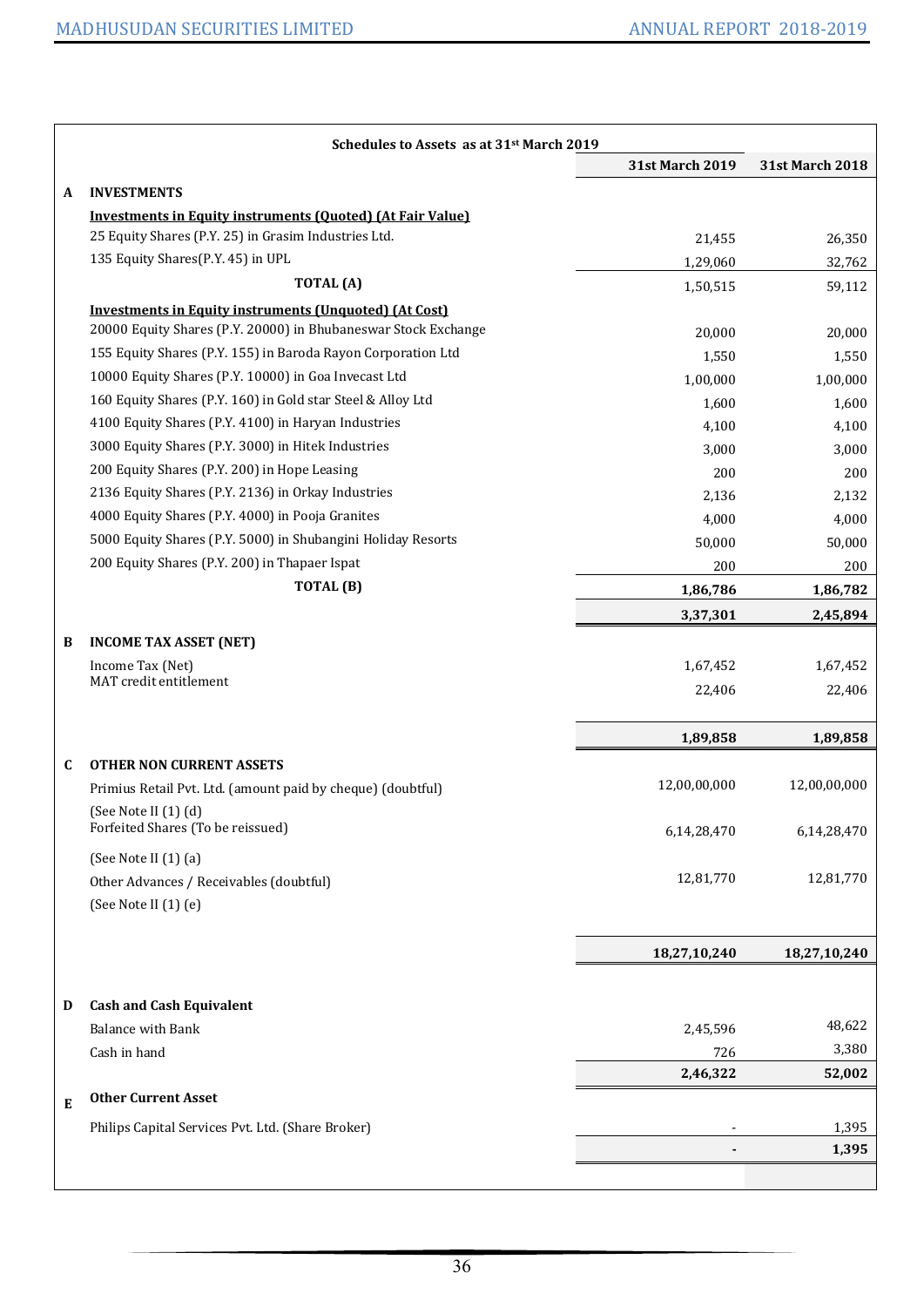|   | Schedules to Liabilities as at 31 <sup>st</sup> March 2019                                                                                                                                                                               |                       |                         |                      |                    |
|---|------------------------------------------------------------------------------------------------------------------------------------------------------------------------------------------------------------------------------------------|-----------------------|-------------------------|----------------------|--------------------|
|   |                                                                                                                                                                                                                                          |                       | Amount in Rs.           |                      |                    |
|   |                                                                                                                                                                                                                                          |                       |                         | 31st March<br>2019   | 31st March<br>2018 |
| F | <b>Equity Share Capital</b><br>1. Authorised Capital-                                                                                                                                                                                    |                       |                         |                      |                    |
|   | 1,50,00,000 (Previous Year 1,50,00,000) Equity Shares of Rs 10/- only                                                                                                                                                                    |                       |                         | 15,00,00,000         | 15,00,00,000       |
|   |                                                                                                                                                                                                                                          |                       |                         | 15,00,00,000         | 15,00,00,000       |
|   | 2. Issued, Subscribed & Fully Paid Up-                                                                                                                                                                                                   |                       |                         |                      |                    |
|   | 25,52,640 (Previous Year 25,52,640) Equity Shares of Rs 10/- only                                                                                                                                                                        |                       |                         | 2,55,26,400          | 2,55,26,400        |
|   | 3. Forfeited Shares                                                                                                                                                                                                                      |                       |                         |                      |                    |
|   | 61,42,847 Equity Shares (P.Y 61,42,847) of Rs. 10/- each (contractually unpaid)                                                                                                                                                          |                       |                         | 6,14,28,470          | 6,14,28,470        |
|   |                                                                                                                                                                                                                                          |                       |                         | 8,69,54,870          | 8,69,54,870        |
|   | (a) The Company has only one class of equity shares having a part value of Rs 10 per share                                                                                                                                               |                       |                         |                      |                    |
|   | (b) Each holder of equity shares is entitled to one vote per share                                                                                                                                                                       |                       |                         |                      |                    |
|   | 3. Reconciliation of the number of shares:                                                                                                                                                                                               |                       | <b>31st March 2019</b>  | 31st March 2018      |                    |
|   | Equity shares of Rs 10/- each                                                                                                                                                                                                            | No. of shares         | $\mathbf{Rs}$           | No. of shares        | Rs (Amount)        |
|   |                                                                                                                                                                                                                                          |                       | (Amount)<br>2,55,26,400 |                      |                    |
|   | Shares outstanding at the beginning of the year<br>Shares issued during the year                                                                                                                                                         | 25,52,640             |                         | 25,52,640            | 2,55,26,400        |
|   | Shares bought back during the year                                                                                                                                                                                                       |                       |                         |                      |                    |
|   | Shares outstanding at the beginning of the year                                                                                                                                                                                          | 25,52,640             | 2,55,26,400             | 25,52,640            | 2,55,26,400        |
|   | 4. Equity Shares Holders Holding More than 5% of total shareholding                                                                                                                                                                      |                       |                         |                      |                    |
|   |                                                                                                                                                                                                                                          |                       | As At 31.03.2019        | As At 31.03.2018     |                    |
|   | <b>Name of Shareholders</b>                                                                                                                                                                                                              | No. of                | Percentage of           | <b>No. of Shares</b> | Percentage         |
|   |                                                                                                                                                                                                                                          | <b>Shares</b><br>Held | Shareholding            | Held                 | of<br>Shareholding |
|   | Foresight Holding Pvt Ltd                                                                                                                                                                                                                | 974523                | 38.18%                  | 972973               | 38.12%             |
|   | Dewsoft Overseas Pvt Ltd                                                                                                                                                                                                                 | 394736                | 15.46%                  | 394736               | 15.46%             |
|   | Acme Investment Consultants Pvt Ltd                                                                                                                                                                                                      | 263157                | 10.31%                  | 263157               | 10.31%             |
|   | Growsafe Securities Pvt Ltd                                                                                                                                                                                                              | 230026                | 9.01%                   | 230026               | 9.01%              |
|   | <b>Indusage Advisors Ltd</b>                                                                                                                                                                                                             | 231000                | 9.05%                   | 231000               | 9.05%              |
|   | Exemplar International Pvt Ltd                                                                                                                                                                                                           | 134800                | 5.28%                   | 134800               | 5.28%              |
|   | Primus Retail Pvt Ltd (See Note 16.1)                                                                                                                                                                                                    | $\Omega$              | $0.00\%$                | $\theta$             | 0.00%              |
|   | <b>Total</b>                                                                                                                                                                                                                             | 2228242               | 87.29%                  | 2226692              | 87.23%             |
|   | 5. Aggregate number of shares bought back during the period of five years immediately preceding the balance sheet date:<br>There was no buy back of shares during the period of five years immediately preceding the balance sheet date. |                       |                         |                      | Amount in Rs.      |
| G | <b>Other Current Liabilities:</b>                                                                                                                                                                                                        |                       |                         | 31st March<br>2019   | 31st March<br>2018 |
|   | <b>Statutory Liabilities</b>                                                                                                                                                                                                             |                       |                         | 11,919               | 10,450             |
|   | Payable to former Promoter Group                                                                                                                                                                                                         |                       |                         | 40,48,130            | 40,48,130          |
|   | Payable to Promoter Group                                                                                                                                                                                                                |                       |                         | 48,40,624            | 34,40,624          |
|   | Other Payables                                                                                                                                                                                                                           |                       |                         | 22,60,347            | 23,30,324          |
|   | <b>Total</b>                                                                                                                                                                                                                             |                       |                         | 1,11,61,020          | 98,29,528          |
|   |                                                                                                                                                                                                                                          |                       |                         |                      |                    |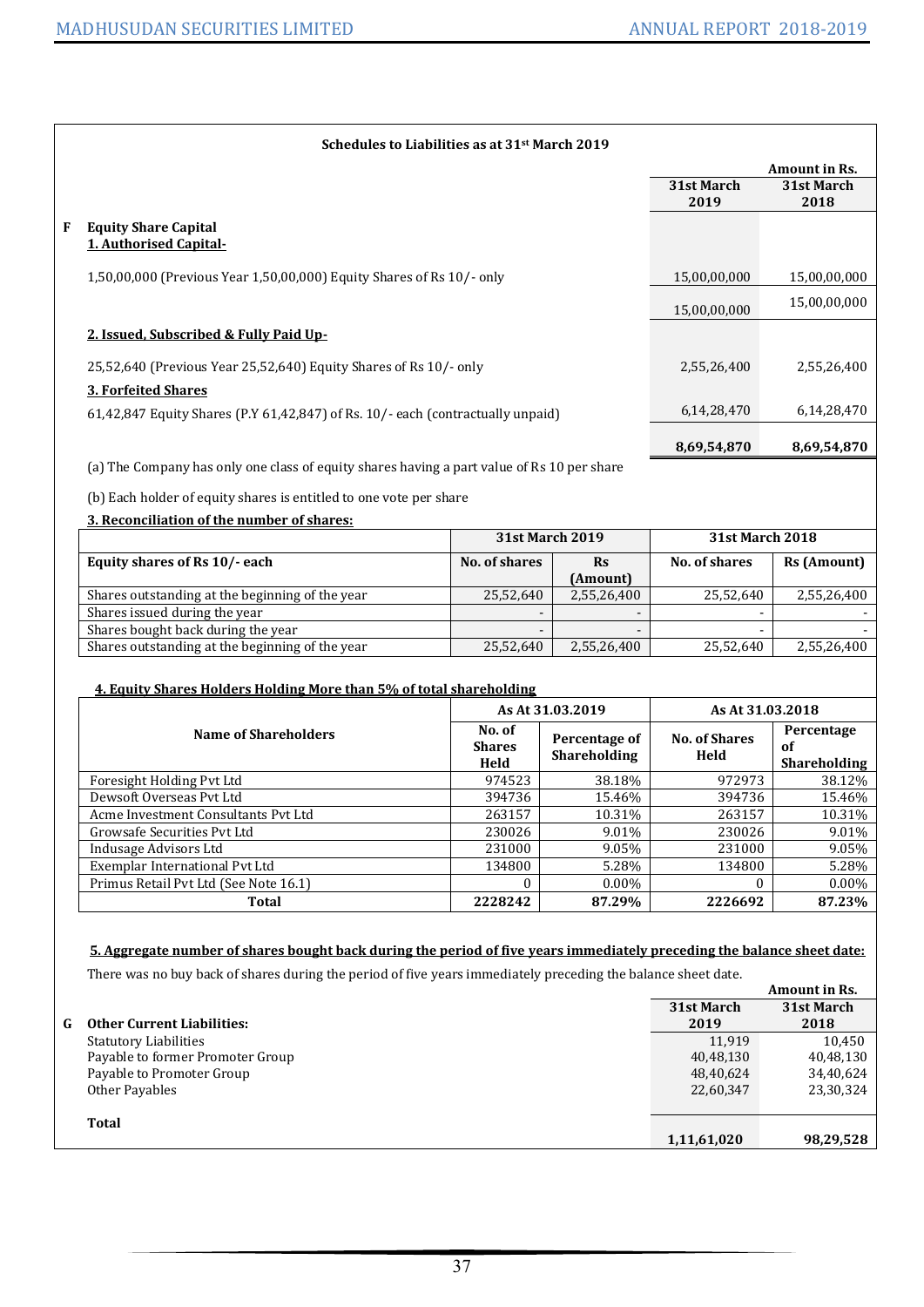|          | Schedules to Statement of Profit and Loss for the year ended 31st March 2019 |                    |                        |  |
|----------|------------------------------------------------------------------------------|--------------------|------------------------|--|
|          |                                                                              |                    | Amount in Rs.          |  |
|          |                                                                              | 31st March 2019    | <b>31st March 2018</b> |  |
|          |                                                                              |                    |                        |  |
| H        | <b>Revenue From Operations</b>                                               |                    |                        |  |
|          | Sale of Shares (Futures)                                                     |                    |                        |  |
|          |                                                                              |                    |                        |  |
|          |                                                                              |                    |                        |  |
| $\bf{I}$ | <b>Other Income</b>                                                          |                    |                        |  |
|          | Dividend on Shares                                                           | 4,800              | 3,312                  |  |
|          | Interest on Income tax refund                                                | 10                 | 1,34,553               |  |
|          | Other Income                                                                 | 249                |                        |  |
|          |                                                                              | 5,059              | 1,37,865               |  |
| J        | Cost of raw material and components consumed                                 |                    |                        |  |
|          | Inventory at the beginning of the year                                       |                    |                        |  |
|          | Add: Purchases                                                               |                    |                        |  |
|          | Less: inventory at the end of the year                                       |                    |                        |  |
|          | Cost of raw material and components consumed                                 |                    |                        |  |
|          |                                                                              |                    |                        |  |
| K        | <b>Employee Benefit Expenses</b>                                             |                    |                        |  |
|          | Salaries and Bonus                                                           | 1,80,000           | 1,80,000               |  |
|          |                                                                              | 1,80,000           | 1,80,000               |  |
|          |                                                                              |                    |                        |  |
| L        | <b>Other Expenses</b>                                                        |                    |                        |  |
|          | <b>Compliance Expenses</b>                                                   |                    |                        |  |
|          | Depository Fees                                                              | 51,879<br>3,540    | 51,879                 |  |
|          | Insurance                                                                    |                    | 3,450                  |  |
|          | Listing and Stock Exchange Fees                                              | 2,95,000<br>80,404 | 2,87,500<br>67,344     |  |
|          | Registrar Fees<br>ROC filling Expenses                                       |                    | 39,600                 |  |
|          |                                                                              | 24,821             | 29,546                 |  |
|          | <b>Statutory Advertisement Fees</b>                                          |                    |                        |  |
|          | <b>Administrative Expenses</b>                                               |                    |                        |  |
|          | <b>Bank &amp; Demat Charges</b>                                              | 1,469              | 782                    |  |
|          | Miscellaneous Expenses                                                       | 26,586             | 22,878                 |  |
|          | Postage & Courier                                                            | 700                | 7,180                  |  |
|          | Printing & Stationery                                                        | 8,000              | 8,750                  |  |
|          | Professional Fees                                                            | 2,07,697           | 7,39,010               |  |
|          | <b>Security Transaction Tax</b>                                              | 300                | 852                    |  |
|          | Payment to Auditors                                                          |                    |                        |  |
|          | - Statutory Audit                                                            | 1,00,000           | 1,00,000               |  |
|          | - Company Law Matters                                                        | 1,12,400           | 1,21,376               |  |
|          |                                                                              |                    |                        |  |
|          |                                                                              | 9,12,796           | 14,80,147              |  |
|          |                                                                              |                    |                        |  |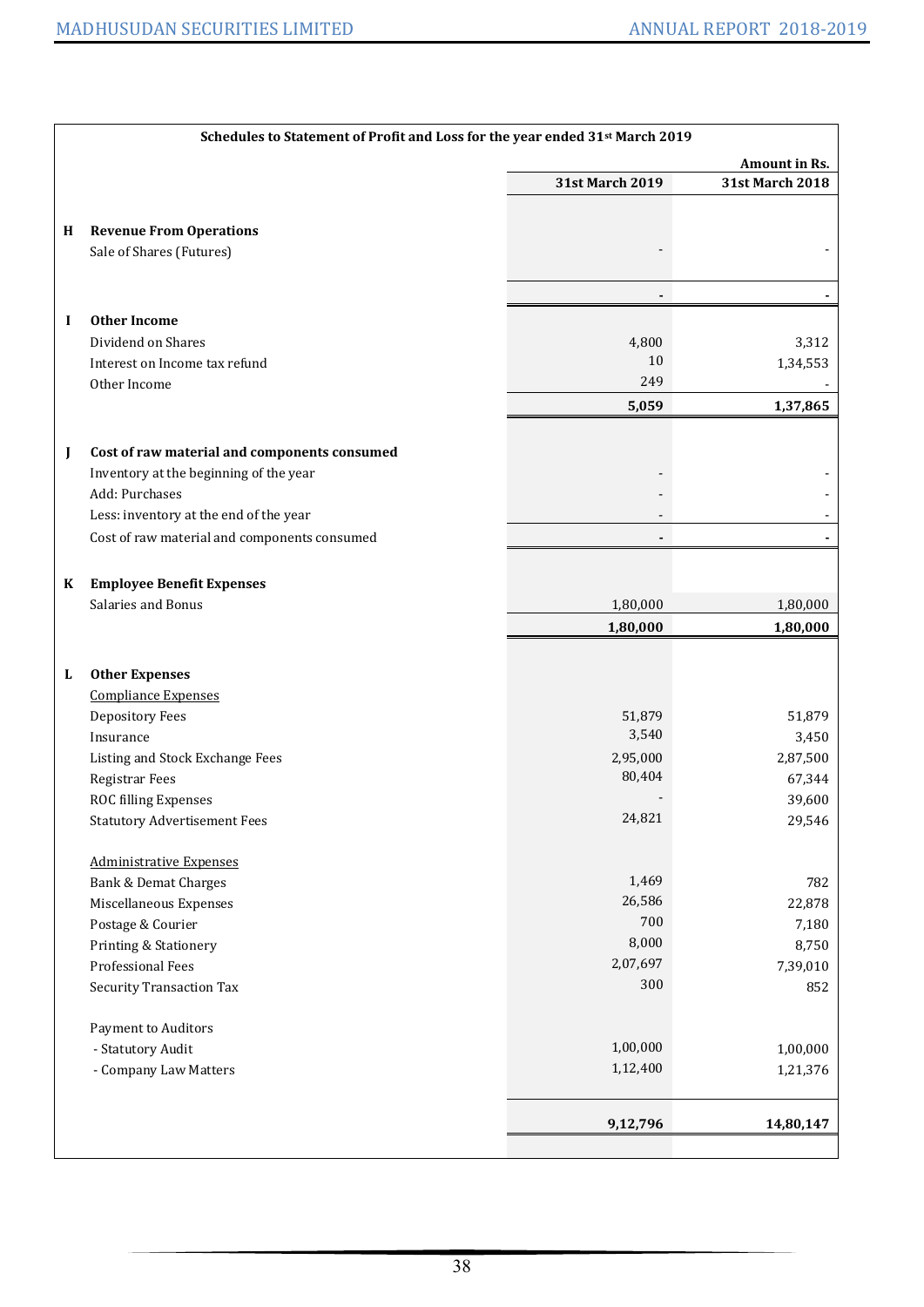## **II. OTHER DISCLOSURES**

٦

1. (a) The 61,42,847 equity Shares of Rs. 10/- each were issued as part consideration other than cash to Primus Retail Pvt. Ltd. pursuant to Business Transfer Agreement (BTA) dated 04/02/2011 for transfer of its Brand & Business. However, Karnataka High Court has declined Primus Retail Pvt. Ltd. to transfer the Brand & Business. Hence, due to non performance by Primus Retail Pvt. Ltd. of their obligation, BTA Agreement stands cancelled. Therefore, equity shares issued in lieu of BTA stands null and void by the Board of Directors and consequently the said shares has been revoked / forfeited (to be reissued) by the Company pending statutory approvals from the appropriate authorities.

Further the face values of such shares of Rs. 10/- are accounted as Forfeited Shares (to be reissued) through Scheme of arrangement under the Companies Act, in due course for further reallotment.

- (b) In view of the above, the securities premium charged to 61,42,847 equity shares at the time of allotment has been reversed from the premium account to give effect of such forfeited equity shares by the Board for fair presentation of the financial statements.
- (c) The 61,42,847 Equity Shares considered as forfeited by the Company are yet to be repossessed from the Primus Retail Pvt. Ltd. and are to be allotted / reissued as per requisite statutory approvals from the authorities and Stock Exchange for trade purposes. Therefore, the effective capital of the company is reduced to Rs. 2,55,26,400.
- (d) The Company had paid Rs. 12 Crores to Primus Retail (P) Ltd. pursuant to the BTA and Shares were issued for consideration other than cash prior to transfer of Brand & Business assets. However, the Primus Retail Pvt. Ltd. could not honour the Agreement due to Court order. Therefore, amount of Rs. 12 Crores paid for the contract stands recoverable which is treated as Advance to be recovered in cash or kind and the shares are revoked & forfeited.
- (e) The Primus Retail P. L. has been declared under liquidation, hence, the advance of Rs. 12 Crores has become doubtful in nature and Equity hares are revoked & forfeited. No provision of doubtful advances is made in the books of accounts since Management is putting efforts for recovery or settlement with the concerned persons on account of liquidation of Primus Retail Pvt. Ltd.
- (f) The Company had given business advance to one party in earlier year for which the receivable is doubtful in nature. No provision of doubtful advances is made in the books of accounts since Management is putting efforts for recovery or settlement.
- 2. The Company holds some old investment in Equity Shares of companies of around Rs. 1.87 Lakhs. However, the Company has not fair valued the unquoted investments and the investments are carried at cost. The Management is under the process of getting valuation of the companies. Further, no provision for diminution in value of investments is made for the same.
- 3. (a) Contingent Liability

As declared by the Management, there are no Claims against the Company and / or any contingent liabilities to the company as on March 31, 2019.

(b) Capital Commitments

As per the Management, no capital Commitment or any future contracts are made by the Company.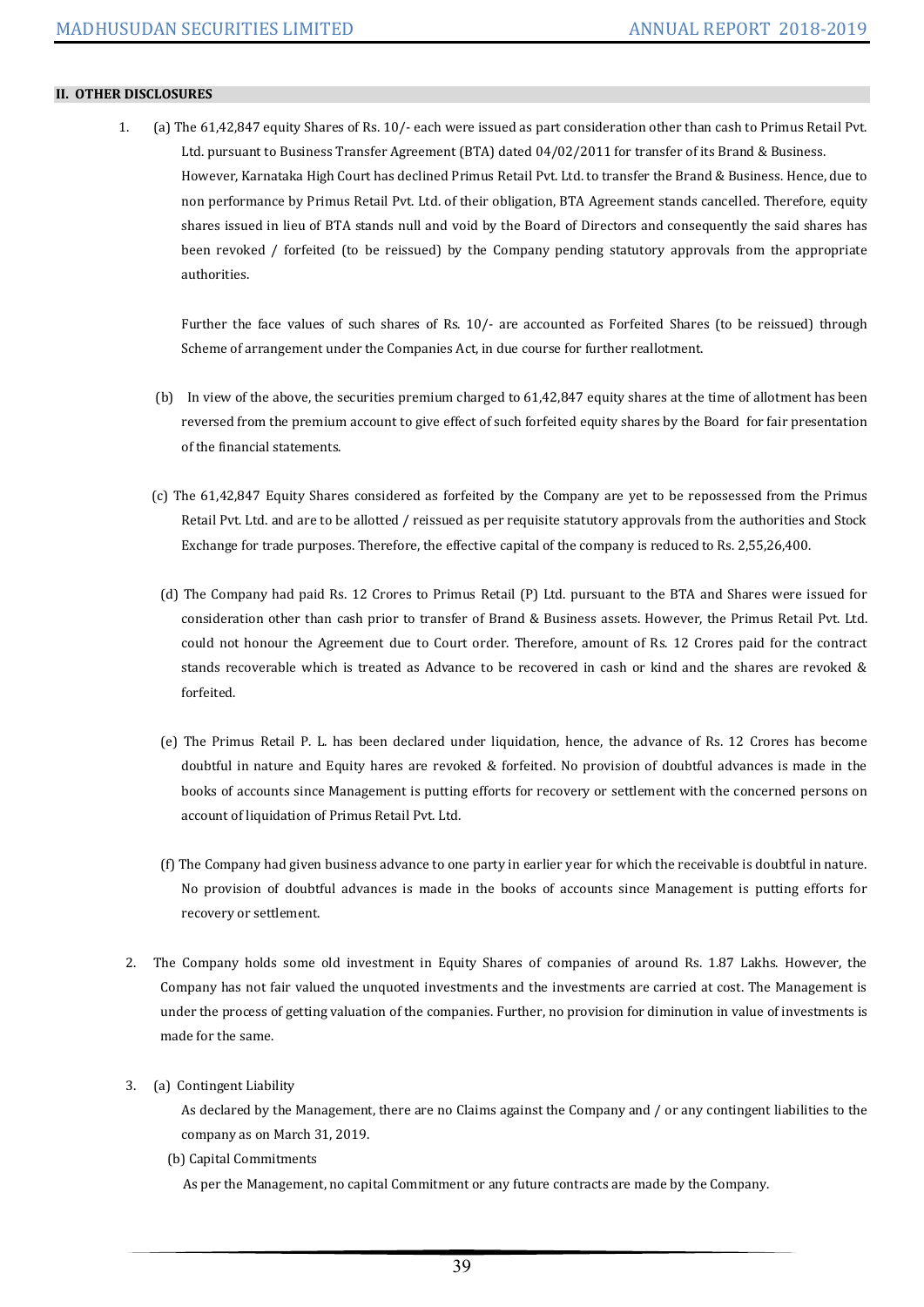- 4. The Company has no significant business activities at present. Therefore, the Company has not provided for any deferred taxes on Business losses made during the year.
- 5. SEGMENT REPORTING (as per Ind AS 108 issued by I.C.A.I.): The Company has mainly one reportable business segment and hence no further disclosures is required under Ind AS – 108 on segment reporting.
- 6. The outstanding balance of assets considered good and liabilities are actuals as they appear in the books of accounts and are subject to reconciliation / adjustments, if any, and confirmation by respective parties.
- 7. **RELATED PARTY DISCLOSURE (as per Ind AS 24 issued by I.C.A.I):** The transaction with the related party is mentioned in the specific Notes, as applicable
- 8. Previous year's figures are regrouped and / or rearranged, wherever necessary.

 As per our Report of even date attached  **For S. V. BHAT & CO. FOR AND ON BEHALF OF THE BOARD**  CHARTERED ACCOUNTANTS (ICAI Firm Reg. No. 101298W)

MR. SALIM P. GOVANI MRS. SAUSAN BUKHARI PROMOTER DIRECTOR DIRECTOR

SADANAND V. BHAT MR. HARSH JAVERI PARTNER INDEPENDENT DIRECTOR (Membership No.: 037237)

PLACE: MUMBAI PLACE: MUMBAI DATED: May 17, 2019 DATED: May 17, 2019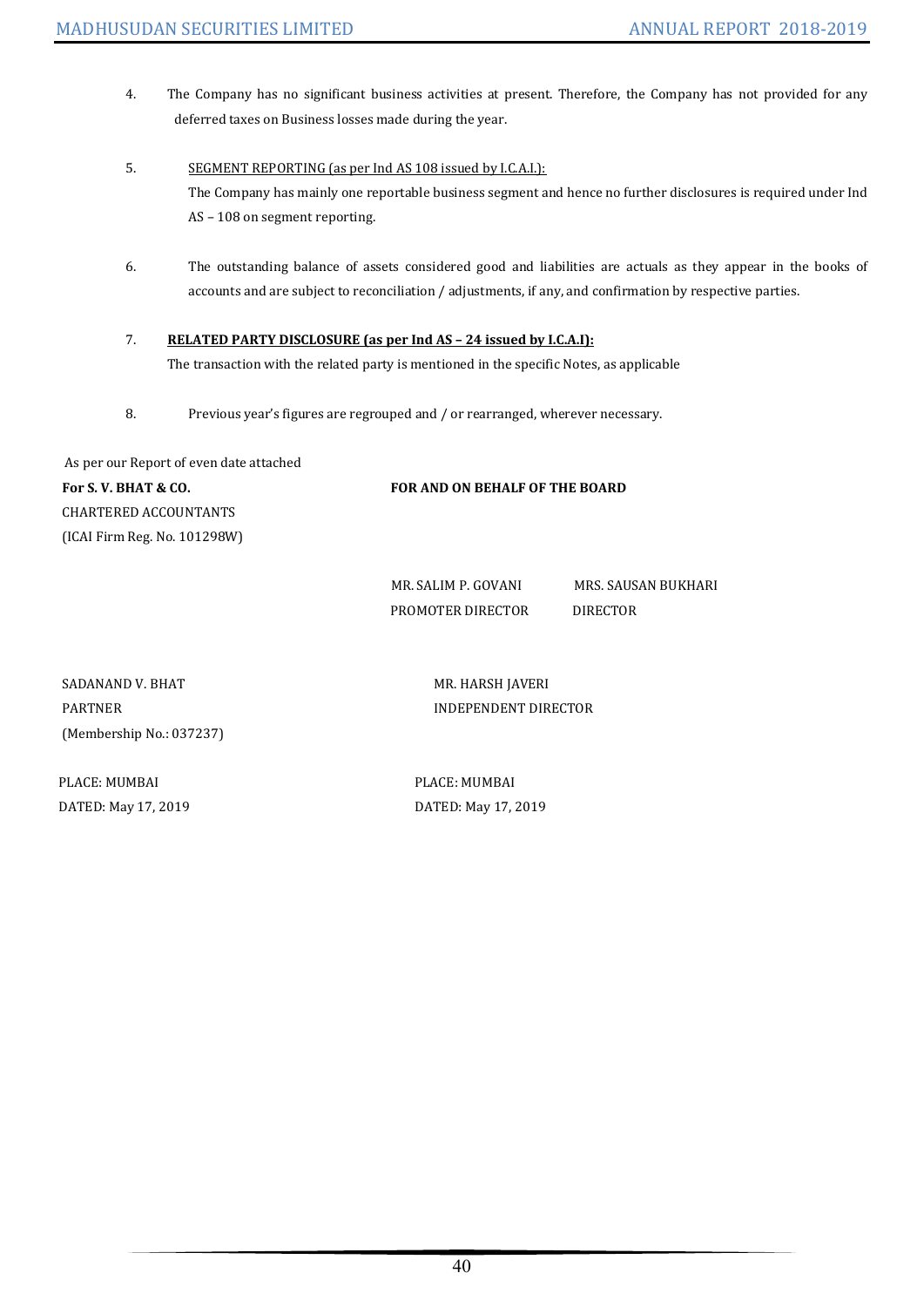|                  | NOTES TO FINANCIAL STATEMENTS FOR THE YEAR ENDED 31ST MARCH 2019                               |                                                            |                           |
|------------------|------------------------------------------------------------------------------------------------|------------------------------------------------------------|---------------------------|
|                  | RELATED PARTY DISCLOSURE AS PER IND AS 24                                                      |                                                            |                           |
|                  | <b>RELATIONSHIP:</b>                                                                           |                                                            |                           |
| (A)              | <u>Enterprises over which key management personnel have significant influence</u>              |                                                            |                           |
|                  | Foresight Holding Capital Limited                                                              |                                                            |                           |
| (B)              | <b>Key Management Personnel And Their Relatives:</b>                                           |                                                            |                           |
|                  | Mr. Salim P Govani                                                                             |                                                            |                           |
| <b>BUSINESS:</b> | THE FOLLOWING TRANSACTIONS WERE CARRIED OUT WITH THE RELATED PARTIES IN THE ORDINARY COURSE OF |                                                            | <b>Amount in Rs.</b>      |
|                  |                                                                                                | <b>Enterprises over which key</b><br>significant influence | management personnel have |
| SR.<br>NO.       | <b>Nature of Transactions</b>                                                                  | 31.03.2019                                                 | 31.03.2018                |
|                  | <b>Other Payables</b>                                                                          |                                                            |                           |
|                  | Foresight Holding Capital Limited                                                              | 48,40,624                                                  | 34,40,624                 |